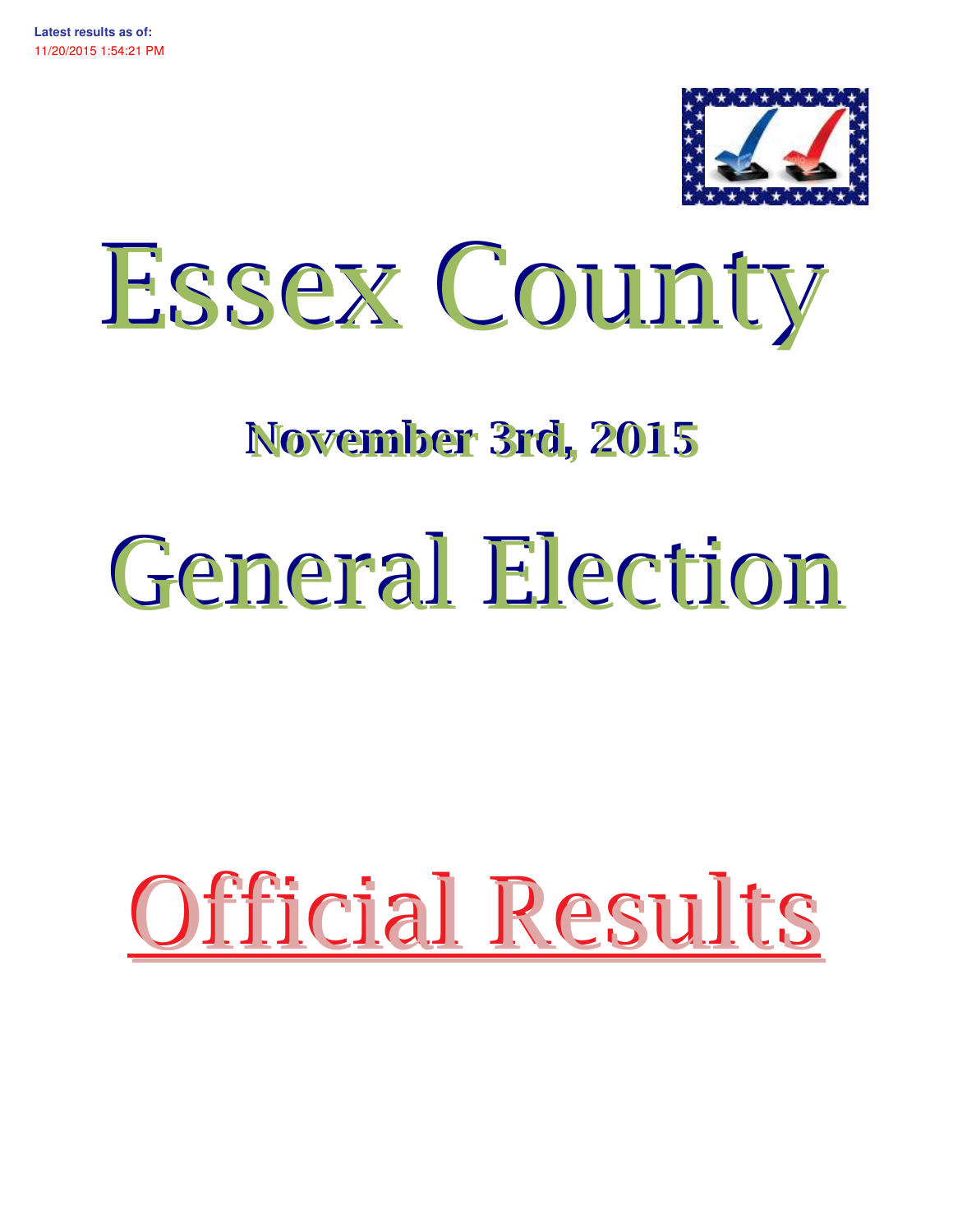| <b>STATE SUPREME COURT JUSTICE (4th Judicial District)</b> |                     |      |            |  |
|------------------------------------------------------------|---------------------|------|------------|--|
| $1A$ :                                                     | Mark W. Blanchfield | 2411 | <b>DEM</b> |  |
| 1E:                                                        | Mark W. Blanchfield | 247  | <b>WOR</b> |  |
| $2A$ :                                                     | Julie Garcia        | 6129 | <b>DEM</b> |  |
| 1B:                                                        | <b>Mary Farley</b>  | 3508 | <b>REP</b> |  |
| 1G:                                                        | <b>Mary Farley</b>  | 272  | <b>REF</b> |  |
| 2B:                                                        | Martin D. Auffredou | 2470 | <b>REP</b> |  |
| $2C$ :                                                     | Martin D. Auffredou | 314  | <b>CON</b> |  |
| $2G$ :                                                     | Martin D. Auffredou | 114  | <b>REF</b> |  |
| <b>COUNTY COURT JUDGE</b>                                  |                     |      |            |  |
| $3A$ :                                                     | Brian P. Barrett    | 3665 | <b>DEM</b> |  |
| 3B:                                                        | Richard B. Meyer    | 4654 | <b>REP</b> |  |
| $3C$ :                                                     | Richard B. Meyer    | 478  | <b>CON</b> |  |
| $3G$ :                                                     | Richard B. Meyer    | 276  | <b>REF</b> |  |
|                                                            | <b>COUNTY CLERK</b> |      |            |  |
| 4A:                                                        | Luke R. Hudak       | 2731 | <b>DEM</b> |  |
| 4B:                                                        | Joseph A. Provoncha | 5306 | <b>REP</b> |  |
| 4C:                                                        | Joseph A. Provoncha | 563  | <b>CON</b> |  |
| 4G:                                                        | Joseph A. Provoncha | 277  | <b>REF</b> |  |

| <b>STATE SUPREME COURT JUSTICE (4th Judicial District)</b> |      |  |  |
|------------------------------------------------------------|------|--|--|
| Mark W. Blanchfield                                        | 2658 |  |  |
| Julie Garcia                                               | 6129 |  |  |
| <b>Mary Farley</b>                                         | 3780 |  |  |
| Martin D. Auffredou                                        | 2898 |  |  |

| <b>COUNTY COURT JUDGE</b> |      |
|---------------------------|------|
| Brian P. Barrett          | 3665 |
| Richard B. Meyer          | 5408 |

| <b>COUNTY CLERK</b> |      |
|---------------------|------|
| Luke R. Hudak       | 2731 |
| Joseph A. Provoncha | 6146 |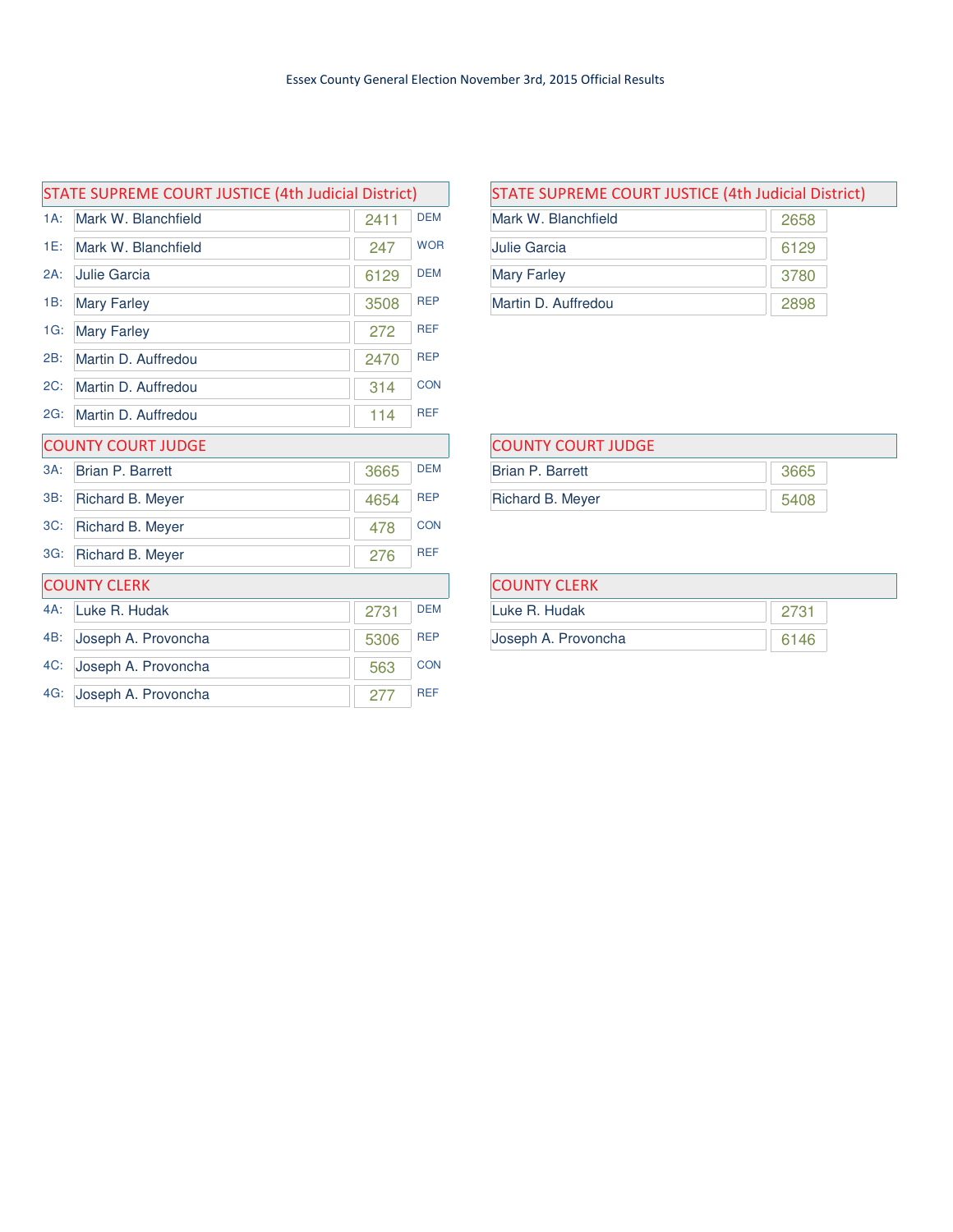#### CHESTERFIELD Assy Dist 114th - Cong Dist 21st

|                           | STATE SUPREME COURT JUSTICE (4th Judicial District) |     |            |  |  |
|---------------------------|-----------------------------------------------------|-----|------------|--|--|
| $1A$ :                    | Mark W. Blanchfield                                 | 210 | <b>DEM</b> |  |  |
| 1E:                       | Mark W. Blanchfield                                 | 16  | <b>WOR</b> |  |  |
| $2A$ :                    | Julie Garcia                                        | 500 | <b>DEM</b> |  |  |
| 1B:                       | <b>Mary Farley</b>                                  | 327 | <b>REP</b> |  |  |
| $1G$ :                    | <b>Mary Farley</b>                                  | 22  | <b>REF</b> |  |  |
| 2B:                       | Martin D. Auffredou                                 | 215 | <b>REP</b> |  |  |
| $2C$ :                    | Martin D. Auffredou                                 | 23  | <b>CON</b> |  |  |
| $2G$ :                    | Martin D. Auffredou                                 | 10  | <b>REF</b> |  |  |
| <b>COUNTY COURT JUDGE</b> |                                                     |     |            |  |  |
| $3A$ :                    | <b>Brian P. Barrett</b>                             | 271 | <b>DEM</b> |  |  |
| 3B:                       | Richard B. Meyer                                    | 413 | <b>REP</b> |  |  |
| $3C$ :                    | Richard B. Meyer                                    | 44  | <b>CON</b> |  |  |
| $3G$ :                    | Richard B. Meyer                                    | 25  | <b>REF</b> |  |  |
|                           | <b>COUNTY CLERK</b>                                 |     |            |  |  |
| 4A:                       | Luke R. Hudak                                       | 205 | <b>DEM</b> |  |  |
| 4B:                       | Joseph A. Provoncha                                 | 436 | <b>REP</b> |  |  |
| 4C:                       | Joseph A. Provoncha                                 | 46  | <b>CON</b> |  |  |
| 4G:                       | Joseph A. Provoncha                                 | 19  | <b>REF</b> |  |  |

|                      | <b>TOWN SUPERVISOR</b>            |     |            |  |  |
|----------------------|-----------------------------------|-----|------------|--|--|
| $5A$ :               | Gerald H. Morrow                  | 433 | <b>DEM</b> |  |  |
| $5G$ :               | Gerald H. Morrow                  | 13  | <b>OTH</b> |  |  |
| 5B:                  | Thomas F. Golden                  | 334 | <b>REP</b> |  |  |
| $5$ :                | Thomas F. Golden                  | 13  | <b>OTH</b> |  |  |
| 5H:                  | <b>Thomas Taylor</b>              | 50  | <b>OTH</b> |  |  |
|                      | <b>TOWN CLERK</b>                 |     |            |  |  |
| 6B:                  | Lynn A. Jarvis                    | 645 | <b>REP</b> |  |  |
| 6!                   | Lynn A. Jarvis                    | 34  | <b>OTH</b> |  |  |
|                      | <b>TOWN COUNCILMAN</b>            |     |            |  |  |
| $7A$ :               | Joseph W. Kusalonis               | 310 | <b>DEM</b> |  |  |
| 7G:                  | Joseph W. Kusalonis               | 26  | <b>OTH</b> |  |  |
| 7B:                  | David P. Gload                    | 438 | <b>REP</b> |  |  |
| 7!                   | David P. Gload                    | 33  | <b>OTH</b> |  |  |
| 8B:                  | Russell L. Blaise                 | 412 | <b>REP</b> |  |  |
| 8J:                  | Russell L. Blaise                 | 27  | <b>OTH</b> |  |  |
| 7F:                  | John S. Casey                     | 260 | <b>IND</b> |  |  |
|                      | <b>SUPERINTENDENT OF HIGHWAYS</b> |     |            |  |  |
| 9A:                  | Darwin Nolan                      | 230 | <b>DEM</b> |  |  |
| 9H:                  | Darwin Nolan                      | 17  | <b>OTH</b> |  |  |
| 9B:                  | Philip W. Pray                    | 549 | <b>REP</b> |  |  |
| $9$ :                | Philip W. Pray                    | 31  | <b>OTH</b> |  |  |
| <b>TAX COLLECTOR</b> |                                   |     |            |  |  |
| 10A:                 | Bruce L. Bourgeois, Jr            | 572 | <b>DEM</b> |  |  |
| $10G$ :              | Bruce L. Bourgeois, Jr            | 59  | <b>OTH</b> |  |  |
| 10J:                 | Alan P. Hachigian                 | 161 | <b>OTH</b> |  |  |
|                      |                                   |     |            |  |  |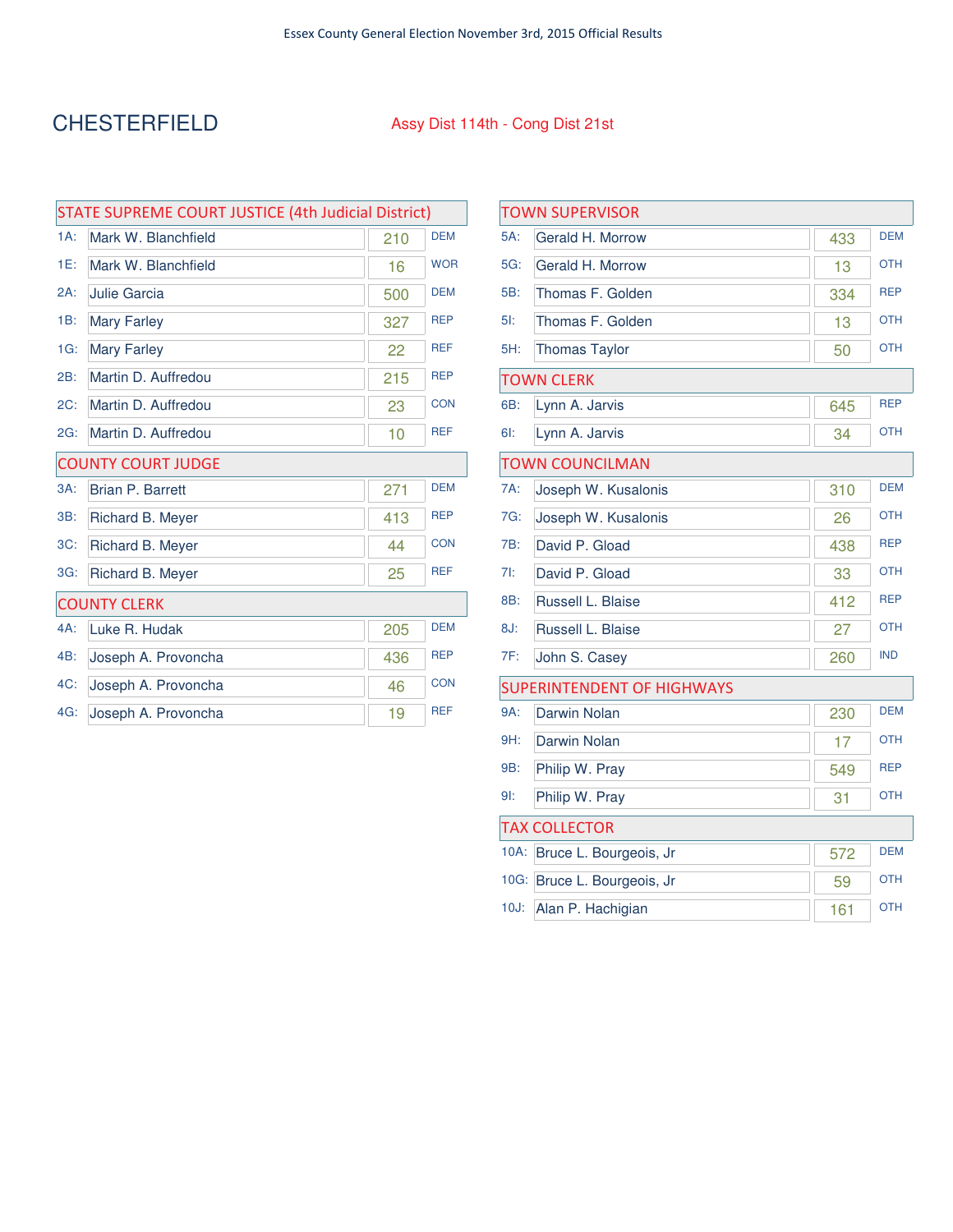### CHESTERFIELD 1 Assy Dist 114th - Cong Dist 21st

| STATE SUPREME COURT JUSTICE (4th Judicial District) |                         |     |            |  |
|-----------------------------------------------------|-------------------------|-----|------------|--|
| $1A$ :                                              | Mark W. Blanchfield     | 64  | <b>DEM</b> |  |
| 1E:                                                 | Mark W. Blanchfield     | 6   | <b>WOR</b> |  |
| $2A$ :                                              | <b>Julie Garcia</b>     | 161 | <b>DEM</b> |  |
| 1B:                                                 | <b>Mary Farley</b>      | 102 | <b>REP</b> |  |
| 1G:                                                 | <b>Mary Farley</b>      | 5   | <b>REF</b> |  |
| 2B:                                                 | Martin D. Auffredou     | 62  | <b>REP</b> |  |
| $2C$ :                                              | Martin D. Auffredou     | 7   | <b>CON</b> |  |
| $2G$ :                                              | Martin D. Auffredou     | 1   | <b>REF</b> |  |
| <b>COUNTY COURT JUDGE</b>                           |                         |     |            |  |
| $3A$ :                                              | <b>Brian P. Barrett</b> | 87  | <b>DEM</b> |  |
| 3B:                                                 | Richard B. Meyer        | 130 | <b>REP</b> |  |
| $3C$ :                                              | Richard B. Meyer        | 13  | <b>CON</b> |  |
| $3G$ :                                              | Richard B. Meyer        | 3   | <b>REF</b> |  |
|                                                     | <b>COUNTY CLERK</b>     |     |            |  |
| 4A:                                                 | Luke R. Hudak           | 72  | <b>DEM</b> |  |
| 4B:                                                 | Joseph A. Provoncha     | 132 | <b>REP</b> |  |
| 4C:                                                 | Joseph A. Provoncha     | 17  | <b>CON</b> |  |
| 4G:                                                 | Joseph A. Provoncha     | 3   | <b>REF</b> |  |

| TOWN SUPERVISOR |                                   |     |            |  |
|-----------------|-----------------------------------|-----|------------|--|
| $5A$ :          | Gerald H. Morrow                  | 132 | <b>DEM</b> |  |
| $5G$ :          | Gerald H. Morrow                  | 1   | <b>OTH</b> |  |
| 5B:             | Thomas F. Golden                  | 108 | <b>REP</b> |  |
| $5$ :           | Thomas F. Golden                  | 4   | <b>OTH</b> |  |
| 5H:             | <b>Thomas Taylor</b>              | 10  | <b>OTH</b> |  |
|                 | <b>TOWN CLERK</b>                 |     |            |  |
| 6B:             | Lynn A. Jarvis                    | 204 | <b>REP</b> |  |
| 6!              | Lynn A. Jarvis                    | 9   | <b>OTH</b> |  |
|                 | <b>TOWN COUNCILMAN</b>            |     |            |  |
| 7A:             | Joseph W. Kusalonis               | 83  | <b>DEM</b> |  |
| 7G:             | Joseph W. Kusalonis               | 3   | <b>OTH</b> |  |
| 7B:             | David P. Gload                    | 141 | <b>REP</b> |  |
| 7!              | David P. Gload                    | 11  | <b>OTH</b> |  |
| 8B:             | Russell L. Blaise                 | 121 | <b>REP</b> |  |
| 8J:             | Russell L. Blaise                 | 10  | <b>OTH</b> |  |
| 7F:             | John S. Casey                     | 96  | <b>IND</b> |  |
|                 | <b>SUPERINTENDENT OF HIGHWAYS</b> |     |            |  |
| 9A:             | Darwin Nolan                      | 56  | <b>DEM</b> |  |
| 9H:             | Darwin Nolan                      | 6   | <b>OTH</b> |  |
| 9B:             | Philip W. Pray                    | 180 | <b>REP</b> |  |
| $9$ :           | Philip W. Pray                    | 10  | <b>OTH</b> |  |
|                 | <b>TAX COLLECTOR</b>              |     |            |  |
| $10A$ :         | Bruce L. Bourgeois, Jr            | 184 | <b>DEM</b> |  |
| $10G$ :         | Bruce L. Bourgeois, Jr            | 18  | <b>OTH</b> |  |
| 10J:            | Alan P. Hachigian                 | 35  | <b>OTH</b> |  |
|                 |                                   |     |            |  |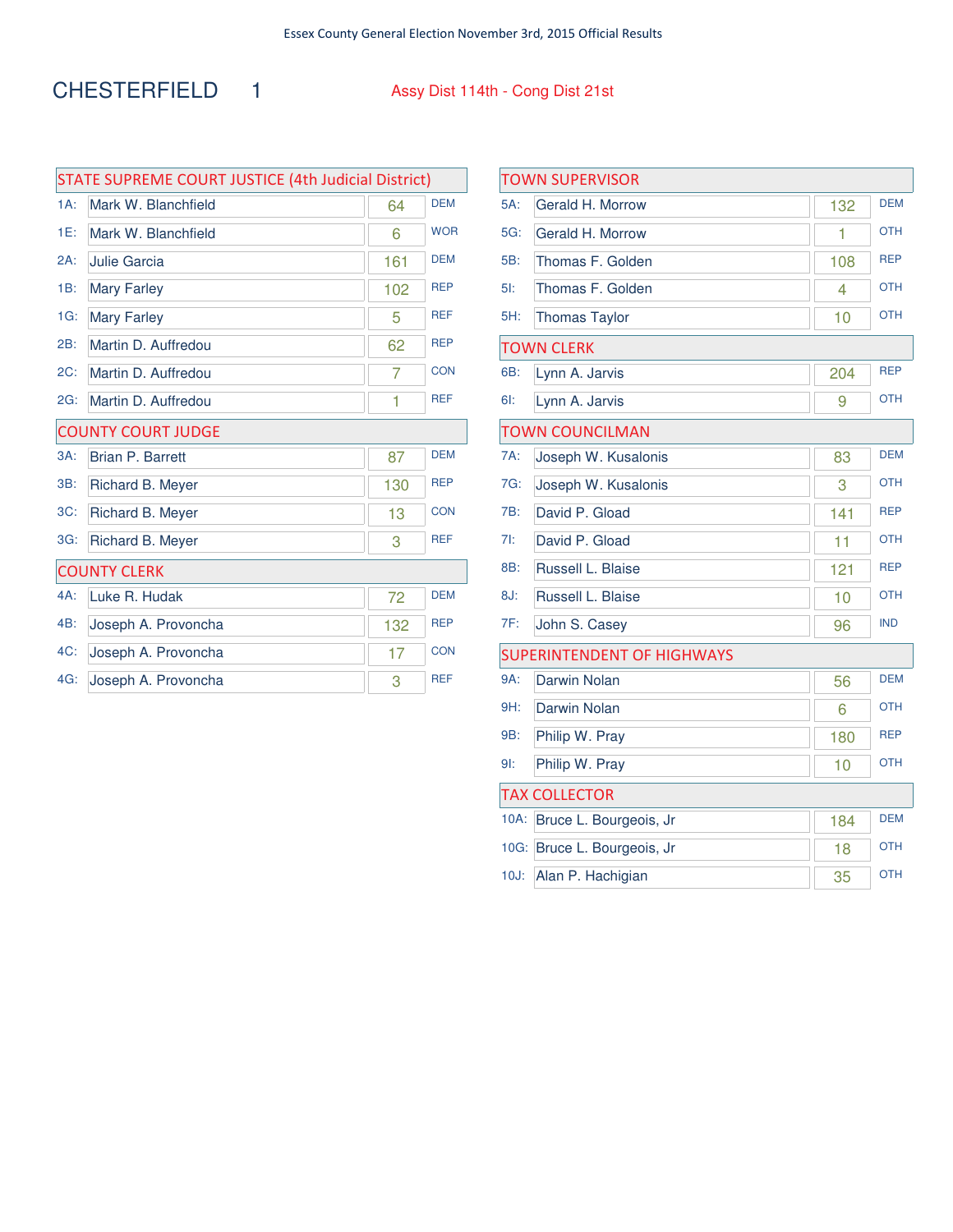### CHESTERFIELD 2 Assy Dist 114th - Cong Dist 21st

| <b>STATE SUPREME COURT JUSTICE (4th Judicial District)</b> |                         |     |            |  |
|------------------------------------------------------------|-------------------------|-----|------------|--|
| $1A$ :                                                     | Mark W. Blanchfield     | 111 | <b>DEM</b> |  |
| 1E:                                                        | Mark W. Blanchfield     | 9   | <b>WOR</b> |  |
| $2A$ :                                                     | <b>Julie Garcia</b>     | 259 | <b>DEM</b> |  |
| 1B:                                                        | <b>Mary Farley</b>      | 173 | <b>REP</b> |  |
| $1G$ :                                                     | <b>Mary Farley</b>      | 14  | <b>REF</b> |  |
| 2B:                                                        | Martin D. Auffredou     | 120 | <b>REP</b> |  |
| $2C$ :                                                     | Martin D. Auffredou     | 10  | <b>CON</b> |  |
| $2G$ :                                                     | Martin D. Auffredou     | 9   | <b>REF</b> |  |
| <b>COUNTY COURT JUDGE</b>                                  |                         |     |            |  |
| $3A$ :                                                     | <b>Brian P. Barrett</b> | 139 | <b>DEM</b> |  |
| 3B:                                                        | Richard B. Meyer        | 228 | <b>REP</b> |  |
| $3C$ :                                                     | Richard B. Meyer        | 24  | <b>CON</b> |  |
| $3G$ :                                                     | Richard B. Meyer        | 18  | <b>REF</b> |  |
|                                                            | <b>COUNTY CLERK</b>     |     |            |  |
| 4A:                                                        | Luke R. Hudak           | 91  | <b>DEM</b> |  |
| 4B:                                                        | Joseph A. Provoncha     | 245 | <b>REP</b> |  |
| $4C$ :                                                     | Joseph A. Provoncha     | 22  | <b>CON</b> |  |
| 4G:                                                        | Joseph A. Provoncha     | 15  | <b>REF</b> |  |

|                      | <b>TOWN SUPERVISOR</b>            |     |            |  |
|----------------------|-----------------------------------|-----|------------|--|
| 5A:                  | Gerald H. Morrow                  | 226 | <b>DEM</b> |  |
| 5G:                  | Gerald H. Morrow                  | 11  | <b>OTH</b> |  |
| 5B:                  | Thomas F. Golden                  | 184 | <b>REP</b> |  |
| $5!$ :               | Thomas F. Golden                  | 8   | <b>OTH</b> |  |
| 5H:                  | <b>Thomas Taylor</b>              | 36  | <b>OTH</b> |  |
|                      | <b>TOWN CLERK</b>                 |     |            |  |
| 6B:                  | Lynn A. Jarvis                    | 342 | <b>REP</b> |  |
| 6!                   | Lynn A. Jarvis                    | 22  | <b>OTH</b> |  |
|                      | <b>TOWN COUNCILMAN</b>            |     |            |  |
| $7A$ :               | Joseph W. Kusalonis               | 181 | <b>DEM</b> |  |
| 7G:                  | Joseph W. Kusalonis               | 18  | <b>OTH</b> |  |
| 7B:                  | David P. Gload                    | 244 | <b>REP</b> |  |
| 7!                   | David P. Gload                    | 20  | <b>OTH</b> |  |
| 8B:                  | Russell L. Blaise                 | 227 | <b>REP</b> |  |
| 8J:                  | Russell L. Blaise                 | 14  | <b>OTH</b> |  |
| 7F:                  | John S. Casey                     | 112 | <b>IND</b> |  |
|                      | <b>SUPERINTENDENT OF HIGHWAYS</b> |     |            |  |
| 9A:                  | Darwin Nolan                      | 148 | <b>DEM</b> |  |
| 9H:                  | Darwin Nolan                      | 10  | <b>OTH</b> |  |
| 9B:                  | Philip W. Pray                    | 278 | <b>REP</b> |  |
| $9$ :                | Philip W. Pray                    | 17  | <b>OTH</b> |  |
| <b>TAX COLLECTOR</b> |                                   |     |            |  |
| $10A$ :              | Bruce L. Bourgeois, Jr            | 306 | <b>DEM</b> |  |
| $10G$ :              | Bruce L. Bourgeois, Jr            | 33  | <b>OTH</b> |  |
| $10J$ :              | Alan P. Hachigian                 | 99  | <b>OTH</b> |  |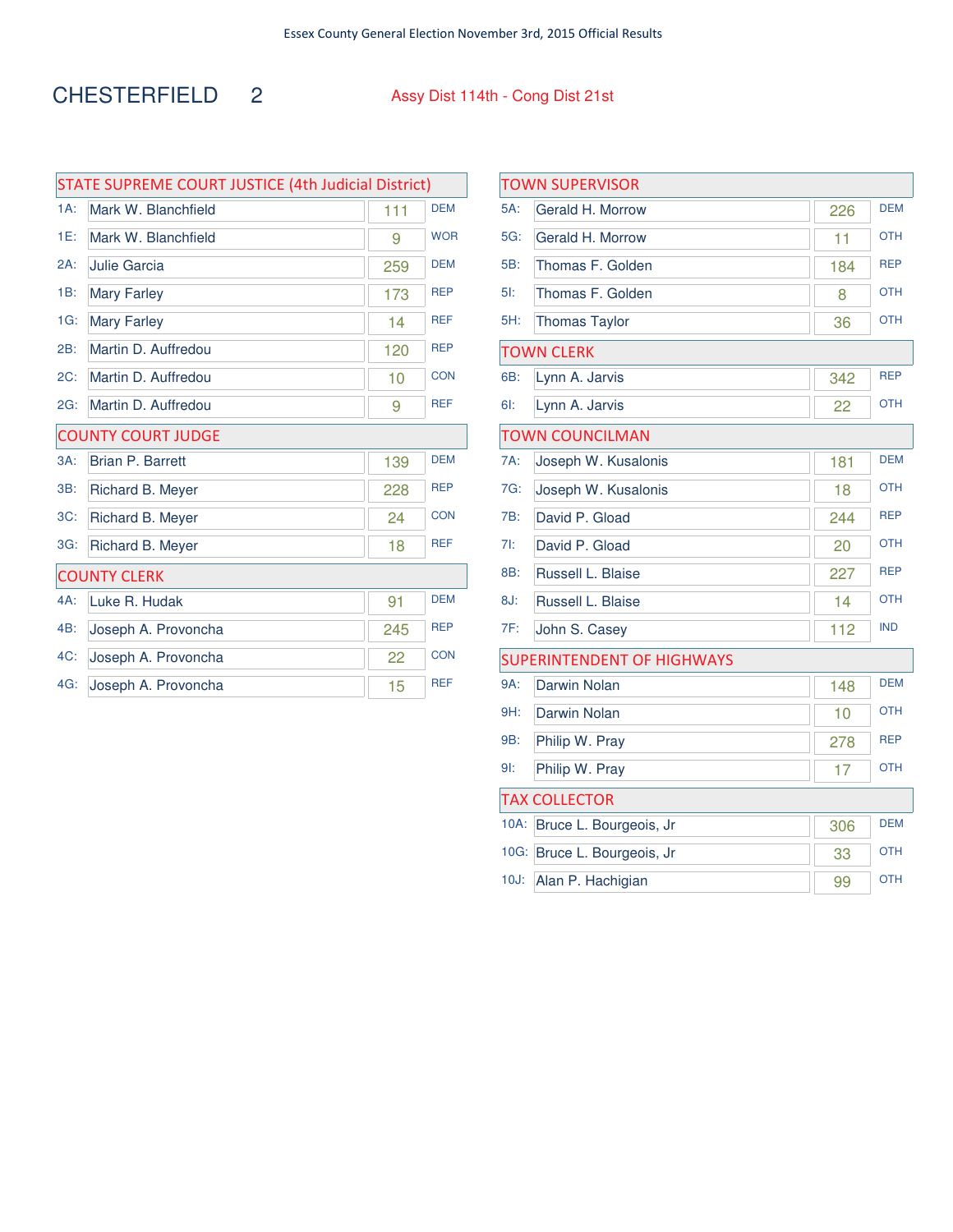### CHESTERFIELD 4 Assy Dist 114th - Cong Dist 21st

| <b>STATE SUPREME COURT JUSTICE (4th Judicial District)</b> |                           |    |            |  |
|------------------------------------------------------------|---------------------------|----|------------|--|
| $1A$ :                                                     | Mark W. Blanchfield       | 35 | <b>DEM</b> |  |
| 1E:                                                        | Mark W. Blanchfield       | 1  | <b>WOR</b> |  |
| $2A$ :                                                     | Julie Garcia              | 80 | <b>DEM</b> |  |
| 1B:                                                        | <b>Mary Farley</b>        | 52 | <b>REP</b> |  |
| $1G$ :                                                     | <b>Mary Farley</b>        | 3  | <b>REF</b> |  |
| 2B:                                                        | Martin D. Auffredou       | 33 | <b>REP</b> |  |
| $2C$ :                                                     | Martin D. Auffredou       | 6  | <b>CON</b> |  |
| $2G$ :                                                     | Martin D. Auffredou       | 0  | <b>REF</b> |  |
|                                                            | <b>COUNTY COURT JUDGE</b> |    |            |  |
| $3A$ :                                                     | <b>Brian P. Barrett</b>   | 45 | <b>DEM</b> |  |
| 3B:                                                        | Richard B. Meyer          | 55 | <b>REP</b> |  |
| $3C$ :                                                     | Richard B. Meyer          | 7  | <b>CON</b> |  |
| $3G$ :                                                     | Richard B. Meyer          | 4  | <b>REF</b> |  |
|                                                            | <b>COUNTY CLERK</b>       |    |            |  |
| 4A:                                                        | Luke R. Hudak             | 42 | <b>DEM</b> |  |
| 4B:                                                        | Joseph A. Provoncha       | 59 | <b>REP</b> |  |
| $4C$ :                                                     | Joseph A. Provoncha       | 7  | <b>CON</b> |  |
| 4G:                                                        | Joseph A. Provoncha       | 1  | <b>REF</b> |  |

| TOWN SUPERVISOR      |                                   |                |            |  |
|----------------------|-----------------------------------|----------------|------------|--|
| $5A$ :               | Gerald H. Morrow                  | 75             | <b>DEM</b> |  |
| 5G:                  | Gerald H. Morrow                  | 1              | <b>OTH</b> |  |
| 5B:                  | Thomas F. Golden                  | 42             | <b>REP</b> |  |
| 5l:                  | Thomas F. Golden                  | 1              | <b>OTH</b> |  |
| 5H:                  | <b>Thomas Taylor</b>              | 4              | <b>OTH</b> |  |
|                      | <b>TOWN CLERK</b>                 |                |            |  |
| 6B:                  | Lynn A. Jarvis                    | 99             | <b>REP</b> |  |
| 6!                   | Lynn A. Jarvis                    | 3              | <b>OTH</b> |  |
|                      | <b>TOWN COUNCILMAN</b>            |                |            |  |
| 7A:                  | Joseph W. Kusalonis               | 46             | <b>DEM</b> |  |
| 7G:                  | Joseph W. Kusalonis               | 5              | <b>OTH</b> |  |
| 7B:                  | David P. Gload                    | 53             | <b>REP</b> |  |
| 7!                   | David P. Gload                    | $\overline{2}$ | <b>OTH</b> |  |
| 8B:                  | Russell L. Blaise                 | 64             | <b>REP</b> |  |
| 8J:                  | Russell L. Blaise                 | 3              | <b>OTH</b> |  |
| 7F:                  | John S. Casey                     | 52             | <b>IND</b> |  |
|                      | <b>SUPERINTENDENT OF HIGHWAYS</b> |                |            |  |
| 9A:                  | Darwin Nolan                      | 26             | <b>DEM</b> |  |
| 9H:                  | Darwin Nolan                      | 1              | <b>OTH</b> |  |
| 9B:                  | Philip W. Pray                    | 91             | <b>REP</b> |  |
| $9$ :                | Philip W. Pray                    | 4              | <b>OTH</b> |  |
| <b>TAX COLLECTOR</b> |                                   |                |            |  |
| $10A$ :              | Bruce L. Bourgeois, Jr            | 82             | <b>DEM</b> |  |
| $10G$ :              | Bruce L. Bourgeois, Jr            | 8              | <b>OTH</b> |  |
| 10J:                 | Alan P. Hachigian                 | 27             | <b>OTH</b> |  |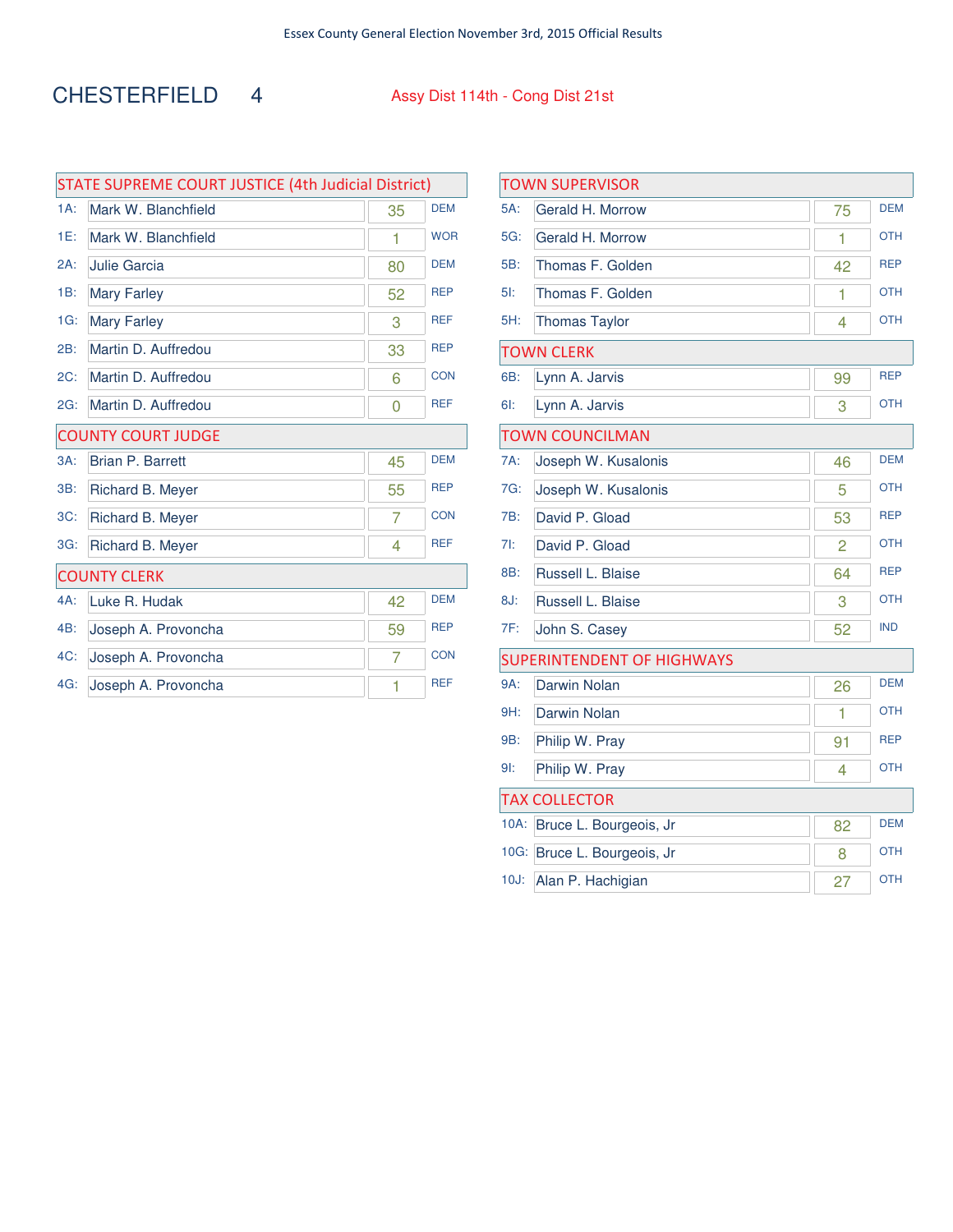#### CROWN POINT Assy Dist 114th - Cong Dist 21st

| <b>STATE SUPREME COURT JUSTICE (4th Judicial District)</b> |                         |     |            |  |  |
|------------------------------------------------------------|-------------------------|-----|------------|--|--|
| $1A$ :                                                     | Mark W. Blanchfield     | 78  | <b>DEM</b> |  |  |
| $1E$ :                                                     | Mark W. Blanchfield     | 9   | <b>WOR</b> |  |  |
| $2A$ :                                                     | <b>Julie Garcia</b>     | 223 | <b>DEM</b> |  |  |
| 1B:                                                        | <b>Mary Farley</b>      | 134 | <b>REP</b> |  |  |
| $1G$ :                                                     | <b>Mary Farley</b>      | 7   | <b>REF</b> |  |  |
| 2B:                                                        | Martin D. Auffredou     | 113 | <b>REP</b> |  |  |
| $2C$ :                                                     | Martin D. Auffredou     | 10  | <b>CON</b> |  |  |
| $2G$ :                                                     | Martin D. Auffredou     | 4   | <b>REF</b> |  |  |
| <b>COUNTY COURT JUDGE</b>                                  |                         |     |            |  |  |
| $3A$ :                                                     | <b>Brian P. Barrett</b> | 150 | <b>DEM</b> |  |  |
| 3B:                                                        | Richard B. Meyer        | 172 | <b>REP</b> |  |  |
| $3C$ :                                                     | Richard B. Meyer        | 5   | <b>CON</b> |  |  |
| $3G$ :                                                     | Richard B. Meyer        | 7   | <b>REF</b> |  |  |
|                                                            | <b>COUNTY CLERK</b>     |     |            |  |  |
| 4A:                                                        | Luke R. Hudak           | 70  | <b>DEM</b> |  |  |
| 4B:                                                        | Joseph A. Provoncha     | 238 | <b>REP</b> |  |  |
| $4C$ :                                                     | Joseph A. Provoncha     | 18  | <b>CON</b> |  |  |
| 4G:                                                        | Joseph A. Provoncha     | 13  | <b>REF</b> |  |  |

|     | <b>TOWN SUPERVISOR</b>          |     |            |
|-----|---------------------------------|-----|------------|
| 5B: | Charles W. Harrington           | 295 | <b>REP</b> |
|     | <b>TOWN CLERK/TAX COLLECTOR</b> |     |            |
| 6B: | Linda L. Woods                  | 305 | <b>RFP</b> |
|     | <b>TOWN JUSTICE</b>             |     |            |
| 7B: | Marjorie J. Hurlburt            | 123 | <b>REP</b> |
| 7H: | Marjorie J. Hurlburt            | 23  | <b>OTH</b> |
| 7J: | Arthur S. Miclette              | 216 | <b>OTH</b> |
|     | <b>TOWN COUNCILMAN</b>          |     |            |
| 8B: | Charles Mazurowski              | 271 | <b>RFP</b> |
| 9B: | <b>Tara Peters</b>              | 279 | <b>REP</b> |
|     | <b>TAX COLLECTOR</b>            |     |            |
|     | 10B: Eugene Ingleston, Jr       | 306 | <b>REP</b> |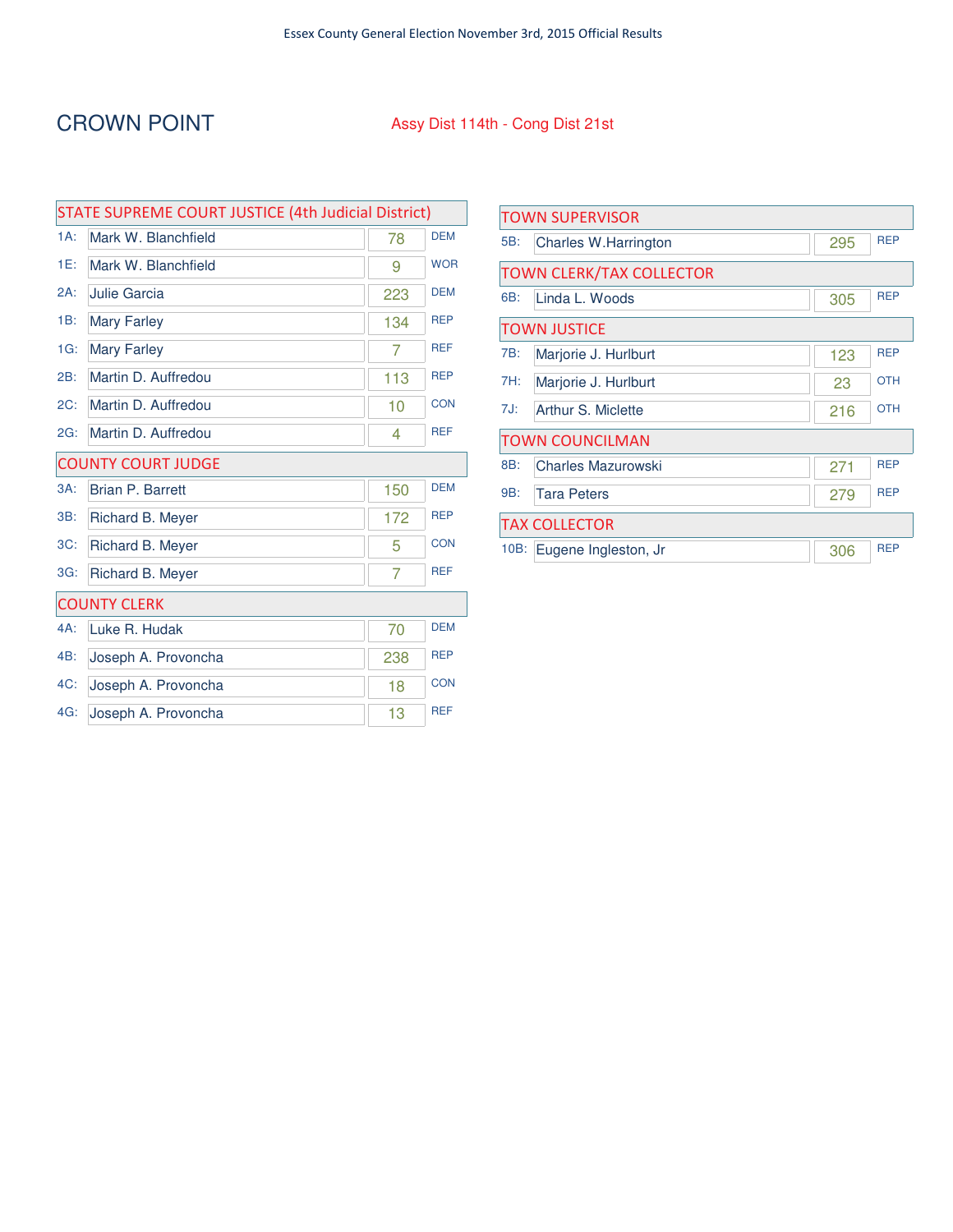### CROWN POINT 1 Assy Dist 114th - Cong Dist 21st

|        | <b>STATE SUPREME COURT JUSTICE (4th Judicial District)</b> |    |            |
|--------|------------------------------------------------------------|----|------------|
| $1A$ : | Mark W. Blanchfield                                        | 23 | <b>DEM</b> |
| 1E:    | Mark W. Blanchfield                                        | 5  | <b>WOR</b> |
| $2A$ : | <b>Julie Garcia</b>                                        | 82 | <b>DEM</b> |
| 1B:    | <b>Mary Farley</b>                                         | 45 | <b>REP</b> |
| $1G$ : | <b>Mary Farley</b>                                         | 1  | <b>REF</b> |
| 2B:    | Martin D. Auffredou                                        | 39 | <b>REP</b> |
| $2C$ : | Martin D. Auffredou                                        | 3  | <b>CON</b> |
| $2G$ : | Martin D. Auffredou                                        | 1  | <b>REF</b> |
|        | <b>COUNTY COURT JUDGE</b>                                  |    |            |
| $3A$ : | <b>Brian P. Barrett</b>                                    | 51 | <b>DEM</b> |
| 3B:    | Richard B. Meyer                                           | 60 | <b>REP</b> |
| $3C$ : | Richard B. Meyer                                           | 2  | <b>CON</b> |
| $3G$ : | Richard B. Meyer                                           | 5  | <b>REF</b> |
|        | <b>COUNTY CLERK</b>                                        |    |            |
| 4A:    | Luke R. Hudak                                              | 21 | <b>DEM</b> |
| 4B:    | Joseph A. Provoncha                                        | 86 | <b>REP</b> |
| $4C$ : | Joseph A. Provoncha                                        | 8  | <b>CON</b> |
| 4G:    | Joseph A. Provoncha                                        | 4  | <b>REF</b> |

|      | <b>TOWN SUPERVISOR</b>          |     |            |
|------|---------------------------------|-----|------------|
| 5B:  | Charles W. Harrington           | 106 | <b>REP</b> |
|      | <b>TOWN CLERK/TAX COLLECTOR</b> |     |            |
| 6B:  | Linda L. Woods                  | 107 | <b>REP</b> |
|      | <b>TOWN JUSTICE</b>             |     |            |
| 7B:  | Marjorie J. Hurlburt            | 38  | <b>RFP</b> |
| 7H:  | Marjorie J. Hurlburt            | 6   | <b>OTH</b> |
| 7J:  | Arthur S. Miclette              | 80  | <b>OTH</b> |
|      | <b>TOWN COUNCILMAN</b>          |     |            |
| 8B:  | Charles Mazurowski              | 91  | <b>REP</b> |
| 9B:  | <b>Tara Peters</b>              | 102 | <b>REP</b> |
|      | <b>TAX COLLECTOR</b>            |     |            |
| 10B: | Eugene Ingleston, Jr            | 104 | <b>REP</b> |
|      |                                 |     |            |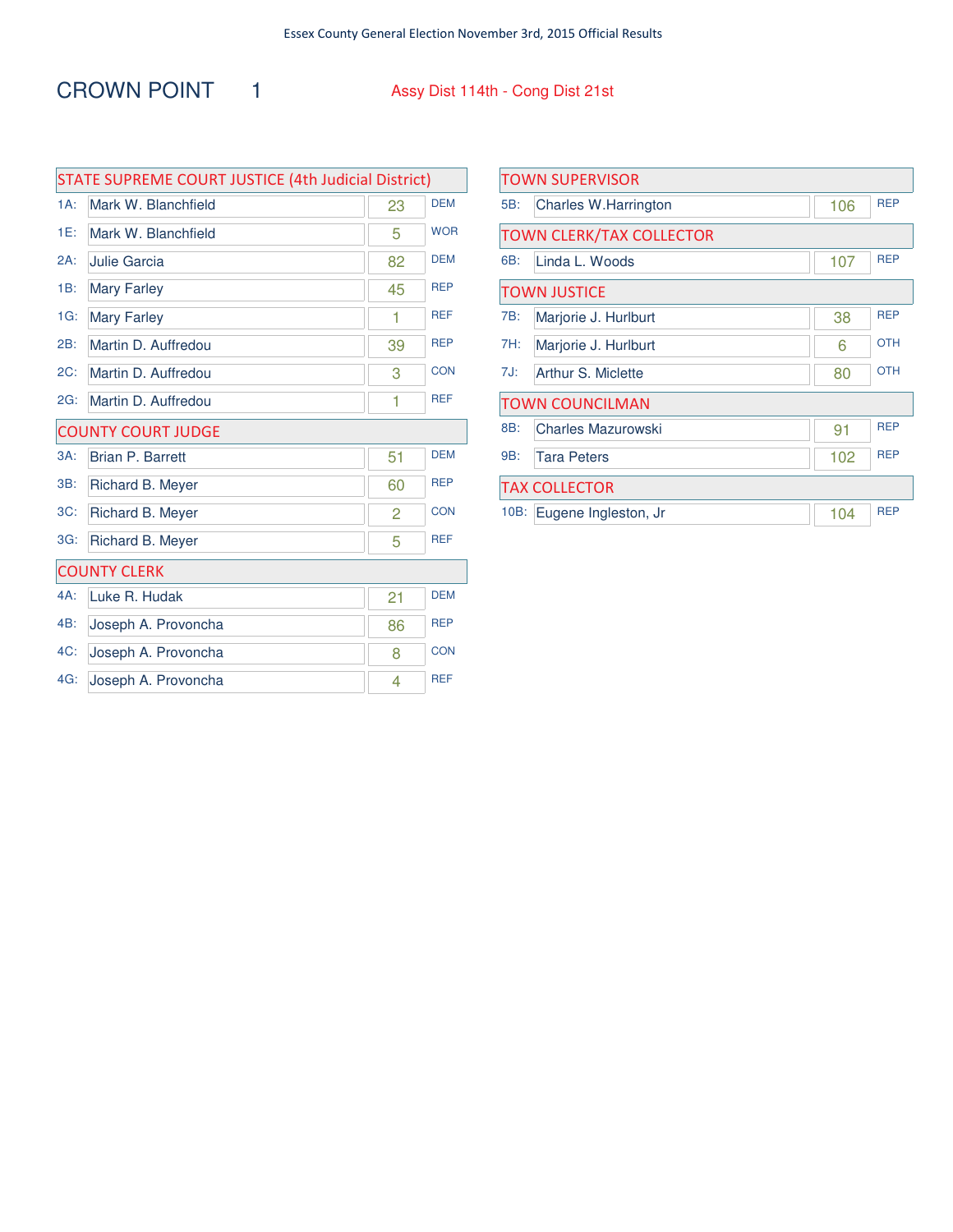### CROWN POINT 2 Assy Dist 114th - Cong Dist 21st

| <b>STATE SUPREME COURT JUSTICE (4th Judicial District)</b> |                           |    |            |  |
|------------------------------------------------------------|---------------------------|----|------------|--|
| $1A$ :                                                     | Mark W. Blanchfield       | 19 | <b>DEM</b> |  |
| 1E:                                                        | Mark W. Blanchfield       | 0  | <b>WOR</b> |  |
| $2A$ :                                                     | <b>Julie Garcia</b>       | 37 | <b>DEM</b> |  |
| 1B:                                                        | <b>Mary Farley</b>        | 22 | <b>REP</b> |  |
| $1G$ :                                                     | <b>Mary Farley</b>        | 1  | <b>REF</b> |  |
| 2B:                                                        | Martin D. Auffredou       | 20 | <b>REP</b> |  |
| $2C$ :                                                     | Martin D. Auffredou       | 0  | <b>CON</b> |  |
| $2G$ :                                                     | Martin D. Auffredou       | 1  | <b>REF</b> |  |
|                                                            | <b>COUNTY COURT JUDGE</b> |    |            |  |
| $3A$ :                                                     | <b>Brian P. Barrett</b>   | 24 | <b>DEM</b> |  |
| 3B:                                                        | Richard B. Meyer          | 33 | <b>REP</b> |  |
| $3C$ :                                                     | Richard B. Meyer          | 0  | <b>CON</b> |  |
| $3G$ :                                                     | Richard B. Meyer          | 2  | <b>REF</b> |  |
|                                                            | <b>COUNTY CLERK</b>       |    |            |  |
| 4A:                                                        | Luke R. Hudak             | 12 | <b>DEM</b> |  |
| 4B:                                                        | Joseph A. Provoncha       | 46 | <b>REP</b> |  |
| $4C$ :                                                     | Joseph A. Provoncha       | O  | <b>CON</b> |  |
| 4G:                                                        | Joseph A. Provoncha       | 4  | <b>REF</b> |  |

|      | TOWN SUPERVISOR                 |    |            |
|------|---------------------------------|----|------------|
| 5B:  | Charles W. Harrington           | 50 | <b>RFP</b> |
|      | <b>TOWN CLERK/TAX COLLECTOR</b> |    |            |
| 6B:  | Linda L. Woods                  | 54 | <b>REP</b> |
|      | <b>TOWN JUSTICE</b>             |    |            |
| 7B:  | Marjorie J. Hurlburt            | 19 | <b>RFP</b> |
| 7H:  | Marjorie J. Hurlburt            | 3  | <b>OTH</b> |
| 7J:  | Arthur S. Miclette              | 44 | <b>OTH</b> |
|      | <b>TOWN COUNCILMAN</b>          |    |            |
| 8B:  | <b>Charles Mazurowski</b>       | 53 | <b>REP</b> |
| 9B:  | <b>Tara Peters</b>              | 48 | <b>REP</b> |
|      | <b>TAX COLLECTOR</b>            |    |            |
| 10B: | Eugene Ingleston, Jr            | 58 | <b>REP</b> |
|      |                                 |    |            |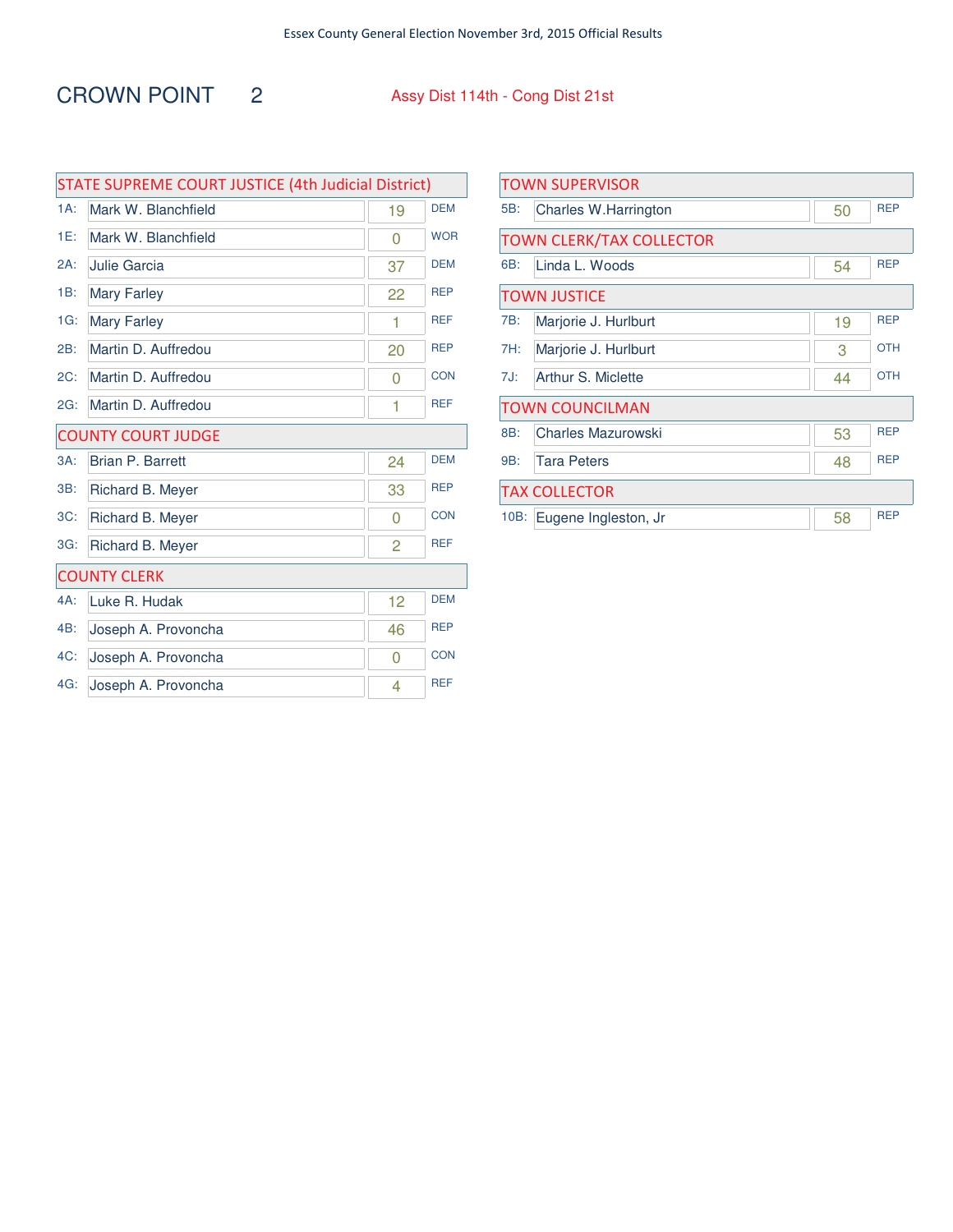### CROWN POINT 3 Assy Dist 114th - Cong Dist 21st

|        | STATE SUPREME COURT JUSTICE (4th Judicial District) |                |            |
|--------|-----------------------------------------------------|----------------|------------|
| $1A$ : | Mark W. Blanchfield                                 | 36             | <b>DEM</b> |
| $1E$ : | Mark W. Blanchfield                                 | 4              | <b>WOR</b> |
| $2A$ : | Julie Garcia                                        | 104            | <b>DEM</b> |
| 1B:    | <b>Mary Farley</b>                                  | 67             | <b>REP</b> |
| $1G$ : | <b>Mary Farley</b>                                  | 5              | <b>REF</b> |
| 2B:    | Martin D. Auffredou                                 | 54             | <b>REP</b> |
| $2C$ : | Martin D. Auffredou                                 | 7              | <b>CON</b> |
| $2G$ : | Martin D. Auffredou                                 | $\overline{2}$ | <b>REF</b> |
|        | <b>COUNTY COURT JUDGE</b>                           |                |            |
| $3A$ : | <b>Brian P. Barrett</b>                             | 75             | <b>DEM</b> |
| 3B:    | Richard B. Meyer                                    | 79             | <b>REP</b> |
| $3C$ : | Richard B. Meyer                                    | 3              | <b>CON</b> |
| $3G$ : | Richard B. Meyer                                    | 0              | <b>REF</b> |
|        | <b>COUNTY CLERK</b>                                 |                |            |
| 4A:    | Luke R. Hudak                                       | 37             | <b>DEM</b> |
| 4B:    | Joseph A. Provoncha                                 | 106            | <b>REP</b> |
| 4C:    | Joseph A. Provoncha                                 | 10             | <b>CON</b> |
| 4G:    | Joseph A. Provoncha                                 | 5              | <b>REF</b> |

|      | <b>TOWN SUPERVISOR</b>                     |     |            |  |  |  |  |
|------|--------------------------------------------|-----|------------|--|--|--|--|
| 5B:  | <b>REP</b><br>Charles W. Harrington<br>139 |     |            |  |  |  |  |
|      | <b>TOWN CLERK/TAX COLLECTOR</b>            |     |            |  |  |  |  |
| 6B:  | Linda L. Woods                             | 144 | <b>REP</b> |  |  |  |  |
|      | <b>TOWN JUSTICE</b>                        |     |            |  |  |  |  |
| 7B:  | Marjorie J. Hurlburt                       | 66  | <b>REP</b> |  |  |  |  |
| 7H:  | Marjorie J. Hurlburt                       | 14  | OTH        |  |  |  |  |
| 7J:  | Arthur S. Miclette                         | 92  | <b>OTH</b> |  |  |  |  |
|      | <b>TOWN COUNCILMAN</b>                     |     |            |  |  |  |  |
| 8B:  | <b>Charles Mazurowski</b>                  | 127 | <b>RFP</b> |  |  |  |  |
| 9B:  | <b>Tara Peters</b>                         | 129 | <b>REP</b> |  |  |  |  |
|      | <b>TAX COLLECTOR</b>                       |     |            |  |  |  |  |
| 10B: | Eugene Ingleston, Jr                       | 144 | <b>RFP</b> |  |  |  |  |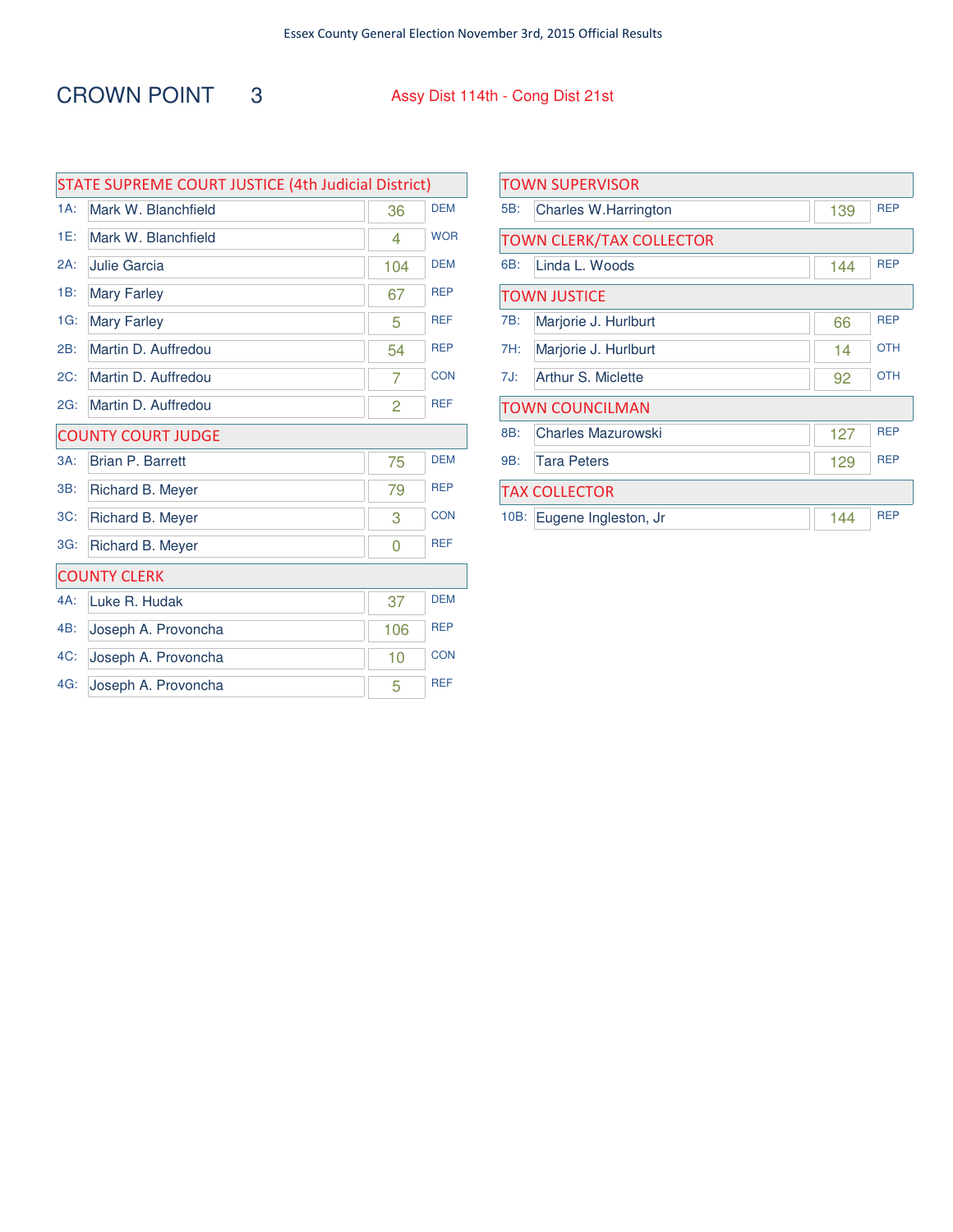### ELIZABETHTOWN 0 Assy Dist 114th - Cong Dist 21st

|        | STATE SUPREME COURT JUSTICE (4th Judicial District) |     |            |
|--------|-----------------------------------------------------|-----|------------|
| $1A$ : | Mark W. Blanchfield                                 | 75  | <b>DEM</b> |
| 1E:    | Mark W. Blanchfield                                 | 3   | <b>WOR</b> |
| $2A$ : | Julie Garcia                                        | 241 | <b>DEM</b> |
| 1B:    | <b>Mary Farley</b>                                  | 111 | <b>REP</b> |
| 1G:    | <b>Mary Farley</b>                                  | 8   | <b>REF</b> |
| 2B:    | Martin D. Auffredou                                 | 65  | <b>REP</b> |
| $2C$ : | Martin D. Auffredou                                 | 6   | <b>CON</b> |
| $2G$ : | Martin D. Auffredou                                 | 2   | <b>REF</b> |
|        | <b>COUNTY COURT JUDGE</b>                           |     |            |
| $3A$ : | <b>Brian P. Barrett</b>                             | 125 | <b>DEM</b> |
| 3B:    | Richard B. Meyer                                    | 174 | <b>REP</b> |
| $3C$ : | Richard B. Meyer                                    | 13  | <b>CON</b> |
| $3G$ : | Richard B. Meyer                                    | 8   | <b>REF</b> |
|        | <b>COUNTY CLERK</b>                                 |     |            |
| 4A:    | Luke R. Hudak                                       | 94  | <b>DEM</b> |
| 4B:    | Joseph A. Provoncha                                 | 201 | <b>REP</b> |
| 4C:    | Joseph A. Provoncha                                 | 21  | <b>CON</b> |
| 4G:    | Joseph A. Provoncha                                 | 11  | <b>REF</b> |

| <b>TOWN SUPERVISOR</b>            |                       |     |            |  |
|-----------------------------------|-----------------------|-----|------------|--|
| 5B:                               | Noel H. Merrihew III  | 221 | <b>REP</b> |  |
| 5J:                               | Noel H. Merrihew III  | 17  | <b>OTH</b> |  |
| <b>TOWN COUNCILMAN</b>            |                       |     |            |  |
| 6!                                | <b>Ben Morris</b>     | 242 | <b>OTH</b> |  |
| 7!                                | <b>Jeffrey Allott</b> | 229 | OTH        |  |
| <b>SUPERINTENDENT OF HIGHWAYS</b> |                       |     |            |  |
| 8B:                               | <b>Michael Drew</b>   | 243 | <b>RFP</b> |  |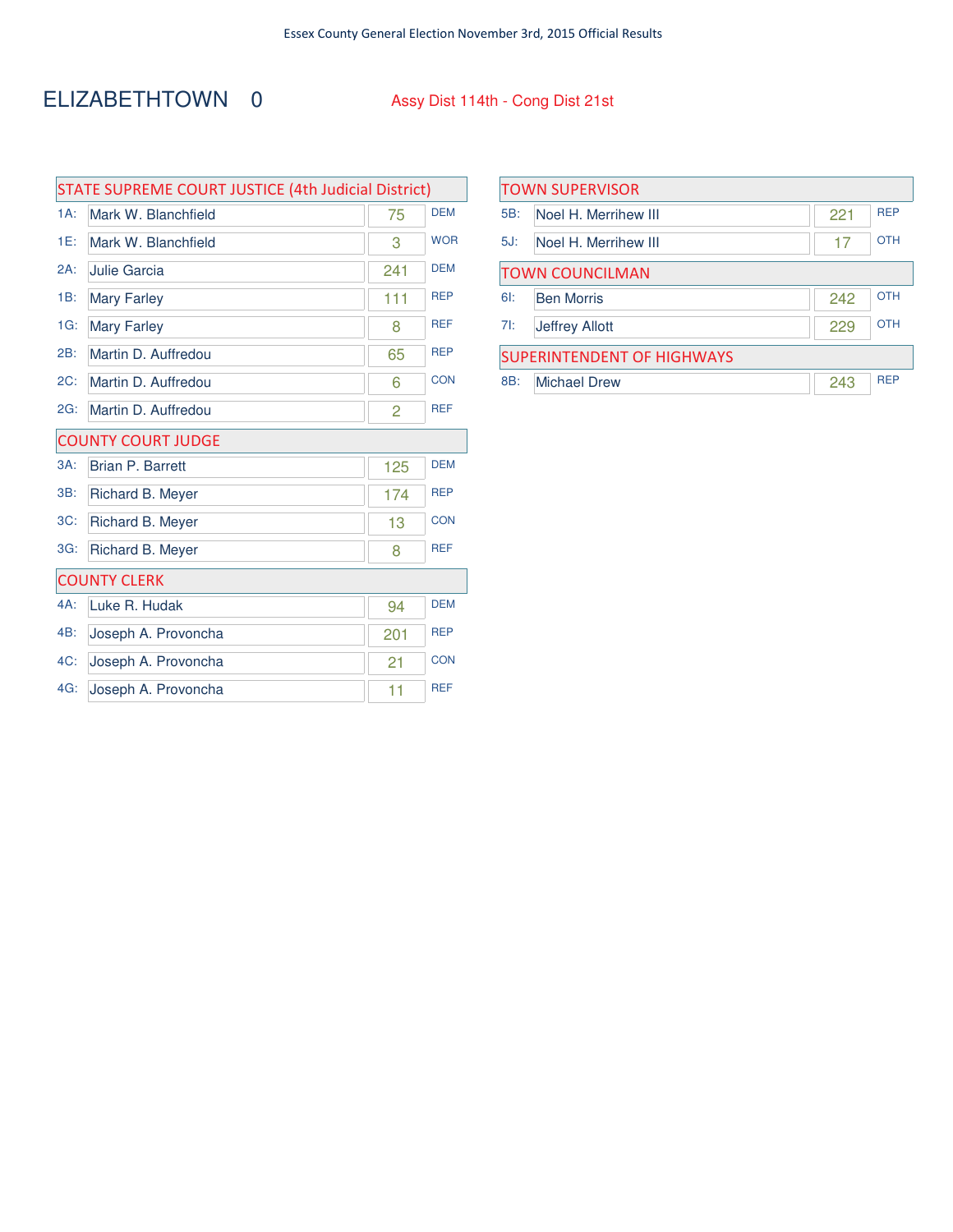#### ESSEX Assy Dist 114th - Cong Dist 21st

|  | PROPOSAL NUMBER ONE |
|--|---------------------|
|--|---------------------|

| <b>YES</b> | 228 | <b>NO</b> |                         |                                                            |     |  |
|------------|-----|-----------|-------------------------|------------------------------------------------------------|-----|--|
|            |     |           |                         | <b>STATE SUPREME COURT JUSTICE (4th Judicial District)</b> |     |  |
|            |     |           | 1A: Mark W. Blanchfield |                                                            | 106 |  |
|            |     |           | 1E: Mark W. Blanchfield |                                                            |     |  |

| $1A$ : | Mark W. Blanchfield       | 106            | <b>DEM</b> |  |  |
|--------|---------------------------|----------------|------------|--|--|
| 1E:    | Mark W. Blanchfield       | 10             | <b>WOR</b> |  |  |
| $2A$ : | Julie Garcia              | 237            | <b>DEM</b> |  |  |
| 1B:    | <b>Mary Farley</b>        | 92             | <b>REP</b> |  |  |
| $1G$ : | <b>Mary Farley</b>        | 5              | <b>REF</b> |  |  |
| 2B:    | Martin D. Auffredou       | 70             | <b>REP</b> |  |  |
| 2C:    | Martin D. Auffredou       | $\overline{2}$ | <b>CON</b> |  |  |
| $2G$ : | Martin D. Auffredou       | $\overline{2}$ | <b>REF</b> |  |  |
|        | <b>COUNTY COURT JUDGE</b> |                |            |  |  |
| $3A$ : | Brian P. Barrett          | 145            | <b>DEM</b> |  |  |
| 3B:    | Richard B. Meyer          | 130            | <b>REP</b> |  |  |
| $3C$ : | Richard B. Meyer          | 6              | <b>CON</b> |  |  |
| $3G$ : | Richard B. Meyer          | 12             | <b>REF</b> |  |  |
|        | <b>COUNTY CLERK</b>       |                |            |  |  |
| 4A:    | Luke R. Hudak             | 129            | <b>DEM</b> |  |  |
| 4B:    | Joseph A. Provoncha       | 145            | <b>REP</b> |  |  |
| 4C:    | Joseph A. Provoncha       | 8              | <b>CON</b> |  |  |
| 4G:    | Joseph A. Provoncha       | 14             | <b>REF</b> |  |  |

| <b>TOWN SUPERVISOR</b>            |                                 |     |            |
|-----------------------------------|---------------------------------|-----|------------|
| 5B:                               | Edward J. Gardner               | 146 | <b>REP</b> |
| 51:                               | Edward J. Gardner               | 39  | <b>OTH</b> |
| 5H:                               | Sharon M. Boisen                | 138 | <b>OTH</b> |
|                                   | <b>TOWN CLERK/TAX COLLECTOR</b> |     |            |
| 6B:                               | Patricia K. Gardner             | 152 | <b>REP</b> |
| 6!                                | Patricia K. Gardner             | 46  | <b>OTH</b> |
|                                   | <b>TOWN JUSTICE</b>             |     |            |
| 7B:                               | Stephen A. Sayward, Jr          | 206 | <b>REP</b> |
|                                   | TOWN COUNCILMAN ***             |     |            |
| 8H:                               | Thomas M. Stransky              | 85  | <b>OTH</b> |
| 9H:                               | <b>Jay White</b>                | 121 | <b>OTH</b> |
| $8$ :                             | <b>James LaForest</b>           | 128 | <b>OTH</b> |
| 9!                                | Jonathan Pribble                | 103 | <b>OTH</b> |
|                                   | <b>ASSESSOR</b>                 |     |            |
| $10A$ :                           | Anita Shapiro                   | 150 | <b>DEM</b> |
| $10B$ :                           | David Sayre                     | 178 | <b>REP</b> |
| <b>SUPERINTENDENT OF HIGHWAYS</b> |                                 |     |            |
| $12B$ :                           | Bradley C. French               | 183 | <b>REP</b> |
| $12$ :                            | Bradley C. French               | 57  | <b>OTH</b> |

### \*\*\*TOWN COUNCILMAN Write-In WINNER GRETEL SCHUELLER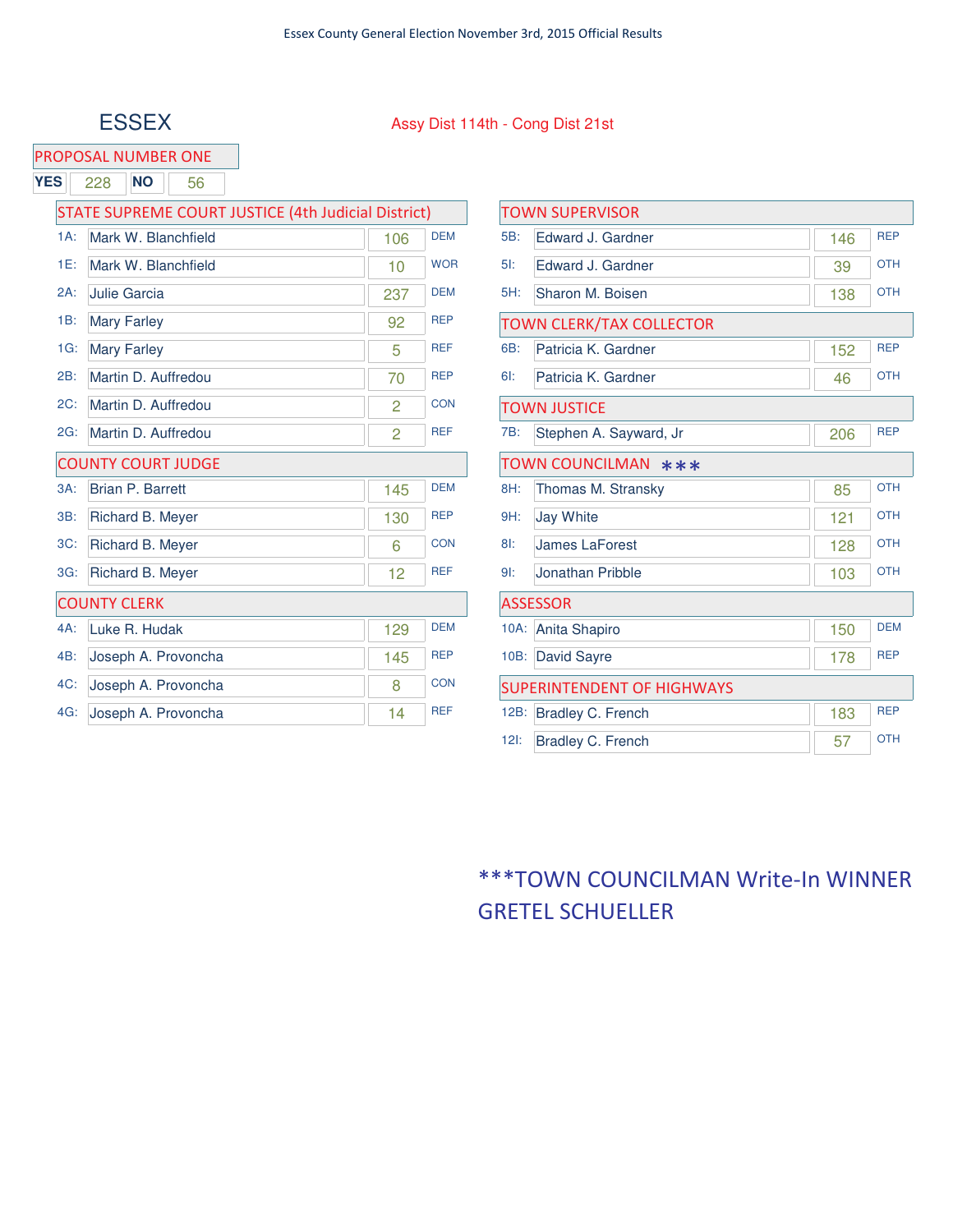#### ESSEX 1 Assy Dist 114th - Cong Dist 21st

#### PROPOSAL NUMBER ONE

**YES** 136 **NO** 33

#### STATE SUPREME COURT JUSTICE (4th Judicial District)

| $1A$ :              | Mark W. Blanchfield       | 66  | <b>DEM</b> |  |
|---------------------|---------------------------|-----|------------|--|
| 1E:                 | Mark W. Blanchfield       | 5   | <b>WOR</b> |  |
| $2A$ :              | Julie Garcia              | 145 | <b>DEM</b> |  |
| 1B:                 | <b>Mary Farley</b>        | 48  | <b>REP</b> |  |
| 1G:                 | <b>Mary Farley</b>        | 3   | <b>REF</b> |  |
| 2B:                 | Martin D. Auffredou       | 33  | <b>REP</b> |  |
| $2C$ :              | Martin D. Auffredou       | 2   | <b>CON</b> |  |
| $2G$ :              | Martin D. Auffredou       | 1   | <b>REF</b> |  |
|                     | <b>COUNTY COURT JUDGE</b> |     |            |  |
| $3A$ :              | Brian P. Barrett          | 92  | <b>DEM</b> |  |
| 3B:                 | Richard B. Meyer          | 72  | <b>REP</b> |  |
| $3C$ :              | Richard B. Meyer          | 4   | <b>CON</b> |  |
| $3G$ :              | Richard B. Meyer          | 6   | <b>REF</b> |  |
| <b>COUNTY CLERK</b> |                           |     |            |  |
| 4A:                 | Luke R. Hudak             | 86  | <b>DEM</b> |  |
| 4B:                 | Joseph A. Provoncha       | 73  | <b>REP</b> |  |
| 4C:                 | Joseph A. Provoncha       | 6   | <b>CON</b> |  |
| 4G:                 | Joseph A. Provoncha       | 11  | <b>REF</b> |  |

| <b>TOWN SUPERVISOR</b>            |                                 |     |            |
|-----------------------------------|---------------------------------|-----|------------|
| 5B:                               | Edward J. Gardner               | 87  | <b>REP</b> |
| $51$ :                            | Edward J. Gardner               | 21  | <b>OTH</b> |
| 5H:                               | Sharon M. Boisen                | 84  | <b>OTH</b> |
|                                   | <b>TOWN CLERK/TAX COLLECTOR</b> |     |            |
| 6B:                               | Patricia K. Gardner             | 83  | <b>REP</b> |
| $6!$ :                            | Patricia K. Gardner             | 29  | <b>OTH</b> |
|                                   | <b>TOWN JUSTICE</b>             |     |            |
| 7B:                               | Stephen A. Sayward, Jr          | 121 | <b>REP</b> |
|                                   | TOWN COUNCILMAN ***             |     |            |
| 8H:                               | Thomas M. Stransky              | 60  | <b>OTH</b> |
| 9H:                               | <b>Jay White</b>                | 69  | <b>OTH</b> |
| $8$ :                             | James LaForest                  | 82  | <b>OTH</b> |
| $9$ :                             | Jonathan Pribble                | 55  | <b>OTH</b> |
|                                   | <b>ASSESSOR</b>                 |     |            |
| $10A$ :                           | Anita Shapiro                   | 95  | <b>DEM</b> |
| 10B:                              | David Sayre                     | 101 | <b>REP</b> |
| <b>SUPERINTENDENT OF HIGHWAYS</b> |                                 |     |            |
| $12B$ :                           | Bradley C. French               | 105 | <b>REP</b> |
| $12$ :                            | <b>Bradley C. French</b>        | 32  | <b>OTH</b> |

### \*\*\*TOWN COUNCILMAN Write-In WINNER GRETEL SCHUELLER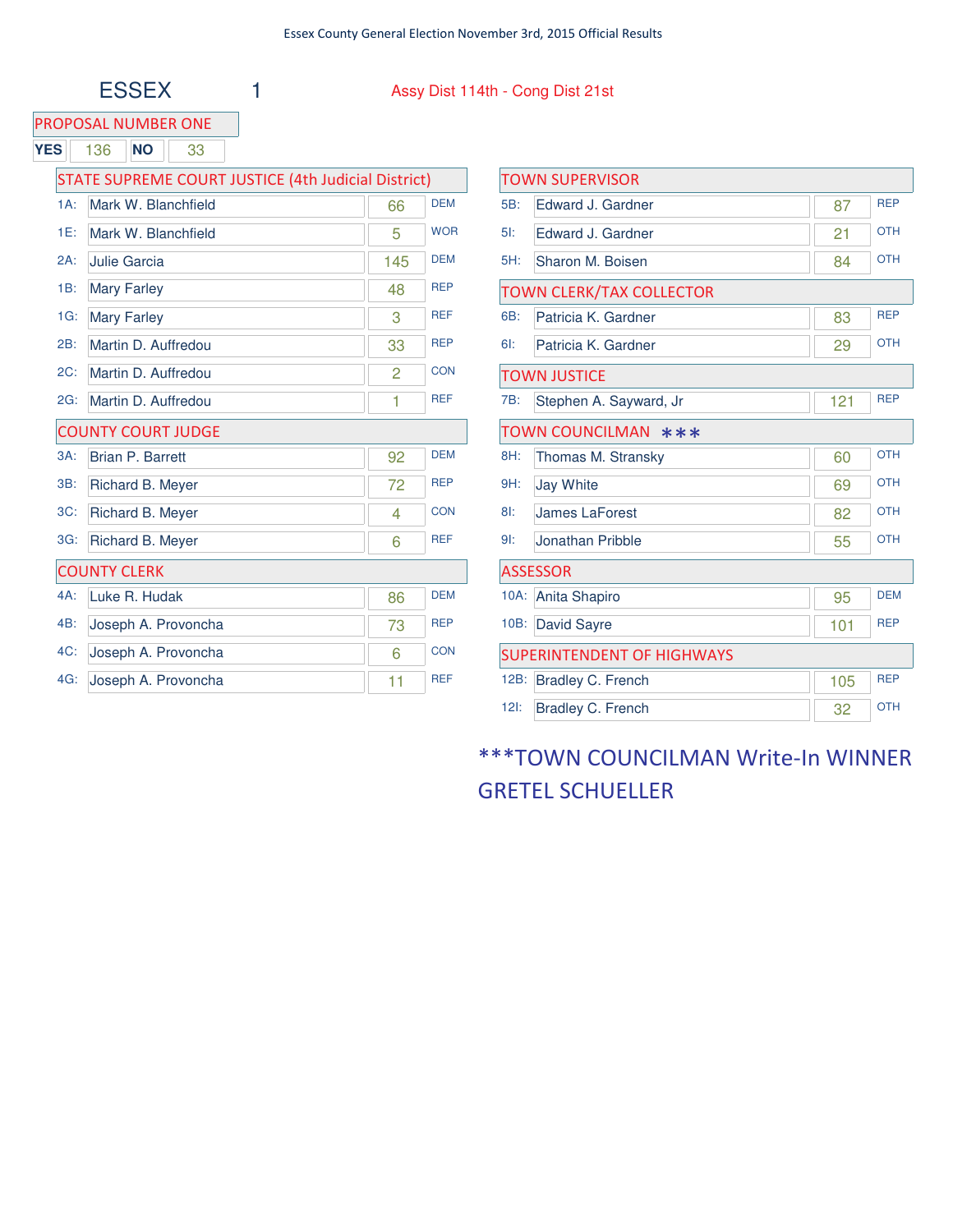#### ESSEX 2 Assy Dist 114th - Cong Dist 21st

PROPOSAL NUMBER ONE

**YES** 92 **NO** 23

#### STATE SUPREME COURT JUSTICE (4th Judicial District)

| $1A$ :              | Mark W. Blanchfield       | 40 | <b>DEM</b> |  |
|---------------------|---------------------------|----|------------|--|
| 1E:                 | Mark W. Blanchfield       | 5  | <b>WOR</b> |  |
| $2A$ :              | Julie Garcia              | 92 | <b>DEM</b> |  |
| 1B:                 | <b>Mary Farley</b>        | 44 | <b>REP</b> |  |
| 1G:                 | <b>Mary Farley</b>        | 2  | <b>REF</b> |  |
| 2B:                 | Martin D. Auffredou       | 37 | <b>REP</b> |  |
| $2C$ :              | Martin D. Auffredou       | 0  | <b>CON</b> |  |
| $2G$ :              | Martin D. Auffredou       | 1  | <b>REF</b> |  |
|                     | <b>COUNTY COURT JUDGE</b> |    |            |  |
| $3A$ :              | <b>Brian P. Barrett</b>   | 53 | <b>DEM</b> |  |
| 3B:                 | Richard B. Meyer          | 58 | <b>REP</b> |  |
| $3C$ :              | Richard B. Meyer          | 2  | <b>CON</b> |  |
| $3G$ :              | Richard B. Meyer          | 6  | <b>REF</b> |  |
| <b>COUNTY CLERK</b> |                           |    |            |  |
| 4A:                 | Luke R. Hudak             | 43 | <b>DEM</b> |  |
| 4B:                 | Joseph A. Provoncha       | 72 | <b>REP</b> |  |
| 4C:                 | Joseph A. Provoncha       | 2  | <b>CON</b> |  |
| 4G:                 | Joseph A. Provoncha       | 3  | <b>REF</b> |  |

| <b>TOWN SUPERVISOR</b>            |                                 |    |            |  |
|-----------------------------------|---------------------------------|----|------------|--|
| 5B:                               | Edward J. Gardner               | 59 | <b>REP</b> |  |
| $5$ :                             | Edward J. Gardner               | 18 | <b>OTH</b> |  |
| 5H:                               | Sharon M. Boisen                | 54 | <b>OTH</b> |  |
|                                   | <b>TOWN CLERK/TAX COLLECTOR</b> |    |            |  |
| 6B:                               | Patricia K. Gardner             | 69 | <b>REP</b> |  |
| 6!                                | Patricia K. Gardner             | 17 | <b>OTH</b> |  |
|                                   | <b>TOWN JUSTICE</b>             |    |            |  |
| 7B:                               | Stephen A. Sayward, Jr          | 85 | <b>REP</b> |  |
|                                   | TOWN COUNCILMAN ***             |    |            |  |
| 8H:                               | Thomas M. Stransky              | 25 | <b>OTH</b> |  |
| 9H:                               | <b>Jay White</b>                | 52 | <b>OTH</b> |  |
| $8$ :                             | <b>James LaForest</b>           | 46 | <b>OTH</b> |  |
| $9$ :                             | Jonathan Pribble                | 48 | <b>OTH</b> |  |
|                                   | <b>ASSESSOR</b>                 |    |            |  |
| 10A:                              | Anita Shapiro                   | 55 | <b>DEM</b> |  |
| 10B:                              | <b>David Sayre</b>              | 77 | <b>REP</b> |  |
| <b>SUPERINTENDENT OF HIGHWAYS</b> |                                 |    |            |  |
| 12B:                              | Bradley C. French               | 78 | <b>REP</b> |  |
| $12$ :                            | <b>Bradley C. French</b>        | 25 | <b>OTH</b> |  |

### \*\*\*TOWN COUNCILMAN Write-In WINNER GRETEL SCHUELLER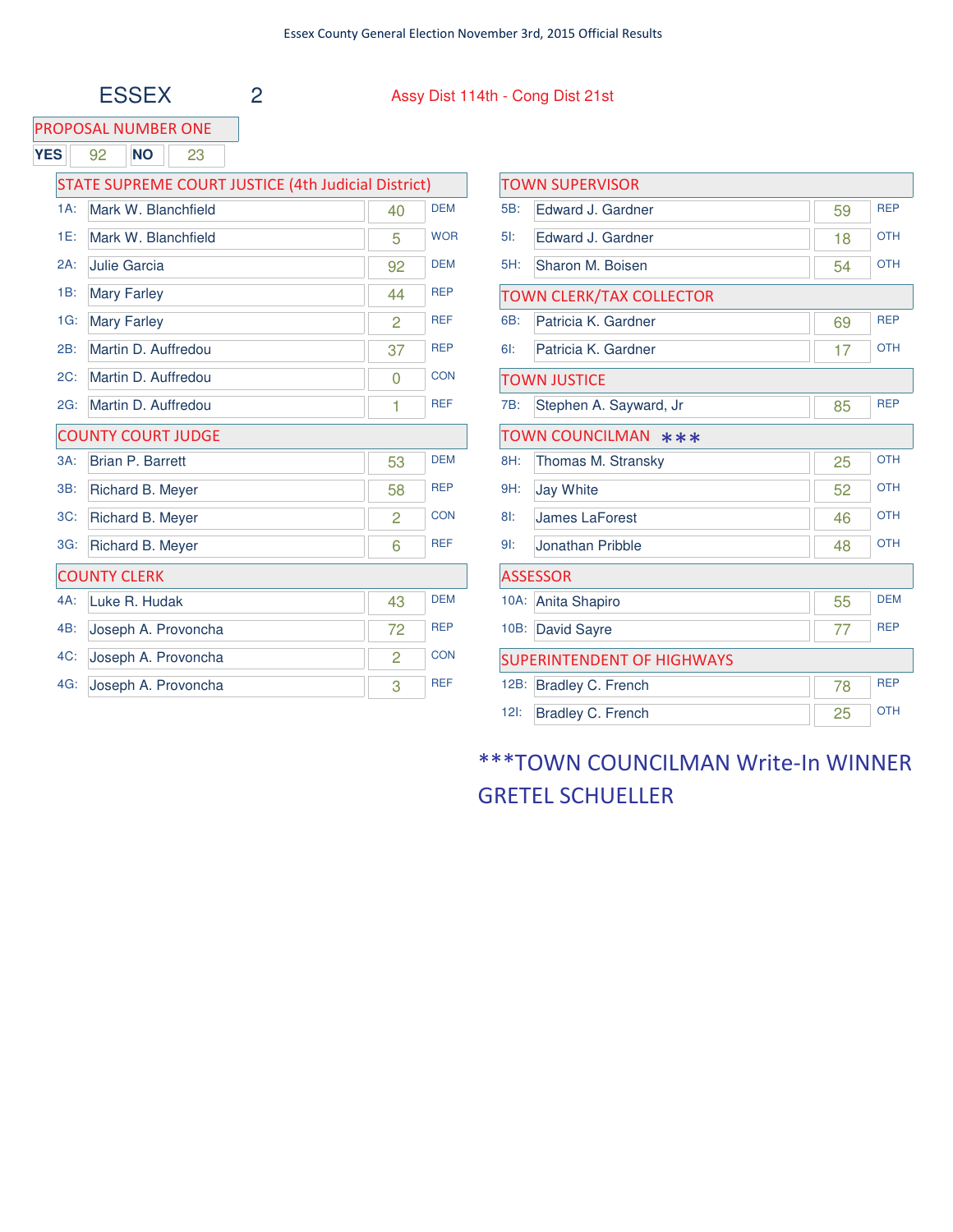

#### JAY Assy Dist 114th - Cong Dist 21st

| <b>STATE SUPREME COURT JUSTICE (4th Judicial District)</b> |                           |     |            |  |
|------------------------------------------------------------|---------------------------|-----|------------|--|
| $1A$ :                                                     | Mark W. Blanchfield       | 209 | <b>DEM</b> |  |
| $1E$ :                                                     | Mark W. Blanchfield       | 16  | <b>WOR</b> |  |
| $2A$ :                                                     | Julie Garcia              | 433 | <b>DEM</b> |  |
| 1B:                                                        | <b>Mary Farley</b>        | 281 | <b>REP</b> |  |
| $1G$ :                                                     | <b>Mary Farley</b>        | 23  | <b>REF</b> |  |
| 2B:                                                        | Martin D. Auffredou       | 191 | <b>REP</b> |  |
| $2C$ :                                                     | Martin D. Auffredou       | 25  | <b>CON</b> |  |
| $2G$ :                                                     | Martin D. Auffredou       | 11  | <b>REF</b> |  |
|                                                            | <b>COUNTY COURT JUDGE</b> |     |            |  |
| $3A$ :                                                     | <b>Brian P. Barrett</b>   | 274 | <b>DEM</b> |  |
| 3B:                                                        | Richard B. Meyer          | 324 | <b>REP</b> |  |
| $3C$ :                                                     | Richard B. Meyer          | 42  | <b>CON</b> |  |
| $3G$ :                                                     | Richard B. Meyer          | 23  | <b>REF</b> |  |
| <b>COUNTY CLERK</b>                                        |                           |     |            |  |
| 4A:                                                        | Luke R. Hudak             | 247 | <b>DEM</b> |  |
| 4B:                                                        | Joseph A. Provoncha       | 349 | <b>REP</b> |  |
| $4C$ :                                                     | Joseph A. Provoncha       | 48  | <b>CON</b> |  |
| 4G:                                                        | Joseph A. Provoncha       | 12  | <b>REF</b> |  |

#### TOWN SUPERVISOR (UNEXPIRED TERM) 5A: Archie R. Depo 543 DEM TOWN JUSTICE 6B: Daniel M. Deyoe 536 REP TOWN COUNCILMAN 7A: Chad E. Garcia 336 71: Chad E. Garcia 22 DEM OTH 7B: Harold F. Akey 254 REP 8B: Thomas L. McDonald 414 7D: Fred Balzac 212 REP GRE TOWN COUNCILMAN (UNEXPIRED TERM) 9B: John J. Sheldrake 371 91: John J. Sheldrake 16 REP OTH 9H: Robert Segall 246 OTH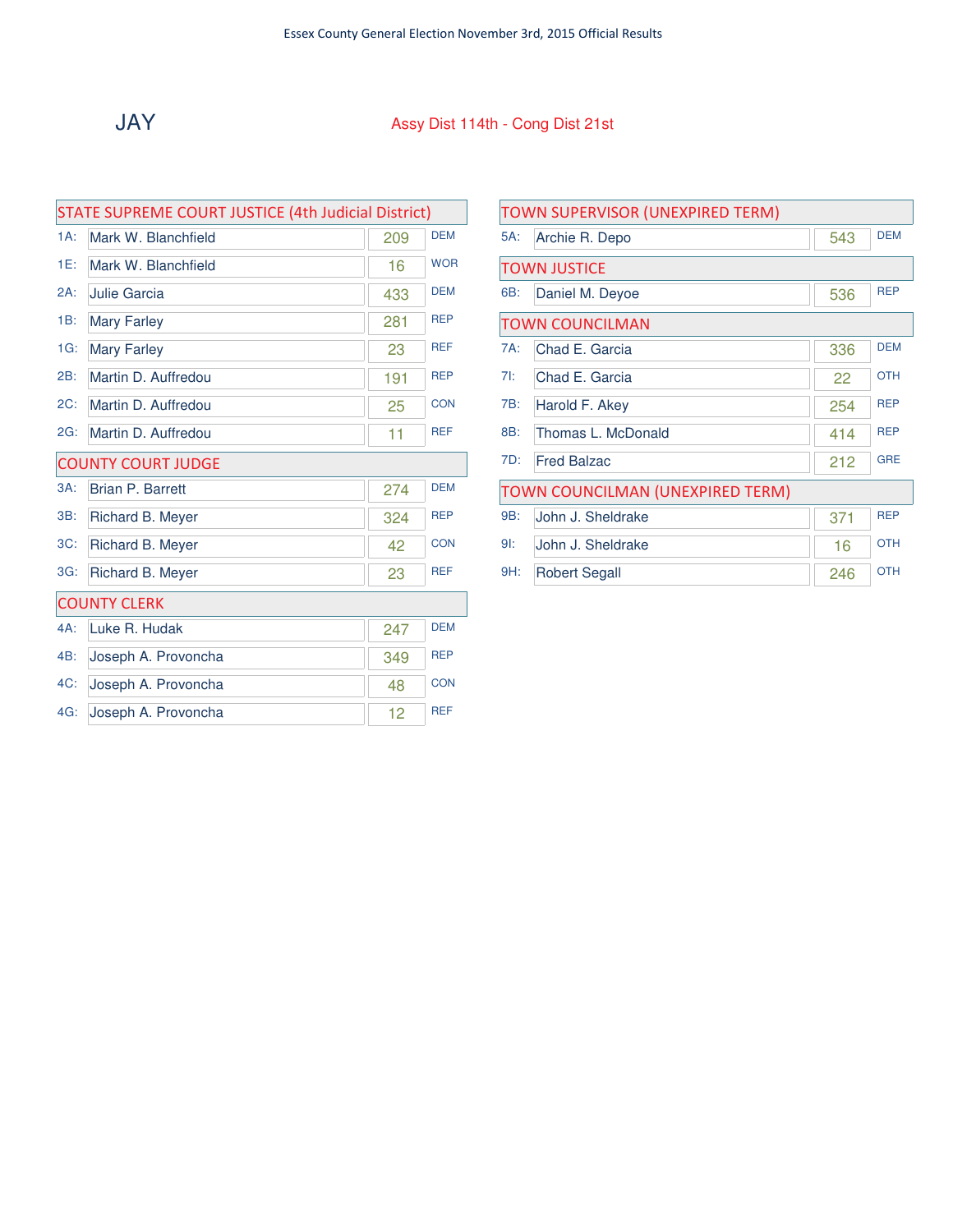| STATE SUPREME COURT JUSTICE (4th Judicial District) |                           |     |            |
|-----------------------------------------------------|---------------------------|-----|------------|
| $1A$ :                                              | Mark W. Blanchfield       | 148 | <b>DEM</b> |
| 1E:                                                 | Mark W. Blanchfield       | 8   | <b>WOR</b> |
| $2A$ :                                              | <b>Julie Garcia</b>       | 293 | <b>DEM</b> |
| 1B:                                                 | <b>Mary Farley</b>        | 213 | <b>REP</b> |
| 1G:                                                 | <b>Mary Farley</b>        | 20  | <b>REF</b> |
| 2B:                                                 | Martin D. Auffredou       | 142 | <b>REP</b> |
| $2C$ :                                              | Martin D. Auffredou       | 22  | <b>CON</b> |
| $2G$ :                                              | Martin D. Auffredou       | 10  | <b>REF</b> |
|                                                     | <b>COUNTY COURT JUDGE</b> |     |            |
| $3A$ :                                              | <b>Brian P. Barrett</b>   | 201 | <b>DEM</b> |
| 3B:                                                 | Richard B. Meyer          | 223 | <b>REP</b> |
| $3C$ :                                              | Richard B. Meyer          | 31  | <b>CON</b> |
| $3G$ :                                              | Richard B. Meyer          | 20  | <b>REF</b> |
|                                                     | <b>COUNTY CLERK</b>       |     |            |
| $4A$ :                                              | Luke R. Hudak             | 173 | <b>DEM</b> |
| 4B:                                                 | Joseph A. Provoncha       | 254 | <b>REP</b> |
| 4C:                                                 | Joseph A. Provoncha       | 36  | <b>CON</b> |
| 4G:                                                 | Joseph A. Provoncha       | 10  | <b>REF</b> |

| TOWN SUPERVISOR (UNEXPIRED TERM) |                                  |                   |            |  |
|----------------------------------|----------------------------------|-------------------|------------|--|
| $5A$ :                           | Archie R. Depo                   | 374               | <b>DEM</b> |  |
|                                  | <b>TOWN JUSTICE</b>              |                   |            |  |
| 6B:                              | Daniel M. Deyoe                  | 374               | <b>REP</b> |  |
|                                  | <b>TOWN COUNCILMAN</b>           |                   |            |  |
| $7A$ :                           | Chad E. Garcia                   | 209               | <b>DEM</b> |  |
| 7!                               | Chad E. Garcia                   | $12 \overline{ }$ | <b>OTH</b> |  |
| 7B:                              | Harold F. Akey                   | 191               | <b>REP</b> |  |
| 8B:                              | Thomas L. McDonald               | 305               | <b>REP</b> |  |
| 7D:                              | <b>Fred Balzac</b>               | 176               | <b>GRE</b> |  |
|                                  | TOWN COUNCILMAN (UNEXPIRED TERM) |                   |            |  |
| 9B:                              | John J. Sheldrake                | 261               | <b>REP</b> |  |
| $9$ :                            | John J. Sheldrake                | 10                | <b>OTH</b> |  |
| 9H:                              | <b>Robert Segall</b>             | 187               | <b>OTH</b> |  |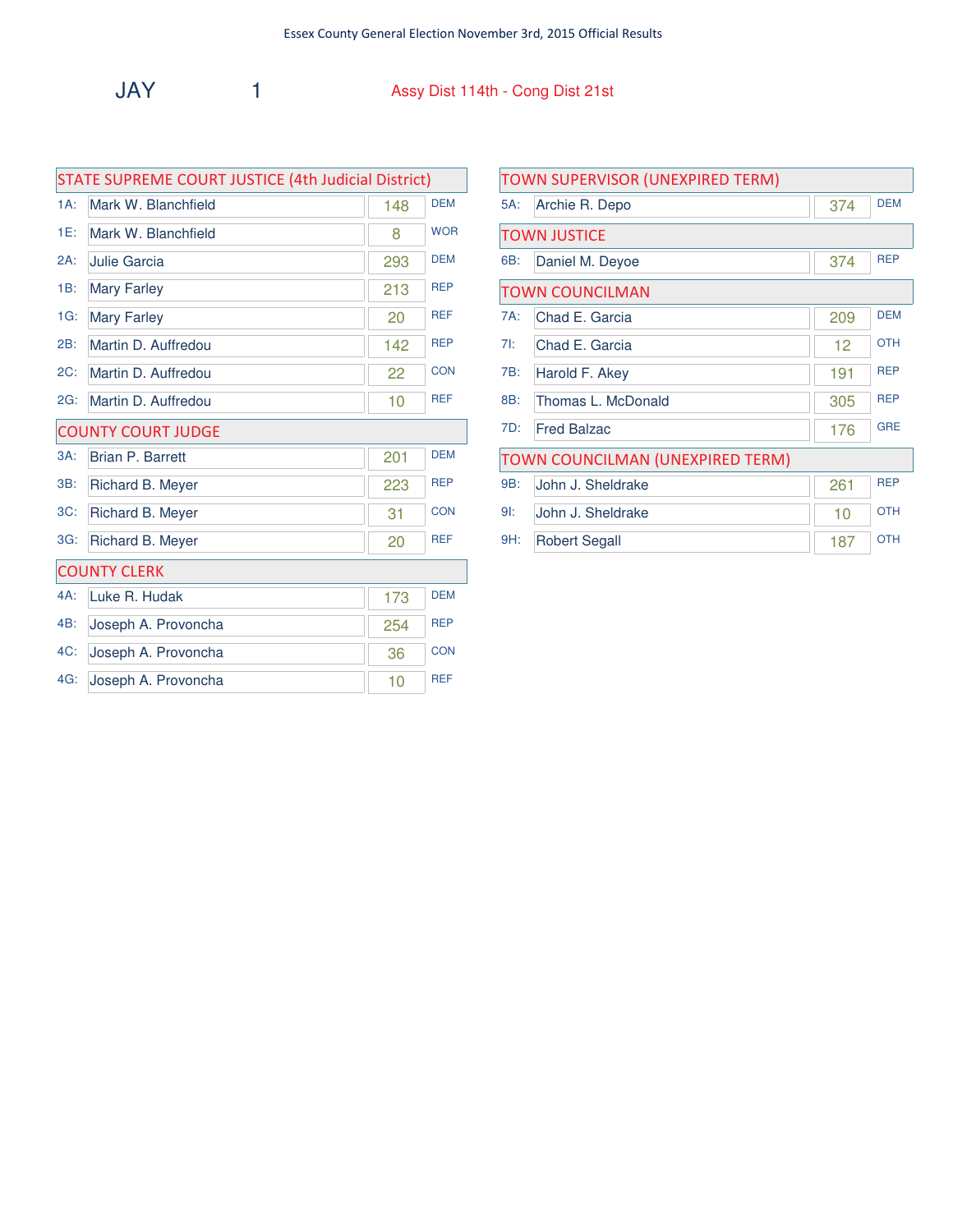JAY 2 Assy Dist 114th - Cong Dist 21st

| <b>STATE SUPREME COURT JUSTICE (4th Judicial District)</b> |                         |                |            |  |
|------------------------------------------------------------|-------------------------|----------------|------------|--|
| $1A$ :                                                     | Mark W. Blanchfield     | 61             | <b>DEM</b> |  |
| 1E:                                                        | Mark W. Blanchfield     | 8              | <b>WOR</b> |  |
| $2A$ :                                                     | <b>Julie Garcia</b>     | 140            | <b>DEM</b> |  |
| 1B:                                                        | <b>Mary Farley</b>      | 68             | <b>REP</b> |  |
| $1G$ :                                                     | <b>Mary Farley</b>      | 3              | <b>REF</b> |  |
| 2B:                                                        | Martin D. Auffredou     | 49             | <b>REP</b> |  |
| $2C$ :                                                     | Martin D. Auffredou     | 3              | <b>CON</b> |  |
| $2G$ :                                                     | Martin D. Auffredou     | 1              | <b>REF</b> |  |
| <b>COUNTY COURT JUDGE</b>                                  |                         |                |            |  |
| $3A$ :                                                     | <b>Brian P. Barrett</b> | 73             | <b>DEM</b> |  |
| 3B:                                                        | Richard B. Meyer        | 101            | <b>REP</b> |  |
| $3C$ :                                                     | Richard B. Meyer        | 11             | <b>CON</b> |  |
| $3G$ :                                                     | Richard B. Meyer        | 3              | <b>REF</b> |  |
|                                                            | <b>COUNTY CLERK</b>     |                |            |  |
| 4A:                                                        | Luke R. Hudak           | 74             | <b>DEM</b> |  |
| 4B:                                                        | Joseph A. Provoncha     | 95             | <b>REP</b> |  |
| 4C:                                                        | Joseph A. Provoncha     | 12             | <b>CON</b> |  |
| 4G:                                                        | Joseph A. Provoncha     | $\overline{2}$ | <b>REF</b> |  |

| <b>TOWN SUPERVISOR (UNEXPIRED TERM)</b> |                        |     |            |  |
|-----------------------------------------|------------------------|-----|------------|--|
| $5A$ :                                  | Archie R. Depo         | 169 | <b>DEM</b> |  |
|                                         | <b>TOWN JUSTICE</b>    |     |            |  |
| 6B:                                     | Daniel M. Deyoe        | 162 | <b>REP</b> |  |
|                                         | <b>TOWN COUNCILMAN</b> |     |            |  |
| $7A$ :                                  | Chad E. Garcia         | 127 | <b>DEM</b> |  |
| 7!                                      | Chad E. Garcia         | 10  | <b>OTH</b> |  |
| 7B:                                     | Harold F. Akey         | 63  | <b>REP</b> |  |
| 8B:                                     | Thomas L. McDonald     | 109 | <b>REP</b> |  |
| 7D:                                     | <b>Fred Balzac</b>     | 36  | <b>GRE</b> |  |
| TOWN COUNCILMAN (UNEXPIRED TERM)        |                        |     |            |  |
| 9B:                                     | John J. Sheldrake      | 110 | <b>REP</b> |  |
| $9$ :                                   | John J. Sheldrake      | 6   | <b>OTH</b> |  |
| 9H:                                     | <b>Robert Segall</b>   | 59  | <b>OTH</b> |  |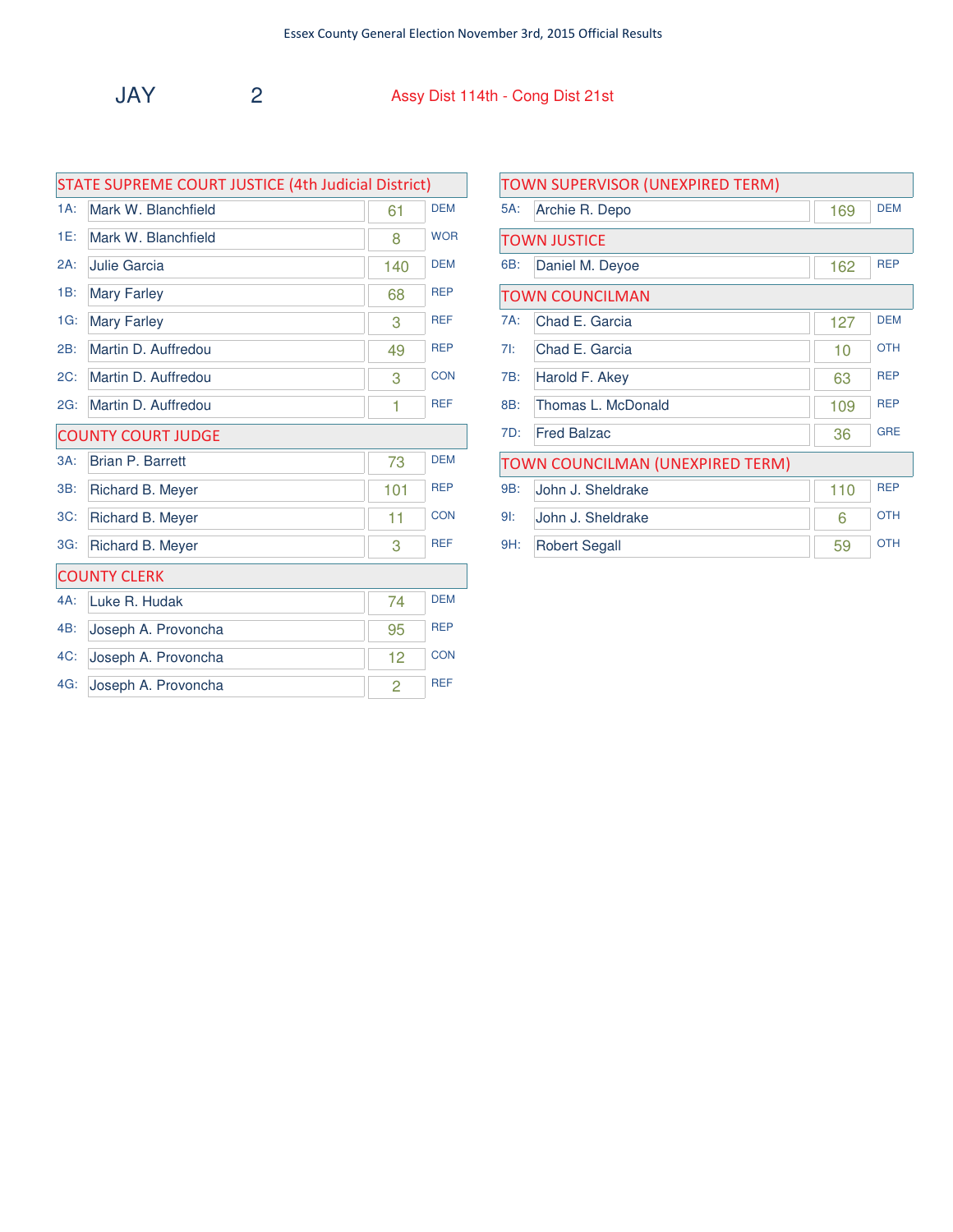#### KEENE Assy Dist 114th - Cong Dist 21st

| PROPOSAL NUMBER ONE |  |
|---------------------|--|
|                     |  |

| <b>YES</b>                                          | 159<br><b>NO</b><br>112   |     |            |  |
|-----------------------------------------------------|---------------------------|-----|------------|--|
| STATE SUPREME COURT JUSTICE (4th Judicial District) |                           |     |            |  |
| $1A$ :                                              | Mark W. Blanchfield       | 135 | <b>DEM</b> |  |
| 1E:                                                 | Mark W. Blanchfield       | 13  | <b>WOR</b> |  |
| $2A$ :                                              | Julie Garcia              | 213 | <b>DEM</b> |  |
| 1B:                                                 | <b>Mary Farley</b>        | 91  | <b>REP</b> |  |
| $1G$ :                                              | <b>Mary Farley</b>        | 8   | <b>REF</b> |  |
| 2B:                                                 | Martin D. Auffredou       | 68  | <b>REP</b> |  |
| 2C:                                                 | Martin D. Auffredou       | 3   | <b>CON</b> |  |
| $2G$ :                                              | Martin D. Auffredou       | 5   | <b>REF</b> |  |
|                                                     | <b>COUNTY COURT JUDGE</b> |     |            |  |
| $3A$ :                                              | <b>Brian P. Barrett</b>   | 152 | <b>DEM</b> |  |
| 3B:                                                 | Richard B. Meyer          | 143 | <b>REP</b> |  |
| $3C$ :                                              | Richard B. Meyer          | 7   | <b>CON</b> |  |
| $3G$ :                                              | Richard B. Meyer          | 13  | <b>REF</b> |  |
|                                                     | <b>COUNTY CLERK</b>       |     |            |  |
| 4A:                                                 | Luke R. Hudak             | 136 | <b>DEM</b> |  |
| 4B:                                                 | Joseph A. Provoncha       | 134 | <b>REP</b> |  |
| 4C:                                                 | Joseph A. Provoncha       | 5   | <b>CON</b> |  |
| 4G:                                                 | Joseph A. Provoncha       | 14  | <b>REF</b> |  |
|                                                     |                           |     |            |  |

| TOWN SUPERVISOR |                        |     |            |
|-----------------|------------------------|-----|------------|
| 5B:             | William B. Ferebee     | 189 | <b>REP</b> |
| $51$ :          | William B. Ferebee     | 37  | <b>OTH</b> |
|                 | <b>TOWN JUSTICE</b>    |     |            |
| $6B$ :          | Kent T. Wells          | 236 | <b>REP</b> |
|                 | <b>TOWN COUNCILMAN</b> |     |            |
| 7B:             | Jerry D. Smith         | 202 | <b>REP</b> |
| 7J:             | Jerry D. Smith         | 29  | <b>OTH</b> |
| 8B:             | Michael J. Buysse      | 198 | <b>REP</b> |
| $81$ :          | Michael J. Buysse      | 32  | <b>OTH</b> |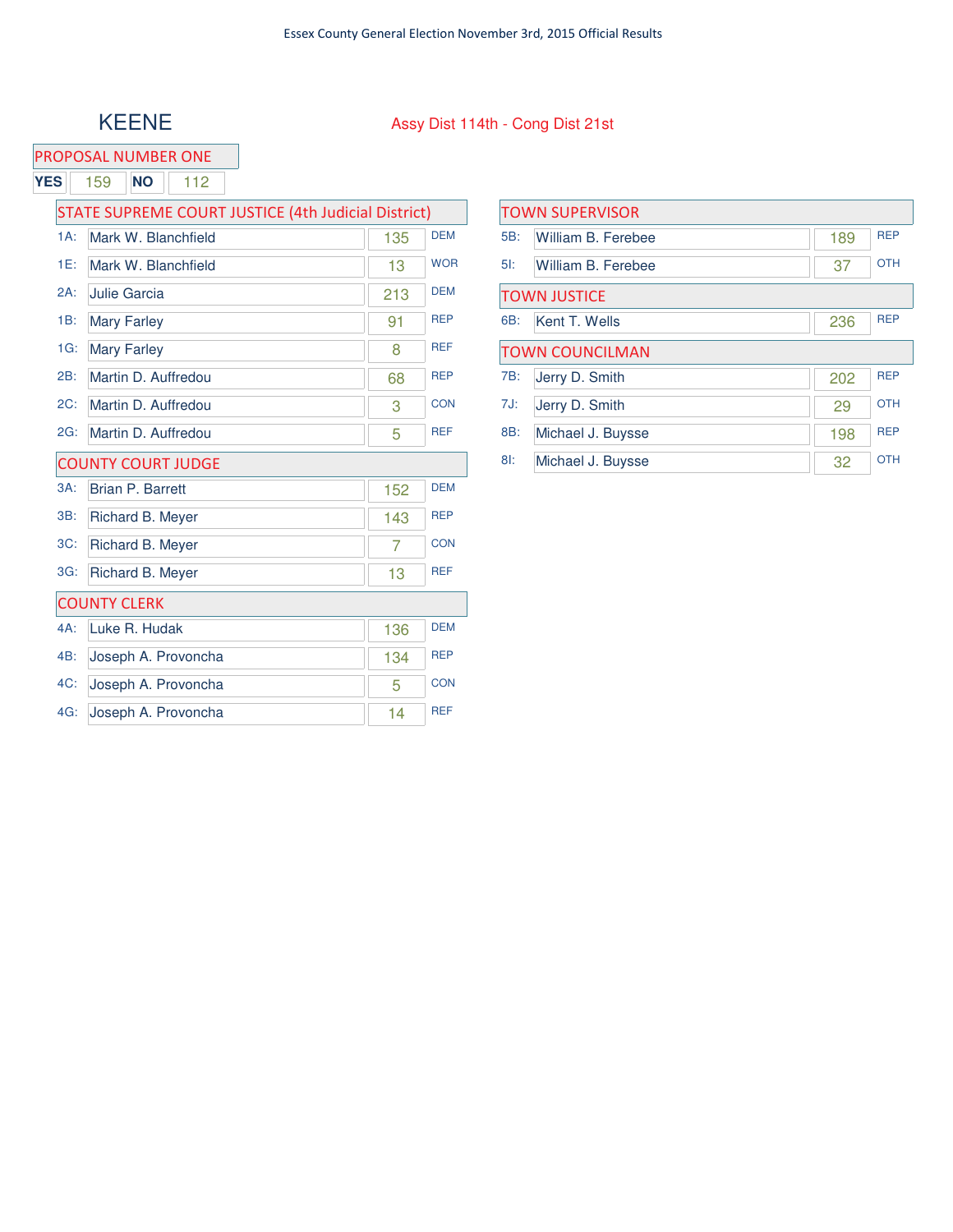### KEENE 1 Assy Dist 114th - Cong Dist 21st

### PROPOSAL NUMBER ONE

### **YES** 89 **NO** 63

| STATE SUPREME COURT JUSTICE (4th Judicial District) |  |
|-----------------------------------------------------|--|
|-----------------------------------------------------|--|

| $1A$ : | Mark W. Blanchfield       | 83  | <b>DEM</b> |  |  |
|--------|---------------------------|-----|------------|--|--|
| 1E:    | Mark W. Blanchfield       | 7   | <b>WOR</b> |  |  |
| $2A$ : | Julie Garcia              | 135 | <b>DEM</b> |  |  |
| 1B:    | <b>Mary Farley</b>        | 53  | <b>REP</b> |  |  |
| 1G:    | <b>Mary Farley</b>        | 4   | <b>REF</b> |  |  |
| 2B:    | Martin D. Auffredou       | 43  | <b>REP</b> |  |  |
| $2C$ : | Martin D. Auffredou       | 0   | <b>CON</b> |  |  |
| $2G$ : | Martin D. Auffredou       | 2   | <b>REF</b> |  |  |
|        | <b>COUNTY COURT JUDGE</b> |     |            |  |  |
| $3A$ : | <b>Brian P. Barrett</b>   | 100 | <b>DEM</b> |  |  |
| 3B:    | Richard B. Meyer          | 81  | <b>REP</b> |  |  |
| $3C$ : | Richard B. Meyer          | 2   | <b>CON</b> |  |  |
| $3G$ : | Richard B. Meyer          | 10  | <b>REF</b> |  |  |
|        | <b>COUNTY CLERK</b>       |     |            |  |  |
|        |                           |     |            |  |  |
| 4A:    | Luke R. Hudak             | 88  | <b>DEM</b> |  |  |
| 4B:    | Joseph A. Provoncha       | 80  | <b>REP</b> |  |  |
| 4C:    | Joseph A. Provoncha       | 1   | <b>CON</b> |  |  |

| <b>TOWN SUPERVISOR</b> |                        |     |            |
|------------------------|------------------------|-----|------------|
| 5B:                    | William B. Ferebee     | 110 | <b>REP</b> |
| $51$ :                 | William B. Ferebee     | 26  | <b>OTH</b> |
|                        | <b>TOWN JUSTICE</b>    |     |            |
| 6B:                    | Kent T. Wells          | 142 | <b>REP</b> |
|                        | <b>TOWN COUNCILMAN</b> |     |            |
| 7B:                    | Jerry D. Smith         | 119 | <b>REP</b> |
| 7J:                    | Jerry D. Smith         | 16  | <b>OTH</b> |
| 8B:                    | Michael J. Buysse      | 112 | <b>REP</b> |
| $8$ :                  | Michael J. Buysse      | 18  | <b>OTH</b> |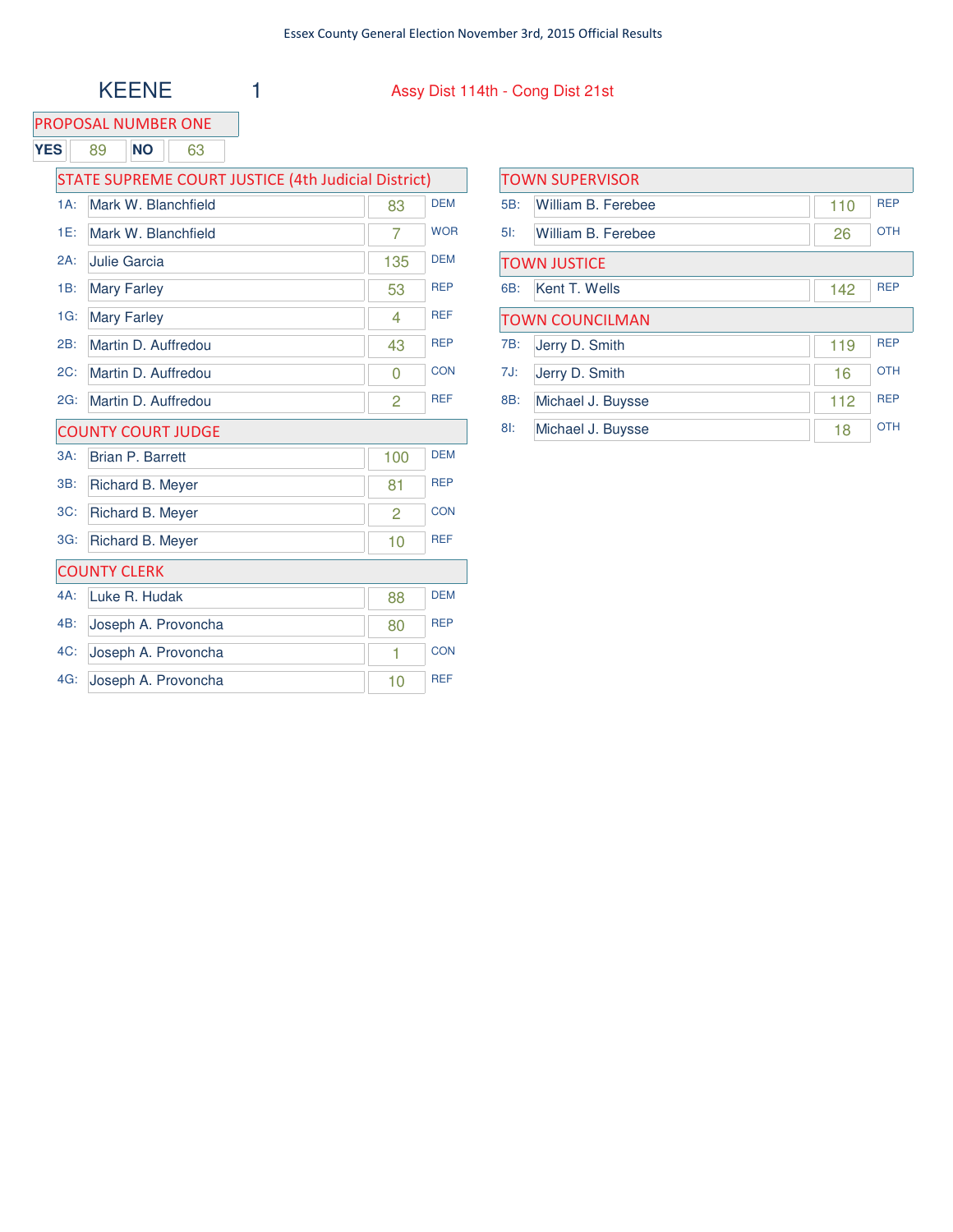### KEENE 2 Assy Dist 114th - Cong Dist 21st

### PROPOSAL NUMBER ONE

**YES** 70 **NO** 49

| STATE SUPREME COURT JUSTICE (4th Judicial District) |
|-----------------------------------------------------|
|-----------------------------------------------------|

| $1A$ : | Mark W. Blanchfield       | 52 | <b>DEM</b> |  |
|--------|---------------------------|----|------------|--|
| 1E:    | Mark W. Blanchfield       | 6  | <b>WOR</b> |  |
| $2A$ : | Julie Garcia              | 78 | <b>DEM</b> |  |
| 1B:    | <b>Mary Farley</b>        | 38 | <b>REP</b> |  |
| 1G:    | <b>Mary Farley</b>        | 4  | <b>REF</b> |  |
| 2B:    | Martin D. Auffredou       | 25 | <b>REP</b> |  |
| $2C$ : | Martin D. Auffredou       | 3  | <b>CON</b> |  |
| $2G$ : | Martin D. Auffredou       | 3  | <b>REF</b> |  |
|        | <b>COUNTY COURT JUDGE</b> |    |            |  |
| $3A$ : | <b>Brian P. Barrett</b>   | 52 | <b>DEM</b> |  |
| 3B:    | Richard B. Meyer          | 62 | <b>REP</b> |  |
| $3C$ : | Richard B. Meyer          | 5  | <b>CON</b> |  |
| $3G$ : | Richard B. Meyer          | 3  | <b>REF</b> |  |
|        | <b>COUNTY CLERK</b>       |    |            |  |
| 4A:    | Luke R. Hudak             | 48 | <b>DEM</b> |  |
| 4B:    | Joseph A. Provoncha       | 54 | <b>REP</b> |  |
| 4C:    | Joseph A. Provoncha       | 4  | <b>CON</b> |  |
| 4G:    | Joseph A. Provoncha       | 4  | <b>REF</b> |  |

| <b>TOWN SUPERVISOR</b> |                        |    |            |
|------------------------|------------------------|----|------------|
| 5B:                    | William B. Ferebee     | 79 | <b>REP</b> |
| $51$ :                 | William B. Ferebee     | 11 | <b>OTH</b> |
|                        | <b>TOWN JUSTICE</b>    |    |            |
| 6B:                    | Kent T. Wells          | 94 | <b>REP</b> |
|                        | <b>TOWN COUNCILMAN</b> |    |            |
| 7B:                    | Jerry D. Smith         | 83 | <b>REP</b> |
| 7J:                    | Jerry D. Smith         | 13 | <b>OTH</b> |
| 8B:                    | Michael J. Buysse      | 86 | <b>REP</b> |
| 81:                    | Michael J. Buysse      | 14 | <b>OTH</b> |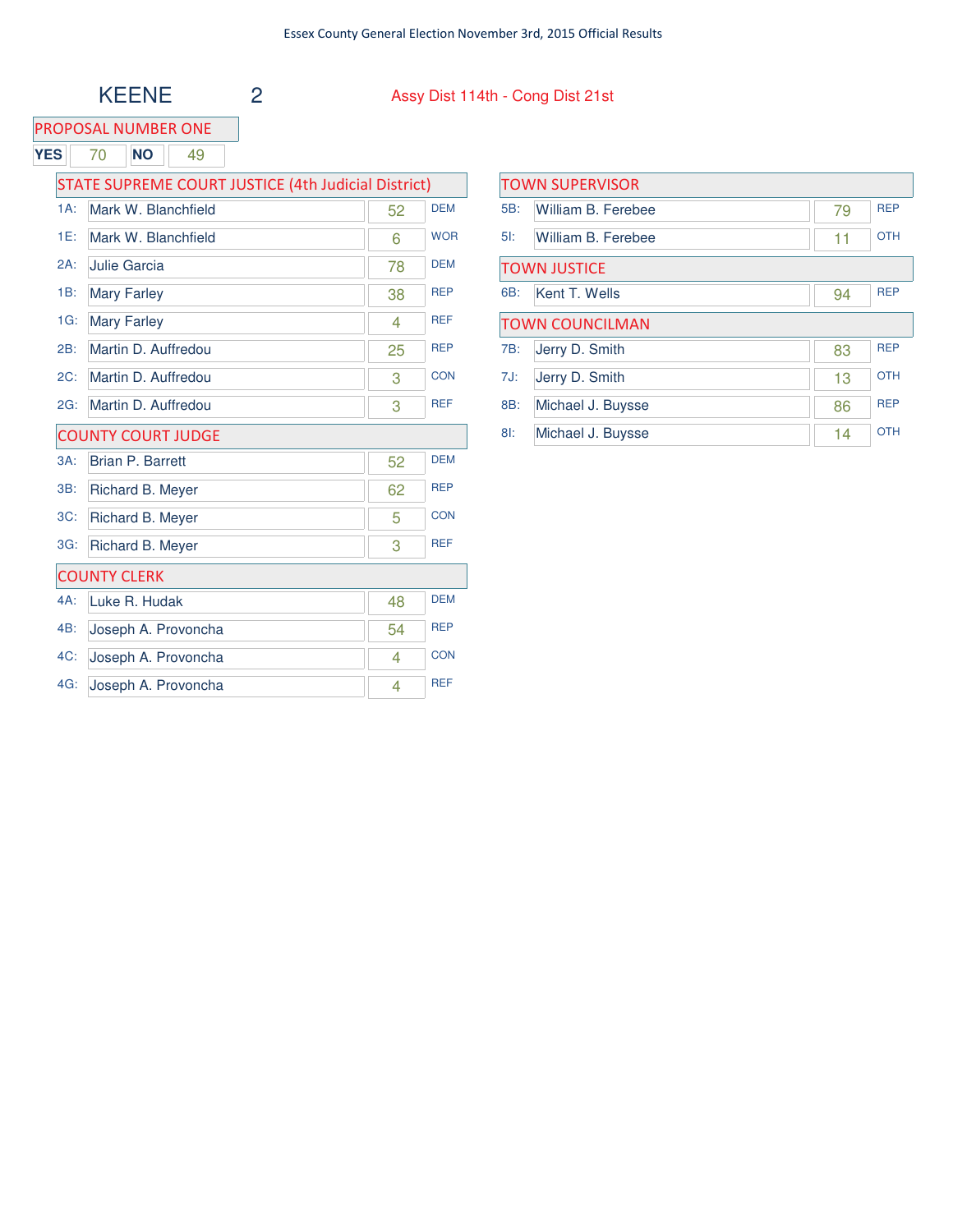| STATE SUPREME COURT JUSTICE (4th Judicial District) |                           |     |            |  |
|-----------------------------------------------------|---------------------------|-----|------------|--|
| $1A$ :                                              | Mark W. Blanchfield       | 69  | <b>DEM</b> |  |
| 1E:                                                 | Mark W. Blanchfield       | 12  | <b>WOR</b> |  |
| $2A$ :                                              | Julie Garcia              | 263 | <b>DEM</b> |  |
| 1B:                                                 | <b>Mary Farley</b>        | 124 | <b>REP</b> |  |
| $1G$ :                                              | <b>Mary Farley</b>        | 11  | <b>REF</b> |  |
| 2B:                                                 | Martin D. Auffredou       | 83  | <b>REP</b> |  |
| $2C$ :                                              | Martin D. Auffredou       | 15  | <b>CON</b> |  |
| $2G$ :                                              | Martin D. Auffredou       | 4   | <b>REF</b> |  |
|                                                     | <b>COUNTY COURT JUDGE</b> |     |            |  |
| $3A$ :                                              | <b>Brian P. Barrett</b>   | 117 | <b>DEM</b> |  |
| 3B:                                                 | Richard B. Meyer          | 198 | <b>REP</b> |  |
| $3C$ :                                              | Richard B. Meyer          | 24  | <b>CON</b> |  |
| $3G$ :                                              | Richard B. Meyer          | 7   | <b>REF</b> |  |
|                                                     | <b>COUNTY CLERK</b>       |     |            |  |
| 4A:                                                 | Luke R. Hudak             | 79  | <b>DEM</b> |  |
| 4B:                                                 | Joseph A. Provoncha       | 235 | <b>REP</b> |  |
| $4C$ :                                              | Joseph A. Provoncha       | 27  | <b>CON</b> |  |
| 4G:                                                 | Joseph A. Provoncha       | 11  | <b>REF</b> |  |

| <b>TOWN SUPERVISOR</b>                      |                        |     |            |  |
|---------------------------------------------|------------------------|-----|------------|--|
| 5B:                                         | James W. Monty         | 279 | <b>REP</b> |  |
|                                             | <b>TOWN COUNCILMAN</b> |     |            |  |
| 6B:                                         | Lanita Smith Canavan   | 216 | <b>REP</b> |  |
| 6!                                          | Lanita Smith Canavan   | 29  | <b>OTH</b> |  |
| 7B:                                         | Stephen C. Denton, Jr  | 215 | <b>REP</b> |  |
| 7!                                          | Lawrence W. Hulbert    | 107 | <b>OTH</b> |  |
| 7J:                                         | Jeff Scott             | 76  | <b>OTH</b> |  |
| SUPERINTENDENT OF HIGHWAYS (UNEXPIRED TERM) |                        |     |            |  |
| 8B:                                         | Kevin M. Denton        | 301 | <b>REP</b> |  |
| 8J:                                         | Kevin M. Denton        | 31  | <b>OTH</b> |  |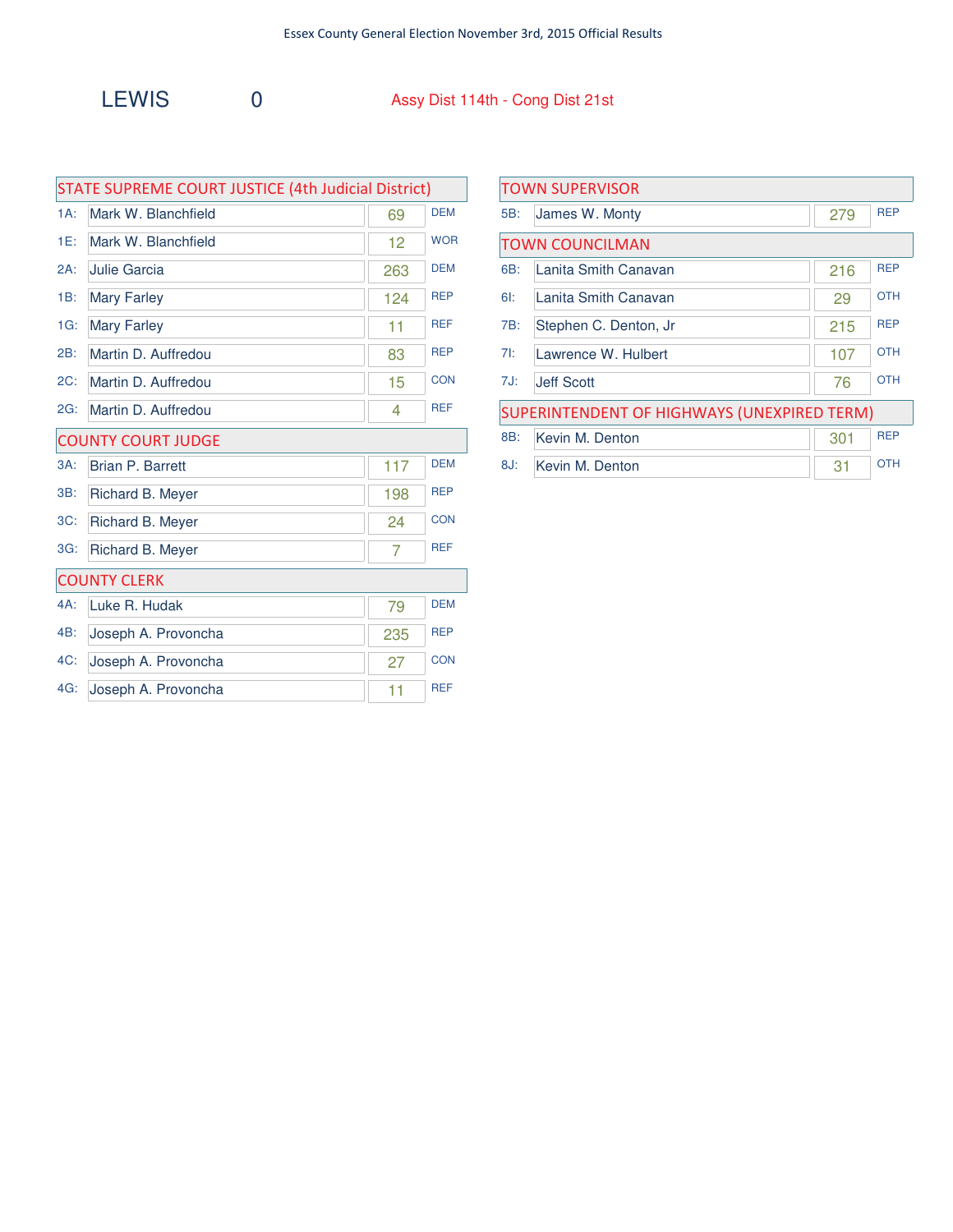| <b>STATE SUPREME COURT JUSTICE (4th Judicial District)</b> |                           |     |            |  |
|------------------------------------------------------------|---------------------------|-----|------------|--|
| $1A$ :                                                     | Mark W. Blanchfield       | 54  | <b>DEM</b> |  |
| 1E:                                                        | Mark W. Blanchfield       | 9   | <b>WOR</b> |  |
| $2A$ :                                                     | Julie Garcia              | 102 | <b>DEM</b> |  |
| 1B:                                                        | <b>Mary Farley</b>        | 64  | <b>REP</b> |  |
| $1G$ :                                                     | <b>Mary Farley</b>        | 10  | <b>REF</b> |  |
| 2B:                                                        | Martin D. Auffredou       | 56  | <b>REP</b> |  |
| $2C$ :                                                     | Martin D. Auffredou       | 7   | <b>CON</b> |  |
| $2G$ :                                                     | Martin D. Auffredou       | 7   | <b>REF</b> |  |
|                                                            | <b>COUNTY COURT JUDGE</b> |     |            |  |
| $3A$ :                                                     | <b>Brian P. Barrett</b>   | 90  | <b>DEM</b> |  |
| 3B:                                                        | Richard B. Meyer          | 75  | <b>REP</b> |  |
| $3C$ :                                                     | Richard B. Meyer          | 13  | <b>CON</b> |  |
| $3G$ :                                                     | Richard B. Meyer          | 3   | <b>REF</b> |  |
|                                                            | <b>COUNTY CLERK</b>       |     |            |  |
| 4A:                                                        | Luke R. Hudak             | 48  | <b>DEM</b> |  |
| 4B:                                                        | Joseph A. Provoncha       | 108 | <b>REP</b> |  |
| $4C$ :                                                     | Joseph A. Provoncha       | 20  | <b>CON</b> |  |
| 4G:                                                        | Joseph A. Provoncha       | 6   | <b>REF</b> |  |

| <b>TOWN JUSTICE</b> |                        |     |            |
|---------------------|------------------------|-----|------------|
| 5B:                 | Arthur J. Liberty      | 151 | <b>REP</b> |
| 5J:                 | Arthur J. Liberty      | 24  | <b>OTH</b> |
|                     | <b>TOWN COUNCILMAN</b> |     |            |
| $6A$ :              | Keith Iversen          | 131 | <b>DEM</b> |
| $6B$ :              | David C. LaBar         | 131 | <b>REP</b> |
|                     | <b>ASSESSOR</b>        |     |            |
| 8B:                 | Philip F. Johnson      | 152 | <b>REP</b> |
| $8$ :               | Jeremy Jake Hitchcock  | 102 | <b>OTH</b> |
| $9$ :               | Bruce L. Hammond       | 62  | OTH        |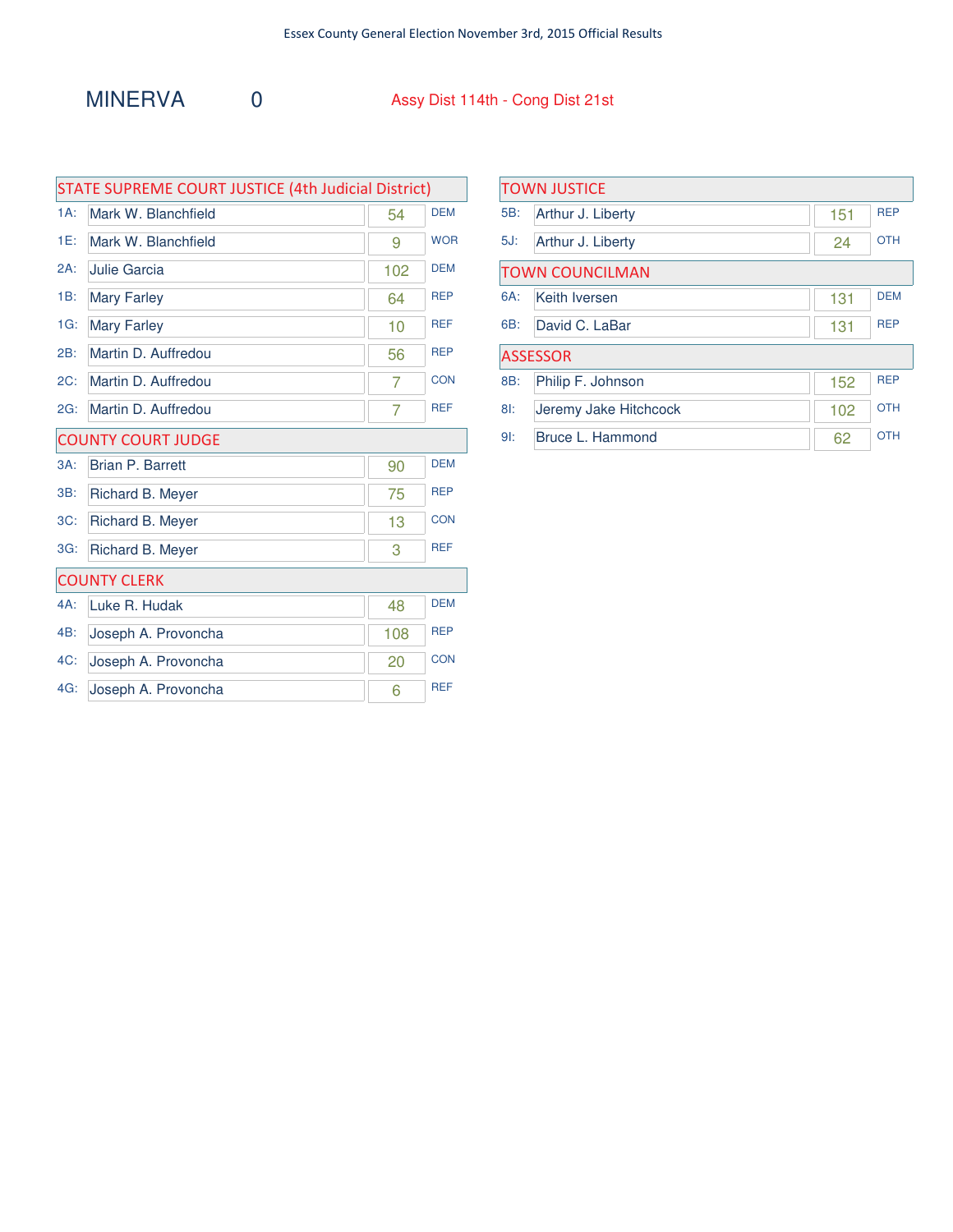### MORIAH Assy Dist 114th - Cong Dist 21st

| STATE SUPREME COURT JUSTICE (4th Judicial District) |                           |     |            |  |
|-----------------------------------------------------|---------------------------|-----|------------|--|
| $1A$ :                                              | Mark W. Blanchfield       | 153 | <b>DEM</b> |  |
| $1E$ :                                              | Mark W. Blanchfield       | 18  | <b>WOR</b> |  |
| $2A$ :                                              | Julie Garcia              | 623 | <b>DEM</b> |  |
| 1B:                                                 | <b>Mary Farley</b>        | 218 | <b>REP</b> |  |
| $1G$ :                                              | <b>Mary Farley</b>        | 9   | <b>REF</b> |  |
| 2B:                                                 | Martin D. Auffredou       | 171 | <b>REP</b> |  |
| $2C$ :                                              | Martin D. Auffredou       | 12  | <b>CON</b> |  |
| $2G$ :                                              | Martin D. Auffredou       | 3   | <b>REF</b> |  |
|                                                     | <b>COUNTY COURT JUDGE</b> |     |            |  |
| $3A$ :                                              | <b>Brian P. Barrett</b>   | 357 | <b>DEM</b> |  |
| 3B:                                                 | Richard B. Meyer          | 360 | <b>REP</b> |  |
| $3C$ :                                              | Richard B. Meyer          | 21  | <b>CON</b> |  |
| $3G$ :                                              | Richard B. Meyer          | 7   | <b>REF</b> |  |
|                                                     | <b>COUNTY CLERK</b>       |     |            |  |
| 4A:                                                 | Luke R. Hudak             | 250 | <b>DEM</b> |  |
| 4B:                                                 | Joseph A. Provoncha       | 453 | <b>REP</b> |  |
| 4C:                                                 | Joseph A. Provoncha       | 33  | <b>CON</b> |  |
| 4G:                                                 | Joseph A. Provoncha       | 12  | <b>REF</b> |  |

|         | <b>TOWN SUPERVISOR</b>            |     |            |  |  |
|---------|-----------------------------------|-----|------------|--|--|
| 5B:     | Thomas R. Scozzafava              | 609 | <b>REP</b> |  |  |
| $5$ :   | Thomas R. Scozzafava              | 47  | <b>OTH</b> |  |  |
|         | <b>TOWN CLERK/TAX COLLECTOR</b>   |     |            |  |  |
| 6B:     | Rose French                       | 567 | <b>REP</b> |  |  |
| 6!      | Rose French                       | 36  | <b>OTH</b> |  |  |
|         | <b>TOWN JUSTICE</b>               |     |            |  |  |
| 7B:     | Brian J. Venne                    | 611 | <b>REP</b> |  |  |
| 7!      | Brian J. Venne                    | 40  | <b>OTH</b> |  |  |
|         | <b>TOWN COUNCILMAN</b>            |     |            |  |  |
| 8B:     | Thomas Anderson                   | 535 | <b>REP</b> |  |  |
| 9B:     | Paul Salerno                      | 567 | <b>REP</b> |  |  |
| $9$ :   | <b>Paul Salerno</b>               | 41  | <b>OTH</b> |  |  |
|         | <b>ASSESSOR</b>                   |     |            |  |  |
| $10A$ : | Brent R. Ida                      | 393 | <b>DEM</b> |  |  |
| $10B$ : | Lailani M. Sprague                | 541 | <b>REP</b> |  |  |
|         | <b>SUPERINTENDENT OF HIGHWAYS</b> |     |            |  |  |
| $12B$ : | Jamie Patrick Wilson              | 579 | <b>REP</b> |  |  |
| $12$ :  | Jamie Patrick Wilson              | 44  | <b>OTH</b> |  |  |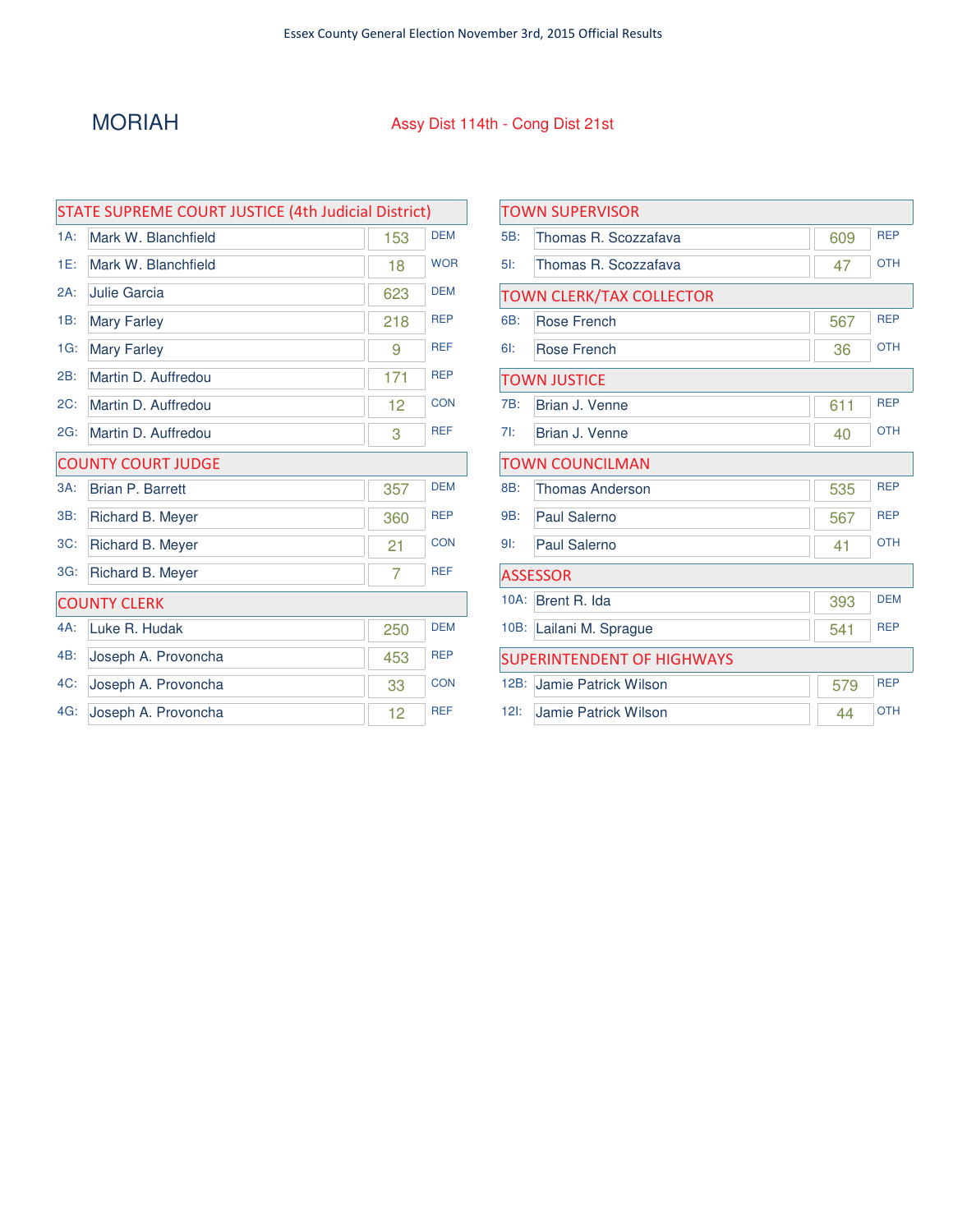| STATE SUPREME COURT JUSTICE (4th Judicial District) |                           |     |            |  |
|-----------------------------------------------------|---------------------------|-----|------------|--|
| $1A$ :                                              | Mark W. Blanchfield       | 33  | <b>DEM</b> |  |
| 1E:                                                 | Mark W. Blanchfield       | 4   | <b>WOR</b> |  |
| $2A$ :                                              | <b>Julie Garcia</b>       | 146 | <b>DEM</b> |  |
| 1B:                                                 | <b>Mary Farley</b>        | 50  | <b>REP</b> |  |
| 1G:                                                 | <b>Mary Farley</b>        | 3   | <b>REF</b> |  |
| 2B:                                                 | Martin D. Auffredou       | 33  | <b>REP</b> |  |
| $2C$ :                                              | Martin D. Auffredou       | 3   | <b>CON</b> |  |
| $2G$ :                                              | Martin D. Auffredou       | 1   | <b>REF</b> |  |
|                                                     | <b>COUNTY COURT JUDGE</b> |     |            |  |
| $3A$ :                                              | <b>Brian P. Barrett</b>   | 83  | <b>DEM</b> |  |
| 3B:                                                 | Richard B. Meyer          | 73  | <b>REP</b> |  |
| $3C$ :                                              | Richard B. Meyer          | 2   | <b>CON</b> |  |
| $3G$ :                                              | Richard B. Meyer          | 4   | <b>REF</b> |  |
|                                                     | <b>COUNTY CLERK</b>       |     |            |  |
| 4A:                                                 | Luke R. Hudak             | 53  | <b>DEM</b> |  |
| 4B:                                                 | Joseph A. Provoncha       | 102 | <b>REP</b> |  |
| 4C:                                                 | Joseph A. Provoncha       | 5   | <b>CON</b> |  |
| 4G:                                                 | Joseph A. Provoncha       | 5   | <b>REF</b> |  |

| <b>TOWN SUPERVISOR</b>            |                                 |     |            |
|-----------------------------------|---------------------------------|-----|------------|
| 5B:                               | Thomas R. Scozzafava            | 136 | <b>REP</b> |
| $5$ :                             | Thomas R. Scozzafava            | 15  | <b>OTH</b> |
|                                   | <b>TOWN CLERK/TAX COLLECTOR</b> |     |            |
| 6B:                               | Rose French                     | 130 | <b>REP</b> |
| 6!                                | Rose French                     | 8   | <b>OTH</b> |
|                                   | <b>TOWN JUSTICE</b>             |     |            |
| 7B:                               | Brian J. Venne                  | 136 | <b>REP</b> |
| 7!                                | Brian J. Venne                  | 10  | <b>OTH</b> |
|                                   | <b>TOWN COUNCILMAN</b>          |     |            |
| 8B:                               | <b>Thomas Anderson</b>          | 131 | <b>REP</b> |
| 9B:                               | Paul Salerno                    | 133 | <b>REP</b> |
| $9$ :                             | Paul Salerno                    | 9   | <b>OTH</b> |
|                                   | <b>ASSESSOR</b>                 |     |            |
| $10A$ :                           | Brent R. Ida                    | 86  | <b>DEM</b> |
| $10B$ :                           | Lailani M. Sprague              | 132 | <b>REP</b> |
| <b>SUPERINTENDENT OF HIGHWAYS</b> |                                 |     |            |
| $12B$ :                           | Jamie Patrick Wilson            | 139 | <b>REP</b> |
| $12$ :                            | Jamie Patrick Wilson            | 9   | <b>OTH</b> |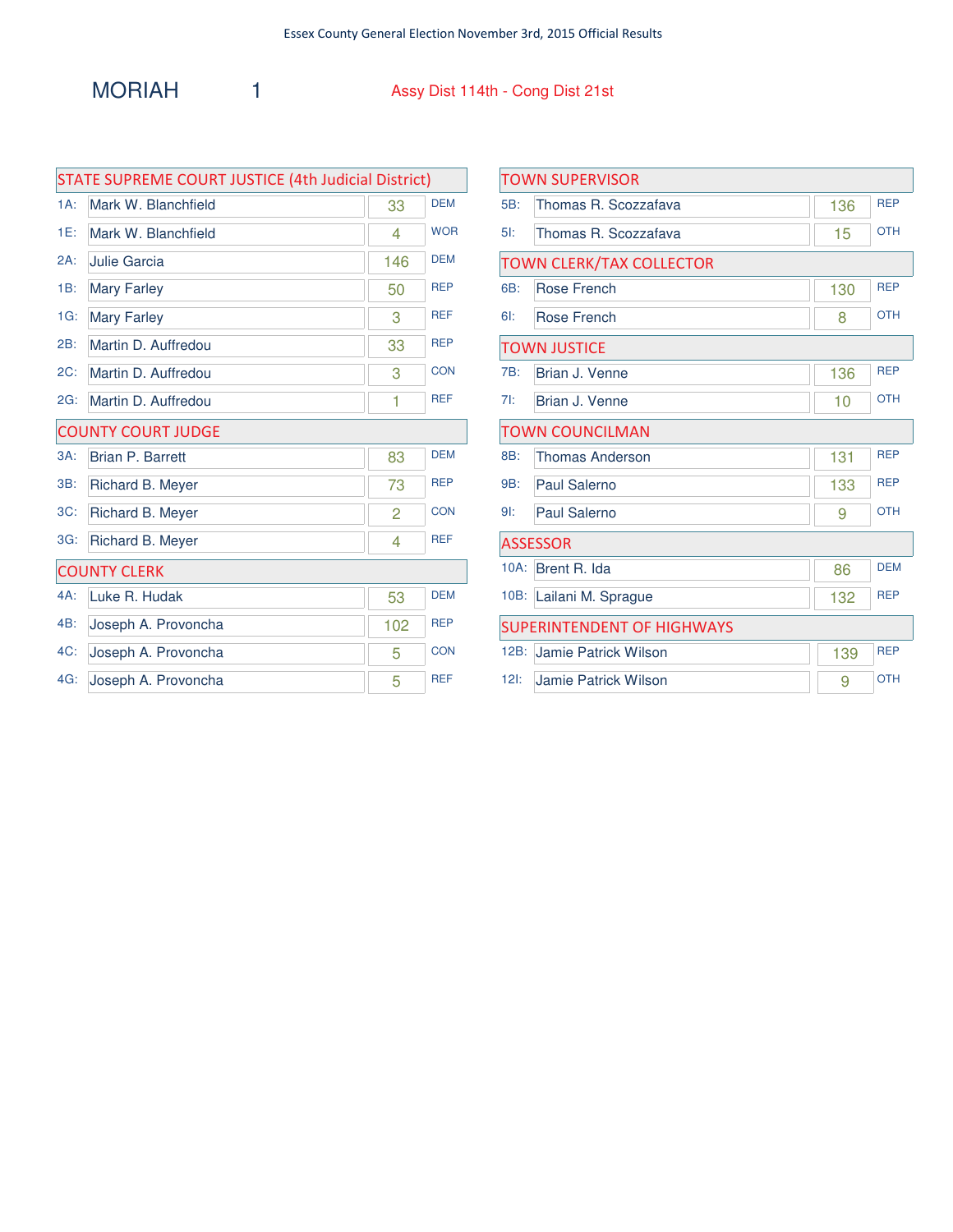| <b>STATE SUPREME COURT JUSTICE (4th Judicial District)</b> |                         |     |            |  |
|------------------------------------------------------------|-------------------------|-----|------------|--|
| $1A$ :                                                     | Mark W. Blanchfield     | 54  | <b>DEM</b> |  |
| 1E:                                                        | Mark W. Blanchfield     | 10  | <b>WOR</b> |  |
| $2A$ :                                                     | <b>Julie Garcia</b>     | 238 | <b>DEM</b> |  |
| 1B:                                                        | <b>Mary Farley</b>      | 99  | <b>REP</b> |  |
| $1G$ :                                                     | <b>Mary Farley</b>      | 0   | <b>REF</b> |  |
| 2B:                                                        | Martin D. Auffredou     | 64  | <b>REP</b> |  |
| 2C:                                                        | Martin D. Auffredou     | 4   | <b>CON</b> |  |
| $2G$ :                                                     | Martin D. Auffredou     | 1   | <b>REF</b> |  |
| <b>COUNTY COURT JUDGE</b>                                  |                         |     |            |  |
| $3A$ :                                                     | <b>Brian P. Barrett</b> | 144 | <b>DEM</b> |  |
| 3B:                                                        | Richard B. Meyer        | 135 | <b>REP</b> |  |
| $3C$ :                                                     | Richard B. Meyer        | 9   | <b>CON</b> |  |
| $3G$ :                                                     | Richard B. Meyer        | 2   | <b>REF</b> |  |
|                                                            | <b>COUNTY CLERK</b>     |     |            |  |
| 4A:                                                        | Luke R. Hudak           | 93  | <b>DEM</b> |  |
| 4B:                                                        | Joseph A. Provoncha     | 179 | <b>REP</b> |  |
| $4C$ :                                                     | Joseph A. Provoncha     | 15  | <b>CON</b> |  |
| 4G:                                                        | Joseph A. Provoncha     | 5   | <b>REF</b> |  |

| <b>TOWN SUPERVISOR</b>            |                                 |     |            |  |
|-----------------------------------|---------------------------------|-----|------------|--|
| 5B:                               | Thomas R. Scozzafava            | 242 | <b>REP</b> |  |
| $5$ :                             | Thomas R. Scozzafava            | 14  | <b>OTH</b> |  |
|                                   | <b>TOWN CLERK/TAX COLLECTOR</b> |     |            |  |
| 6B:                               | Rose French                     | 219 | <b>REP</b> |  |
| 6!                                | Rose French                     | 15  | <b>OTH</b> |  |
|                                   | <b>TOWN JUSTICE</b>             |     |            |  |
| 7B:                               | Brian J. Venne                  | 233 | <b>REP</b> |  |
| 7!                                | Brian J. Venne                  | 19  | <b>OTH</b> |  |
|                                   | <b>TOWN COUNCILMAN</b>          |     |            |  |
| 8B:                               | <b>Thomas Anderson</b>          | 205 | <b>REP</b> |  |
| 9B:                               | <b>Paul Salerno</b>             | 219 | <b>REP</b> |  |
| $9$ :                             | Paul Salerno                    | 18  | <b>OTH</b> |  |
|                                   | <b>ASSESSOR</b>                 |     |            |  |
| $10A$ :                           | Brent R. Ida                    | 150 | <b>DEM</b> |  |
| 10B:                              | Lailani M. Sprague              | 205 | <b>REP</b> |  |
| <b>SUPERINTENDENT OF HIGHWAYS</b> |                                 |     |            |  |
|                                   | 12B: Jamie Patrick Wilson       | 225 | <b>REP</b> |  |
| $12$ :                            | Jamie Patrick Wilson            | 19  | <b>OTH</b> |  |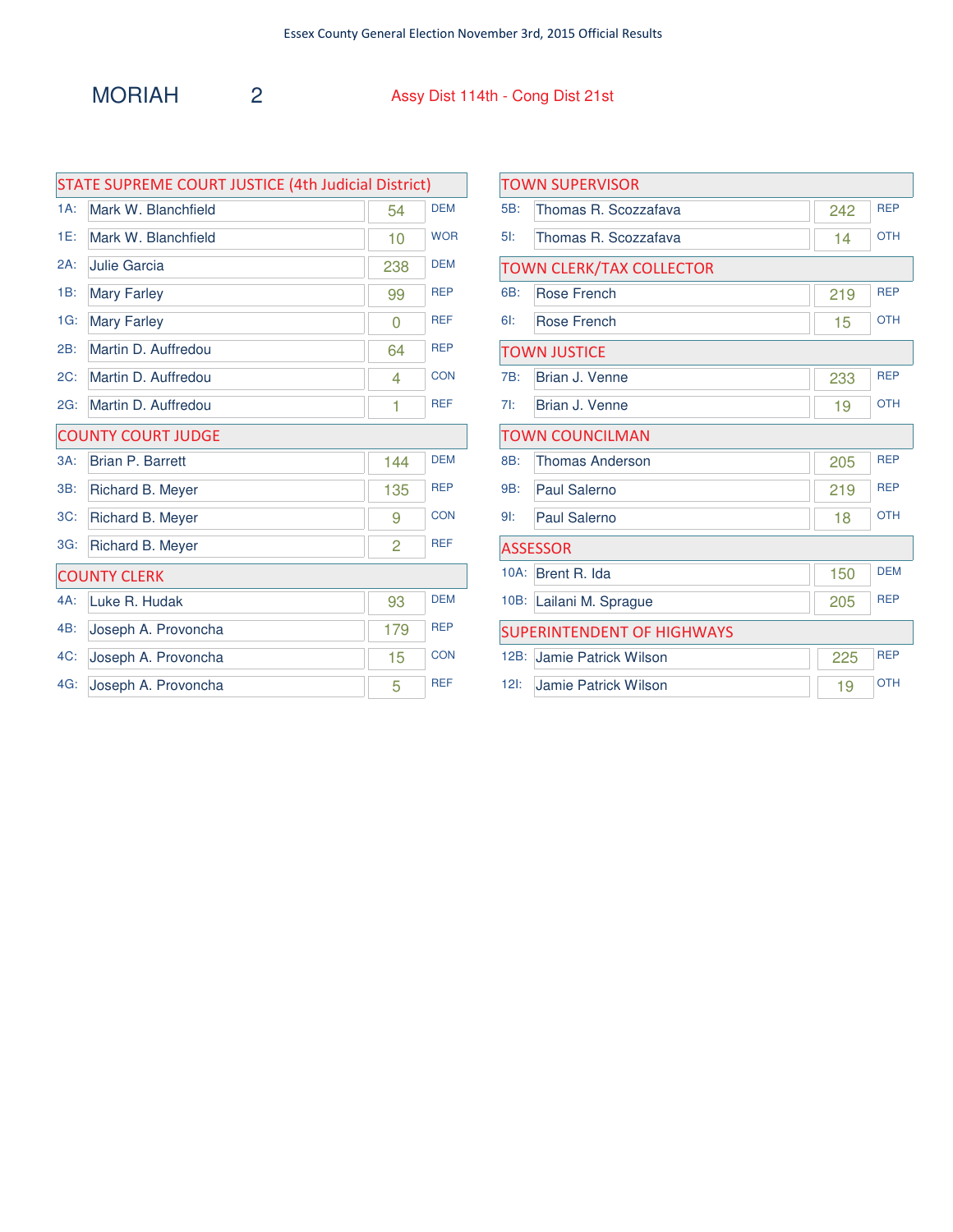| <b>STATE SUPREME COURT JUSTICE (4th Judicial District)</b> |                     |            |  |  |
|------------------------------------------------------------|---------------------|------------|--|--|
| Mark W. Blanchfield                                        | 32                  | <b>DEM</b> |  |  |
| Mark W. Blanchfield                                        | $\overline{2}$      | <b>WOR</b> |  |  |
| Julie Garcia                                               | 128                 | <b>DEM</b> |  |  |
| <b>Mary Farley</b>                                         | 43                  | <b>REP</b> |  |  |
| <b>Mary Farley</b>                                         | 3                   | <b>REF</b> |  |  |
| Martin D. Auffredou                                        | 49                  | <b>REP</b> |  |  |
| Martin D. Auffredou                                        | 2                   | <b>CON</b> |  |  |
| Martin D. Auffredou                                        | 1                   | <b>REF</b> |  |  |
| <b>COUNTY COURT JUDGE</b>                                  |                     |            |  |  |
| <b>Brian P. Barrett</b>                                    | 79                  | <b>DEM</b> |  |  |
| Richard B. Meyer                                           | 84                  | <b>REP</b> |  |  |
| Richard B. Meyer                                           | 7                   | <b>CON</b> |  |  |
| Richard B. Meyer                                           | 0                   | <b>REF</b> |  |  |
|                                                            |                     |            |  |  |
| Luke R. Hudak                                              | 53                  | <b>DEM</b> |  |  |
| Joseph A. Provoncha                                        | 106                 | <b>REP</b> |  |  |
| Joseph A. Provoncha                                        | 8                   | <b>CON</b> |  |  |
| Joseph A. Provoncha                                        | 1                   | <b>REF</b> |  |  |
|                                                            | <b>COUNTY CLERK</b> |            |  |  |

| <b>TOWN SUPERVISOR</b>            |                                 |     |            |  |
|-----------------------------------|---------------------------------|-----|------------|--|
| 5B:                               | Thomas R. Scozzafava            | 131 | <b>REP</b> |  |
| $51$ :                            | Thomas R. Scozzafava            | 8   | <b>OTH</b> |  |
|                                   | <b>TOWN CLERK/TAX COLLECTOR</b> |     |            |  |
| 6B:                               | Rose French                     | 122 | <b>REP</b> |  |
| 6!                                | Rose French                     | 6   | <b>OTH</b> |  |
|                                   | <b>TOWN JUSTICE</b>             |     |            |  |
| 7B:                               | Brian J. Venne                  | 138 | <b>REP</b> |  |
| 7!                                | Brian J. Venne                  | 6   | <b>OTH</b> |  |
|                                   | <b>TOWN COUNCILMAN</b>          |     |            |  |
| 8B:                               | <b>Thomas Anderson</b>          | 111 | <b>REP</b> |  |
| 9B:                               | Paul Salerno                    | 117 | <b>REP</b> |  |
| $9$ :                             | Paul Salerno                    | 7   | <b>OTH</b> |  |
|                                   | <b>ASSESSOR</b>                 |     |            |  |
| $10A$ :                           | Brent R. Ida                    | 88  | <b>DEM</b> |  |
| $10B$ :                           | Lailani M. Sprague              | 121 | <b>REP</b> |  |
| <b>SUPERINTENDENT OF HIGHWAYS</b> |                                 |     |            |  |
| $12B$ :                           | Jamie Patrick Wilson            | 119 | <b>REP</b> |  |
| $12$ :                            | Jamie Patrick Wilson            | 11  | <b>OTH</b> |  |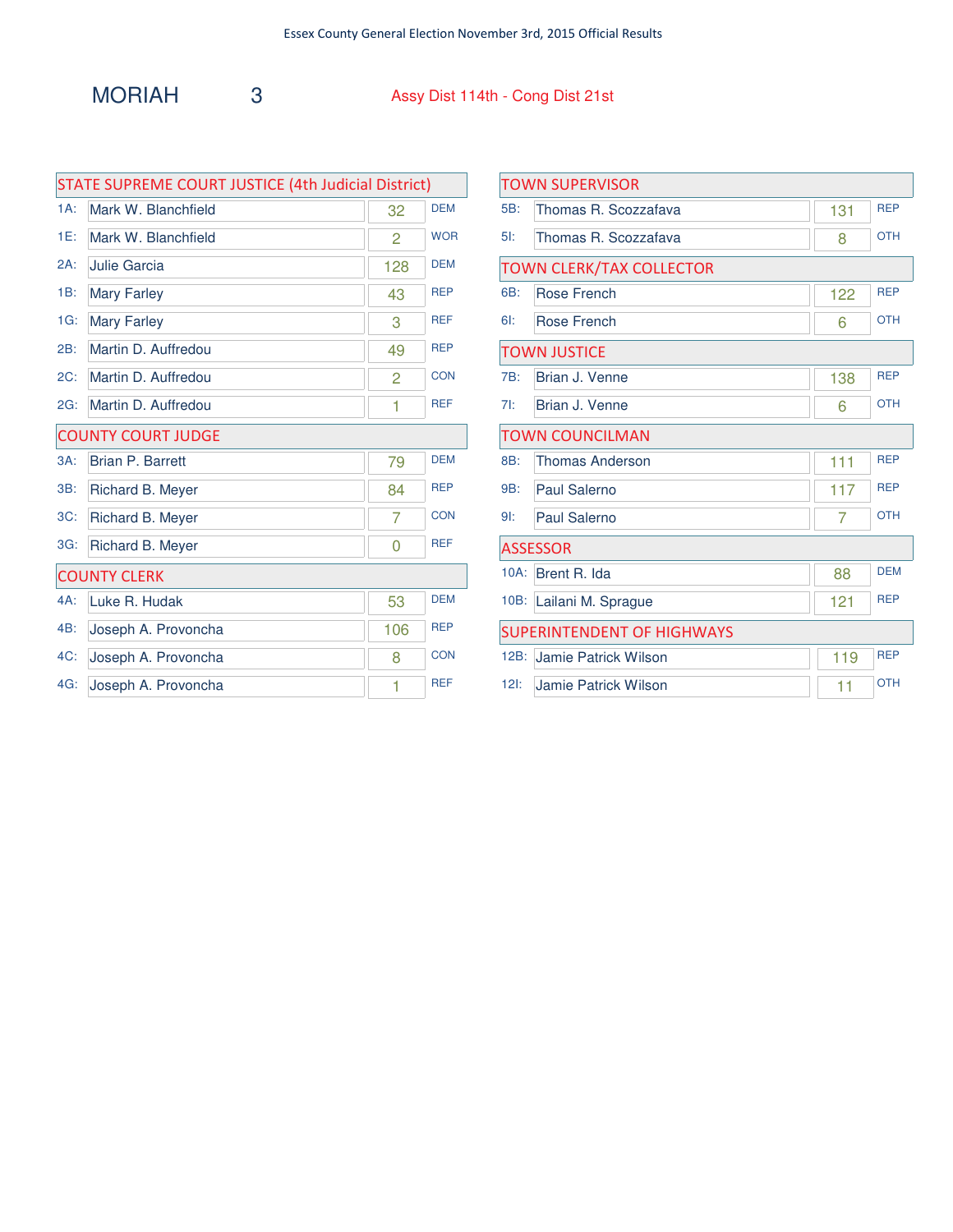MORIAH 4 Assy Dist 114th - Cong Dist 21st

| STATE SUPREME COURT JUSTICE (4th Judicial District) |                           |                |            |  |
|-----------------------------------------------------|---------------------------|----------------|------------|--|
| $1A$ :                                              | Mark W. Blanchfield       | 34             | <b>DEM</b> |  |
| $1E$ :                                              | Mark W. Blanchfield       | $\overline{2}$ | <b>WOR</b> |  |
| $2A$ :                                              | <b>Julie Garcia</b>       | 111            | <b>DEM</b> |  |
| 1B:                                                 | <b>Mary Farley</b>        | 26             | <b>REP</b> |  |
| 1G:                                                 | <b>Mary Farley</b>        | 3              | <b>REF</b> |  |
| 2B:                                                 | Martin D. Auffredou       | 25             | <b>REP</b> |  |
| $2C$ :                                              | Martin D. Auffredou       | 3              | <b>CON</b> |  |
| $2G$ :                                              | Martin D. Auffredou       | 0              | <b>REF</b> |  |
|                                                     | <b>COUNTY COURT JUDGE</b> |                |            |  |
| $3A$ :                                              | Brian P. Barret           | 51             | <b>DEM</b> |  |
| 3B:                                                 | Richard B. Meyer          | 68             | <b>REP</b> |  |
| $3C$ :                                              | Richard B. Meyer          | 3              | <b>CON</b> |  |
| $3G$ :                                              | Richard B. Meyer          | 1              | <b>REF</b> |  |
|                                                     | <b>COUNTY CLERK</b>       |                |            |  |
| 4A:                                                 | Luke R. Hudak             | 51             | <b>DEM</b> |  |
| 4B:                                                 | Joseph A. Provoncha       | 66             | <b>REP</b> |  |
| 4C:                                                 | Joseph A. Provoncha       | 5              | <b>CON</b> |  |
| 4G:                                                 | Joseph A. Provoncha       | 1              | <b>REF</b> |  |

| <b>TOWN SUPERVISOR</b>            |                                 |     |            |  |
|-----------------------------------|---------------------------------|-----|------------|--|
| 5B:                               | Thomas R. Scozzafava            | 100 | <b>REP</b> |  |
| 5!                                | Thomas R. Scozzafava            | 10  | <b>OTH</b> |  |
|                                   | <b>TOWN CLERK/TAX COLLECTOR</b> |     |            |  |
| 6B:                               | Rose French                     | 96  | <b>REP</b> |  |
| 6!                                | Rose French                     | 7   | <b>OTH</b> |  |
|                                   | <b>TOWN JUSTICE</b>             |     |            |  |
| 7B:                               | Brian J. Venne                  | 104 | <b>REP</b> |  |
| 7!                                | Brian J. Venne                  | 5   | <b>OTH</b> |  |
|                                   | <b>TOWN COUNCILMAN</b>          |     |            |  |
| 8B:                               | <b>Thomas Anderson</b>          | 88  | <b>REP</b> |  |
| 9B:                               | Paul Salerno                    | 98  | <b>REP</b> |  |
| $9$ :                             | Paul Salerno                    | 7   | <b>OTH</b> |  |
|                                   | <b>ASSESSOR</b>                 |     |            |  |
| $10A$ :                           | Brent R. Ida                    | 69  | <b>DEM</b> |  |
| $10B$ :                           | Lailani M. Sprague              | 83  | <b>REP</b> |  |
| <b>SUPERINTENDENT OF HIGHWAYS</b> |                                 |     |            |  |
| $12B$ :                           | Jamie Patrick Wilson            | 96  | <b>REP</b> |  |
| $12$ :                            | Jamie Patrick Wilson            | 5   | <b>OTH</b> |  |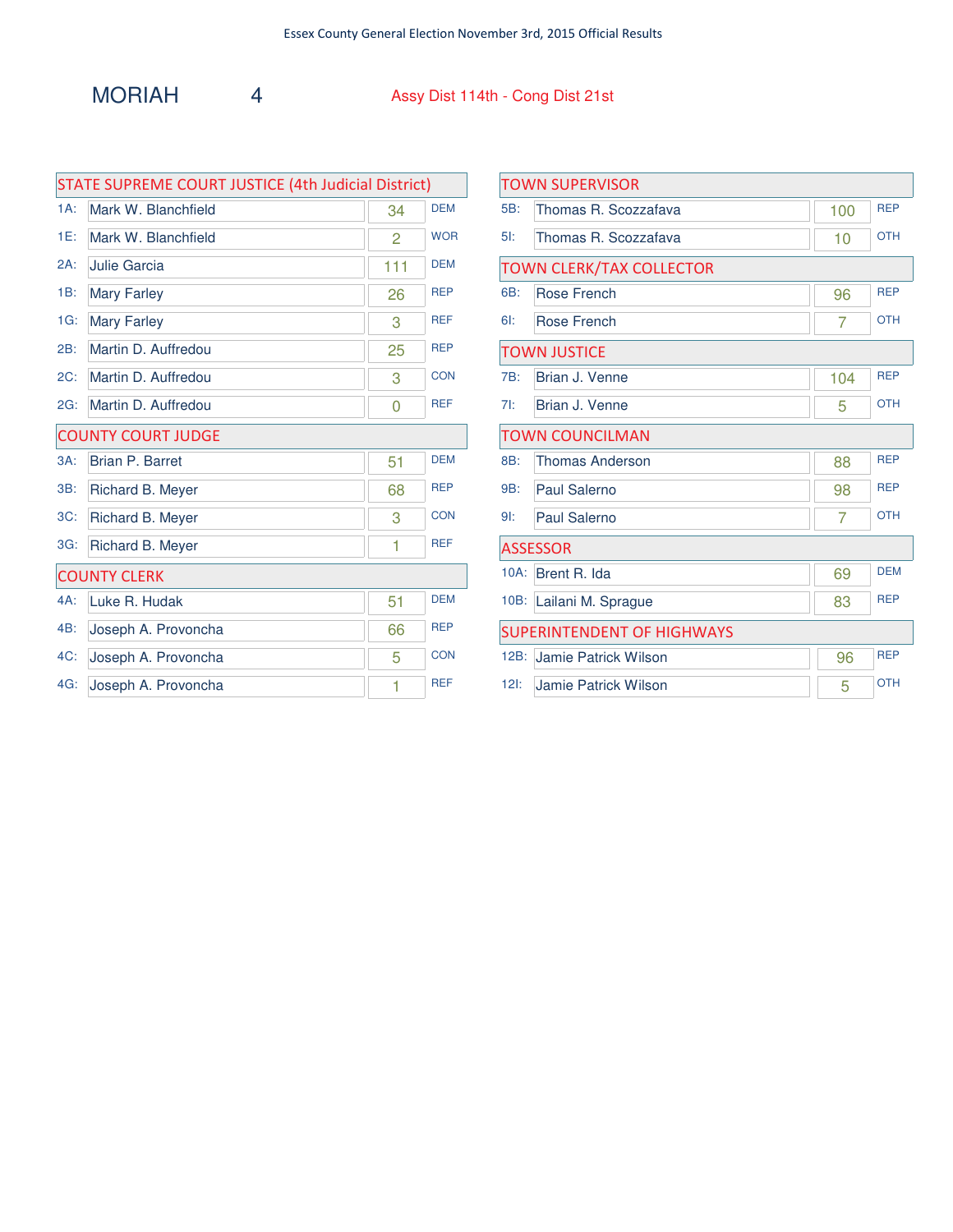| STATE SUPREME COURT JUSTICE (4th Judicial District) |                           |     |            |  |
|-----------------------------------------------------|---------------------------|-----|------------|--|
| $1A$ :                                              | Mark W. Blanchfield       | 64  | <b>DEM</b> |  |
| 1E:                                                 | Mark W. Blanchfield       | 10  | <b>WOR</b> |  |
| $2A$ :                                              | Julie Garcia              | 122 | <b>DEM</b> |  |
| 1B:                                                 | <b>Mary Farley</b>        | 102 | <b>REP</b> |  |
| $1G$ :                                              | <b>Mary Farley</b>        | 13  | <b>REF</b> |  |
| 2B:                                                 | Martin D. Auffredou       | 79  | <b>REP</b> |  |
| $2C$ :                                              | Martin D. Auffredou       | 10  | <b>CON</b> |  |
| $2G$ :                                              | Martin D. Auffredou       | 9   | <b>REF</b> |  |
|                                                     | <b>COUNTY COURT JUDGE</b> |     |            |  |
| $3A$ :                                              | Brian P. Barret           | 75  | <b>DEM</b> |  |
| 3B:                                                 | Richard B. Meyer          | 112 | <b>REP</b> |  |
| $3C$ :                                              | Richard B. Meyer          | 18  | <b>CON</b> |  |
| $3G$ :                                              | Richard B. Meyer          | 17  | <b>REF</b> |  |
|                                                     | <b>COUNTY CLERK</b>       |     |            |  |
| 4A:                                                 | Luke R. Hudak             | 44  | <b>DEM</b> |  |
| 4B:                                                 | Joseph A. Provoncha       | 149 | <b>REP</b> |  |
| $4C$ :                                              | Joseph A. Provoncha       | 21  | <b>CON</b> |  |
| 4G:                                                 | Joseph A. Provoncha       | 15  | <b>REF</b> |  |
|                                                     |                           |     |            |  |

| <b>TOWN SUPERVISOR</b>            |                        |     |            |
|-----------------------------------|------------------------|-----|------------|
| $5A$ :                            | Fleanor P. Yandon      | 33  | <b>DEM</b> |
| 5H:                               | Eleanor P. Yandon      | 7   | <b>OTH</b> |
| 5B:                               | Wester Miga            | 155 | <b>REP</b> |
| $51$ :                            | Wester Miga            | 20  | <b>OTH</b> |
| $5G$ :                            | Robert E. Ward         | 49  | <b>OTH</b> |
|                                   | <b>TOWN COUNCILMAN</b> |     |            |
| 6A:                               | Joseph Novak           | 121 | <b>DEM</b> |
| 6!                                | Joseph Novak           | 31  | <b>OTH</b> |
| 6H:                               | <b>David Olbert</b>    | 156 | <b>OTH</b> |
|                                   | <b>ASSESSOR</b>        |     |            |
| 8A:                               | <b>Lowell Stringer</b> | 180 | <b>DEM</b> |
| 8H:                               | <b>Lowell Stringer</b> | 39  | <b>OTH</b> |
| 9A:                               | Edna M. VanAuken       | 190 | <b>DEM</b> |
| <b>SUPERINTENDENT OF HIGHWAYS</b> |                        |     |            |
| $10$ :                            | Mark Yandon            | 207 | OTH        |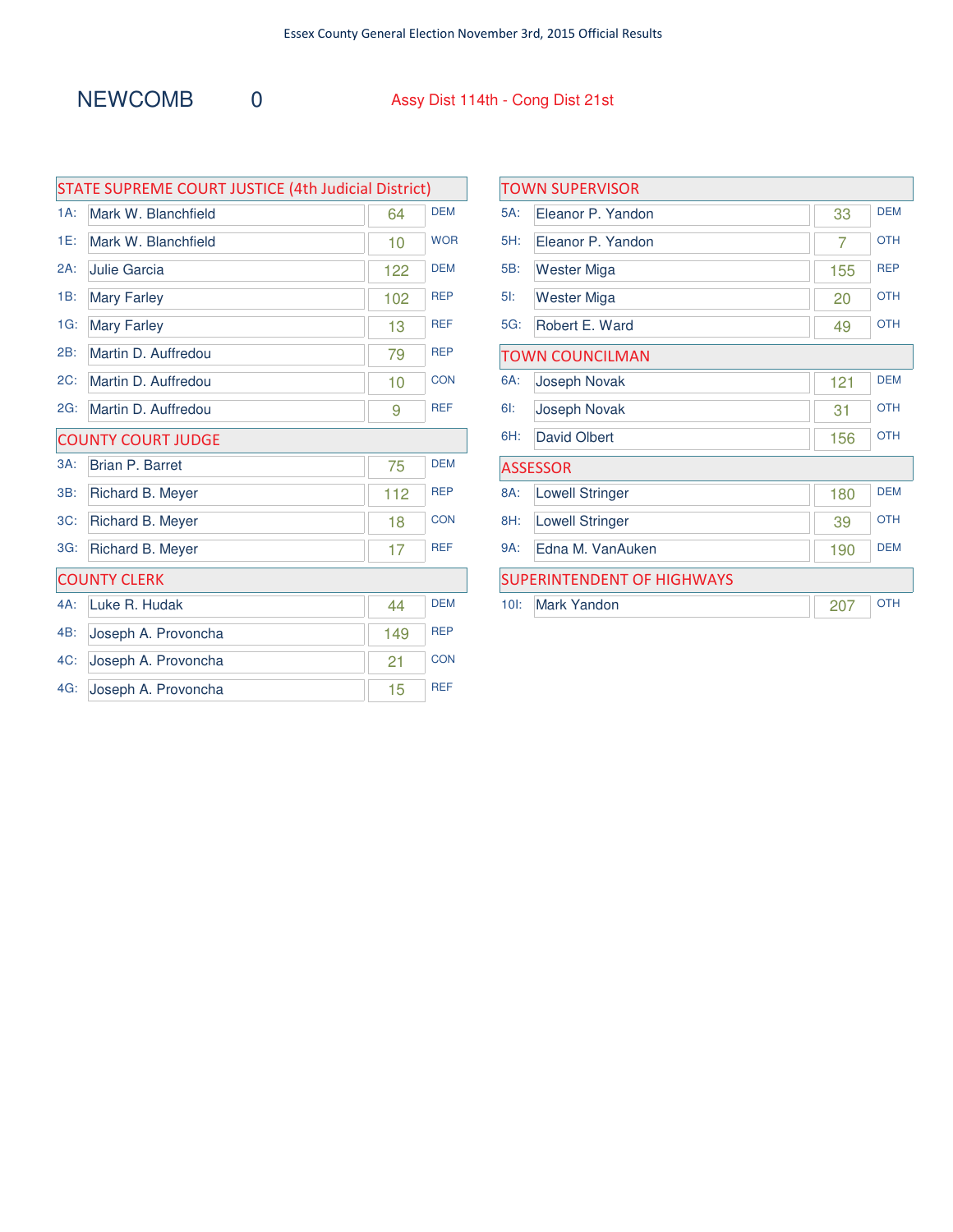#### NORTH ELBA Assy Dist 114th - Cong Dist 21st

| STATE SUPREME COURT JUSTICE (4th Judicial District) |                           |     |            |
|-----------------------------------------------------|---------------------------|-----|------------|
| $1A$ :                                              | Mark W. Blanchfield       | 439 | <b>DEM</b> |
| 1E:                                                 | Mark W. Blanchfield       | 53  | <b>WOR</b> |
| $2A$ :                                              | Julie Garcia              | 921 | <b>DEM</b> |
| 1B:                                                 | <b>Mary Farley</b>        | 627 | <b>REP</b> |
| $1G$ :                                              | <b>Mary Farley</b>        | 65  | <b>REF</b> |
| 2B:                                                 | Martin D. Auffredou       | 368 | <b>REP</b> |
| $2C$ :                                              | Martin D. Auffredou       | 68  | <b>CON</b> |
| $2G$ :                                              | Martin D. Auffredou       | 16  | <b>REF</b> |
|                                                     | <b>COUNTY COURT JUDGE</b> |     |            |
| $3A$ :                                              | Brian P. Barret           | 632 | <b>DEM</b> |
| 3B:                                                 | Richard B. Meyer          | 809 | <b>REP</b> |
| $3C$ :                                              | Richard B. Meyer          | 91  | <b>CON</b> |
| $3G$ :                                              | Richard B. Meyer          | 56  | <b>REF</b> |
|                                                     | <b>COUNTY CLERK</b>       |     |            |
| 4A:                                                 | Luke R. Hudak             | 659 | <b>DEM</b> |
| 4B:                                                 | Joseph A. Provoncha       | 689 | <b>REP</b> |
| 4C:                                                 | Joseph A. Provoncha       | 78  | <b>CON</b> |
| 4G:                                                 | Joseph A. Provoncha       | 39  | <b>REF</b> |

| <b>TOWN SUPERVISOR</b> |                                   |      |            |
|------------------------|-----------------------------------|------|------------|
| $5A$ :                 | Brendan Donovan                   | 449  | <b>DEM</b> |
| 5H:                    | Robert T. Politi                  | 1002 | <b>OTH</b> |
|                        | <b>TOWN CLERK/TAX COLLECTOR</b>   |      |            |
| 6B:                    | <b>Laurie Dudley</b>              | 1165 | <b>REP</b> |
|                        | <b>TOWN JUSTICE</b>               |      |            |
| 7A:                    | John Jack Knox                    | 638  | <b>DEM</b> |
| 7B:                    | <b>William Hulshoff</b>           | 766  | <b>REP</b> |
| 7!                     | <b>William Hulshoff</b>           | 66   | <b>OTH</b> |
|                        | <b>TOWN COUNCILMAN</b>            |      |            |
| 8B:                    | Jay J. Rand, Jr                   | 1140 | <b>REP</b> |
| $8!$ :                 | <b>Bob Miller</b>                 | 703  | <b>OTH</b> |
|                        | <b>SUPERINTENDENT OF HIGHWAYS</b> |      |            |
| $10A$ :                | Gary Kaltenbach                   | 673  | <b>DEM</b> |
| $10$ :                 | Gary Kaltenbach                   | 87   | <b>OTH</b> |
| $10B$ :                | Larry C. Straight                 | 763  | <b>REP</b> |
|                        | 10H: Larry C. Straight            | 73   | <b>OTH</b> |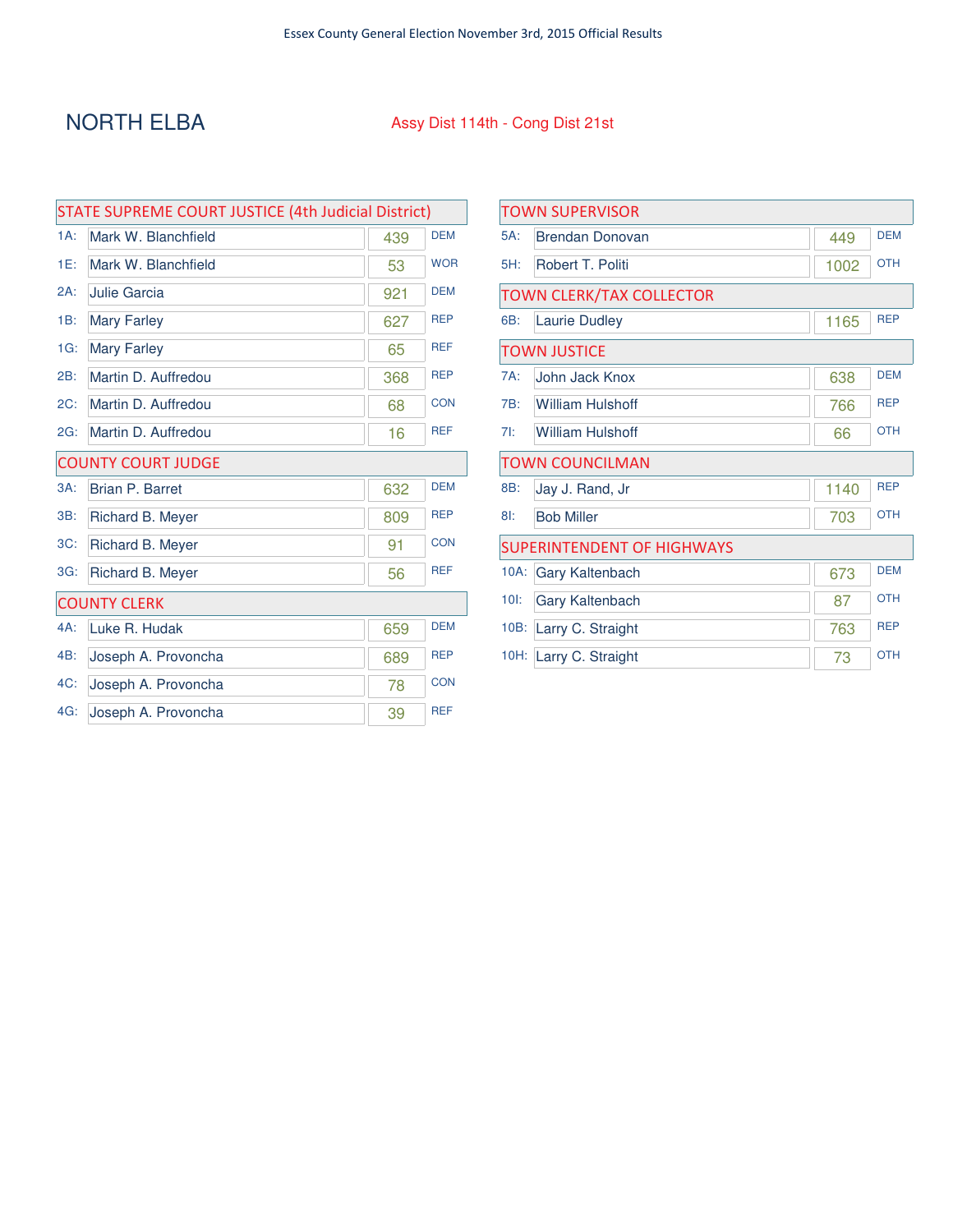#### NORTH ELBA 1 Assy Dist 114th - Cong Dist 21st

| STATE SUPREME COURT JUSTICE (4th Judicial District) |                           |     |            |  |
|-----------------------------------------------------|---------------------------|-----|------------|--|
| $1A$ :                                              | Mark W. Blanchfield       | 55  | <b>DEM</b> |  |
| 1E:                                                 | Mark W. Blanchfield       | 9   | <b>WOR</b> |  |
| $2A$ :                                              | <b>Julie Garcia</b>       | 116 | <b>DEM</b> |  |
| 1B:                                                 | <b>Mary Farley</b>        | 54  | <b>REP</b> |  |
| 1G:                                                 | <b>Mary Farley</b>        | 5   | <b>REF</b> |  |
| 2B:                                                 | Martin D. Auffredou       | 32  | <b>REP</b> |  |
| $2C$ :                                              | Martin D. Auffredou       | 5   | <b>CON</b> |  |
| $2G$ :                                              | Martin D. Auffredou       | 0   | <b>REF</b> |  |
|                                                     | <b>COUNTY COURT JUDGE</b> |     |            |  |
| $3A$ :                                              | <b>Brian P. Barret</b>    | 84  | <b>DEM</b> |  |
| 3B:                                                 | Richard B. Meyer          | 77  | <b>REP</b> |  |
| $3C$ :                                              | Richard B. Meyer          | 10  | <b>CON</b> |  |
| $3G$ :                                              | Richard B. Meyer          | 8   | <b>REF</b> |  |
|                                                     | <b>COUNTY CLERK</b>       |     |            |  |
| 4A:                                                 | Luke R. Hudak             | 87  | <b>DEM</b> |  |
| 4B:                                                 | Joseph A. Provoncha       | 67  | <b>REP</b> |  |
| $4C$ :                                              | Joseph A. Provoncha       | 8   | <b>CON</b> |  |
| 4G:                                                 | Joseph A. Provoncha       | 2   | <b>REF</b> |  |

| <b>TOWN SUPERVISOR</b> |                                   |     |            |
|------------------------|-----------------------------------|-----|------------|
| $5A$ :                 | Brendan Donovan                   | 46  | <b>DEM</b> |
| 5H:                    | Robert T. Politi                  | 120 | <b>OTH</b> |
|                        | <b>TOWN CLERK/TAX COLLECTOR</b>   |     |            |
| 6B:                    | <b>Laurie Dudley</b>              | 129 | <b>REP</b> |
|                        | <b>TOWN JUSTICE</b>               |     |            |
| $7A$ :                 | John Jack Knox                    | 69  | <b>DEM</b> |
| 7B:                    | <b>William Hulshoff</b>           | 88  | <b>REP</b> |
| 7!                     | <b>William Hulshoff</b>           | 11  | <b>OTH</b> |
|                        | <b>TOWN COUNCILMAN</b>            |     |            |
| 8B:                    | Jay J. Rand, Jr                   | 125 | <b>REP</b> |
| $8!$ :                 | <b>Bob Miller</b>                 | 92  | <b>OTH</b> |
|                        | <b>SUPERINTENDENT OF HIGHWAYS</b> |     |            |
| $10A$ :                | Gary Kaltenbach                   | 88  | <b>DEM</b> |
| 101:                   | Gary Kaltenbach                   | 15  | <b>OTH</b> |
| $10B$ :                | Larry C. Straight                 | 67  | <b>REP</b> |
| 10H:                   | Larry C. Straight                 | 11  | <b>OTH</b> |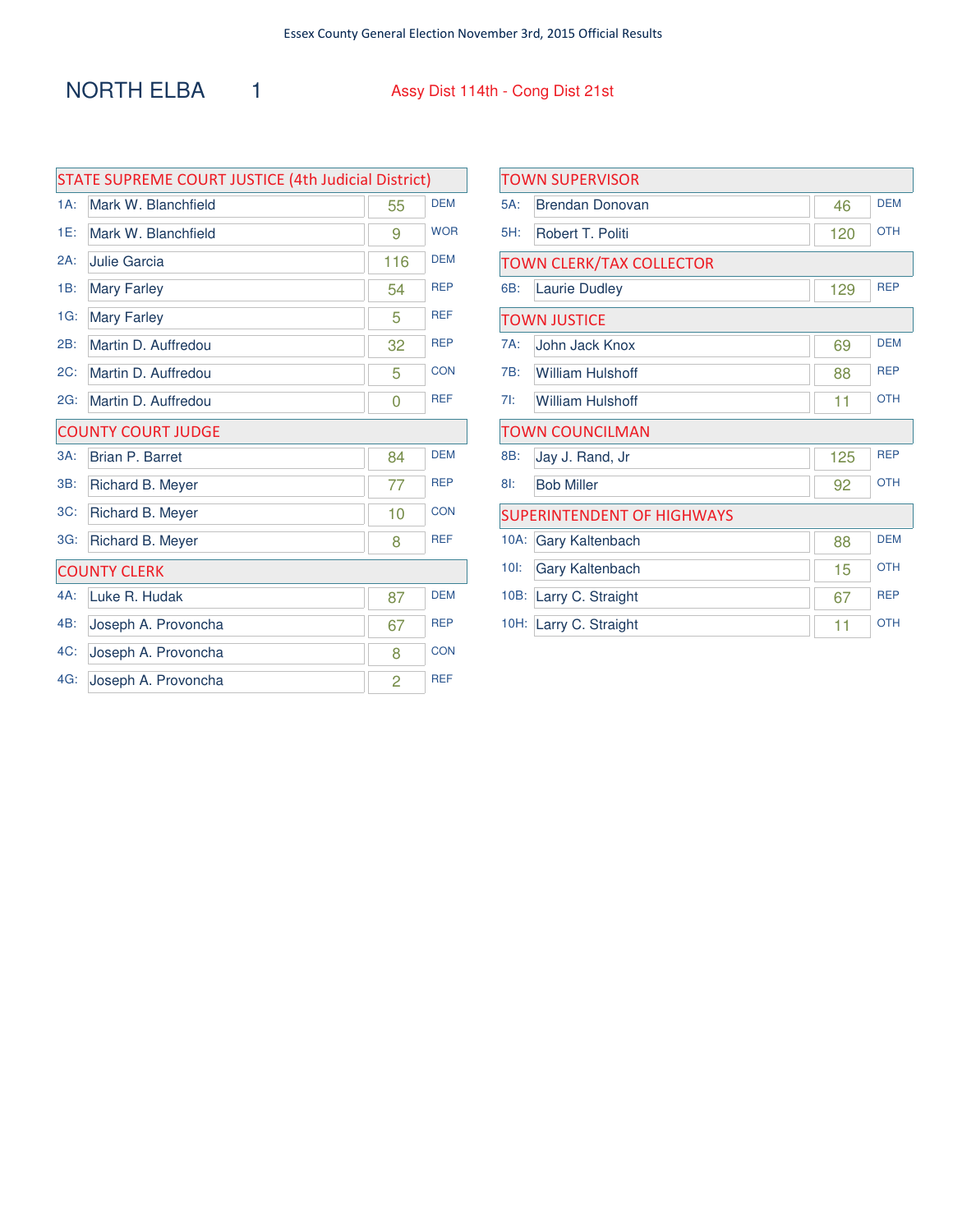### NORTH ELBA 2 Assy Dist 114th - Cong Dist 21st

| <b>STATE SUPREME COURT JUSTICE (4th Judicial District)</b> |                           |     |            |  |
|------------------------------------------------------------|---------------------------|-----|------------|--|
| $1A$ :                                                     | Mark W. Blanchfield       | 58  | <b>DEM</b> |  |
| 1E:                                                        | Mark W. Blanchfield       | 4   | <b>WOR</b> |  |
| $2A$ :                                                     | <b>Julie Garcia</b>       | 104 | <b>DEM</b> |  |
| 1B:                                                        | <b>Mary Farley</b>        | 56  | <b>REP</b> |  |
| $1G$ :                                                     | <b>Mary Farley</b>        | 6   | <b>REF</b> |  |
| 2B:                                                        | Martin D. Auffredou       | 36  | <b>REP</b> |  |
| $2C$ :                                                     | Martin D. Auffredou       | 4   | <b>CON</b> |  |
| $2G$ :                                                     | Martin D. Auffredou       | 0   | <b>REF</b> |  |
|                                                            | <b>COUNTY COURT JUDGE</b> |     |            |  |
| $3A$ :                                                     | <b>Brian P. Barret</b>    | 55  | <b>DEM</b> |  |
| 3B:                                                        | Richard B. Meyer          | 92  | <b>REP</b> |  |
| $3C$ :                                                     | Richard B. Meyer          | 3   | <b>CON</b> |  |
| $3G$ :                                                     | Richard B. Meyer          | 7   | <b>REF</b> |  |
|                                                            | <b>COUNTY CLERK</b>       |     |            |  |
| 4A:                                                        | Luke R. Hudak             | 70  | <b>DEM</b> |  |
| 4B:                                                        | Joseph A. Provoncha       | 68  | <b>REP</b> |  |
| $4C$ :                                                     | Joseph A. Provoncha       | 6   | <b>CON</b> |  |
| 4G:                                                        | Joseph A. Provoncha       | 1   | <b>REF</b> |  |

| <b>TOWN SUPERVISOR</b> |                                   |     |            |
|------------------------|-----------------------------------|-----|------------|
| 5A:                    | Brendan Donovan                   | 67  | <b>DEM</b> |
| 5H:                    | Robert T. Politi                  | 65  | <b>OTH</b> |
|                        | <b>TOWN CLERK/TAX COLLECTOR</b>   |     |            |
| 6B:                    | Laurie Dudley                     | 103 | <b>REP</b> |
|                        | <b>TOWN JUSTICE</b>               |     |            |
| $7A$ :                 | John Jack Knox                    | 74  | <b>DEM</b> |
| 7B:                    | <b>William Hulshoff</b>           | 59  | <b>REP</b> |
| 7!                     | <b>William Hulshoff</b>           | 4   | <b>OTH</b> |
|                        | <b>TOWN COUNCILMAN</b>            |     |            |
| 8B:                    | Jay J. Rand, Jr                   | 97  | <b>REP</b> |
| $8$ :                  | <b>Bob Miller</b>                 | 53  | <b>OTH</b> |
|                        | <b>SUPERINTENDENT OF HIGHWAYS</b> |     |            |
| $10A$ :                | <b>Gary Kaltenbach</b>            | 62  | <b>DEM</b> |
| $10$ :                 | Gary Kaltenbach                   | 6   | <b>OTH</b> |
| 10B:                   | Larry C. Straight                 | 72  | <b>REP</b> |
| 10H:                   | Larry C. Straight                 | 5   | <b>OTH</b> |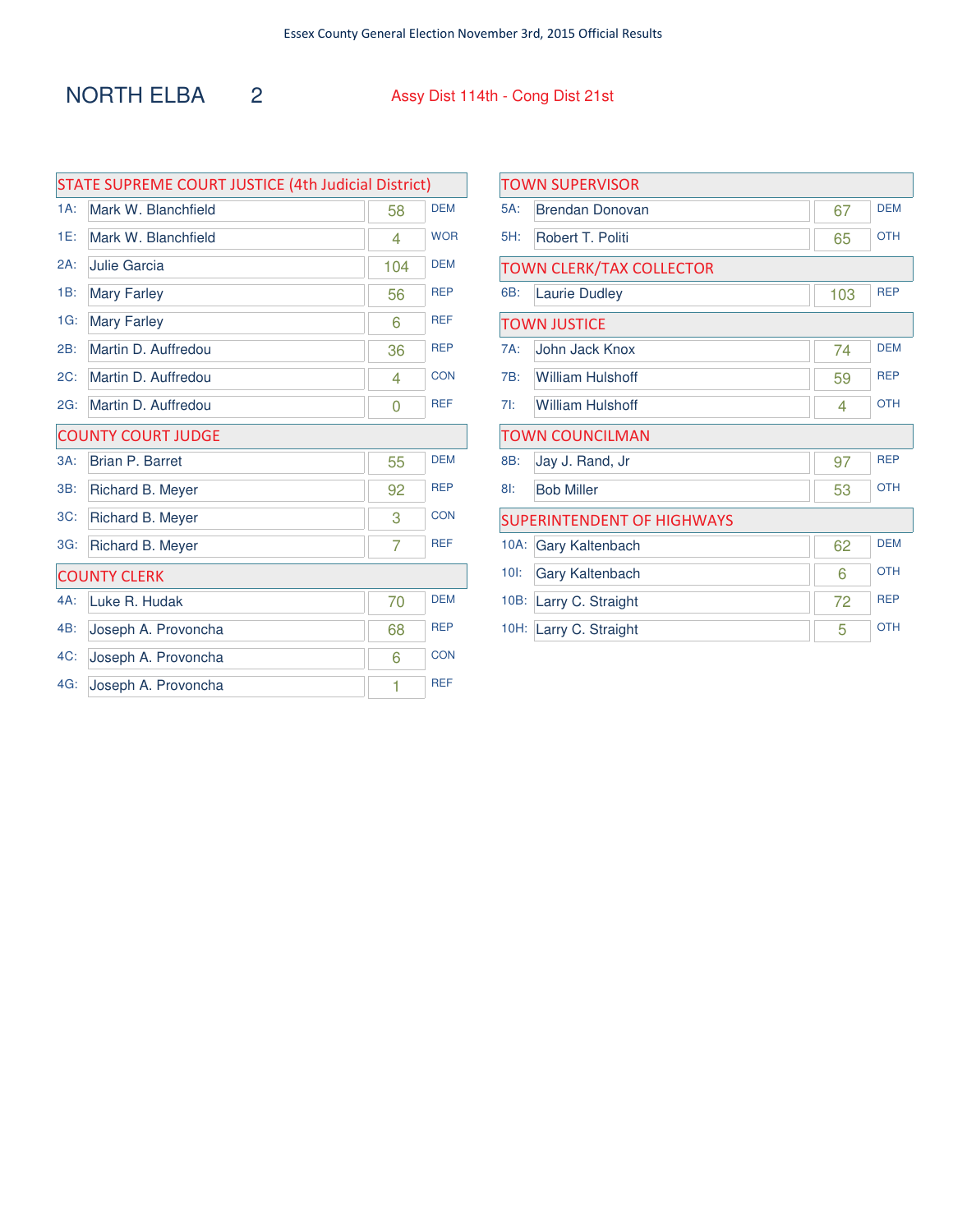### NORTH ELBA 3 Assy Dist 114th - Cong Dist 21st

| <b>STATE SUPREME COURT JUSTICE (4th Judicial District)</b> |                           |     |            |  |
|------------------------------------------------------------|---------------------------|-----|------------|--|
| $1A$ :                                                     | Mark W. Blanchfield       | 48  | <b>DEM</b> |  |
| $1E$ :                                                     | Mark W. Blanchfield       | 9   | <b>WOR</b> |  |
| $2A$ :                                                     | <b>Julie Garcia</b>       | 142 | <b>DEM</b> |  |
| 1B:                                                        | <b>Mary Farley</b>        | 104 | <b>REP</b> |  |
| 1G:                                                        | <b>Mary Farley</b>        | 14  | <b>REF</b> |  |
| 2B:                                                        | Martin D. Auffredou       | 50  | <b>REP</b> |  |
| $2C$ :                                                     | Martin D. Auffredou       | 14  | <b>CON</b> |  |
| $2G$ :                                                     | Martin D. Auffredou       | 3   | <b>REF</b> |  |
|                                                            | <b>COUNTY COURT JUDGE</b> |     |            |  |
| $3A$ :                                                     | Brian P. Barret           | 80  | <b>DEM</b> |  |
| 3B:                                                        | Richard B. Meyer          | 142 | <b>REP</b> |  |
| $3C$ :                                                     | Richard B. Meyer          | 16  | <b>CON</b> |  |
| $3G$ :                                                     | Richard B. Meyer          | 11  | <b>REF</b> |  |
|                                                            | <b>COUNTY CLERK</b>       |     |            |  |
| 4A:                                                        | Luke R. Hudak             | 94  | <b>DEM</b> |  |
| 4B:                                                        | Joseph A. Provoncha       | 114 | <b>REP</b> |  |
| 4C:                                                        | Joseph A. Provoncha       | 15  | <b>CON</b> |  |
| 4G:                                                        | Joseph A. Provoncha       | 12  | <b>REF</b> |  |

| <b>TOWN SUPERVISOR</b> |                                   |     |            |
|------------------------|-----------------------------------|-----|------------|
| $5A$ :                 | Brendan Donovan                   | 50  | <b>DEM</b> |
| 5H:                    | Robert T. Politi                  | 180 | <b>OTH</b> |
|                        | <b>TOWN CLERK/TAX COLLECTOR</b>   |     |            |
| 6B:                    | <b>Laurie Dudley</b>              | 184 | <b>REP</b> |
|                        | <b>TOWN JUSTICE</b>               |     |            |
| $7A$ :                 | John Jack Knox                    | 81  | <b>DEM</b> |
| 7B:                    | <b>William Hulshoff</b>           | 142 | <b>REP</b> |
| 7!                     | <b>William Hulshoff</b>           | 12  | <b>OTH</b> |
|                        | <b>TOWN COUNCILMAN</b>            |     |            |
| 8B:                    | Jay J. Rand, Jr                   | 180 | <b>REP</b> |
| $8$ :                  | <b>Bob Miller</b>                 | 114 | <b>OTH</b> |
|                        | <b>SUPERINTENDENT OF HIGHWAYS</b> |     |            |
| $10A$ :                | <b>Gary Kaltenbach</b>            | 115 | <b>DEM</b> |
| $10$ :                 | Gary Kaltenbach                   | 18  | <b>OTH</b> |
| 10B:                   | Larry C. Straight                 | 121 | <b>REP</b> |
| 10H:                   | Larry C. Straight                 | 14  | <b>OTH</b> |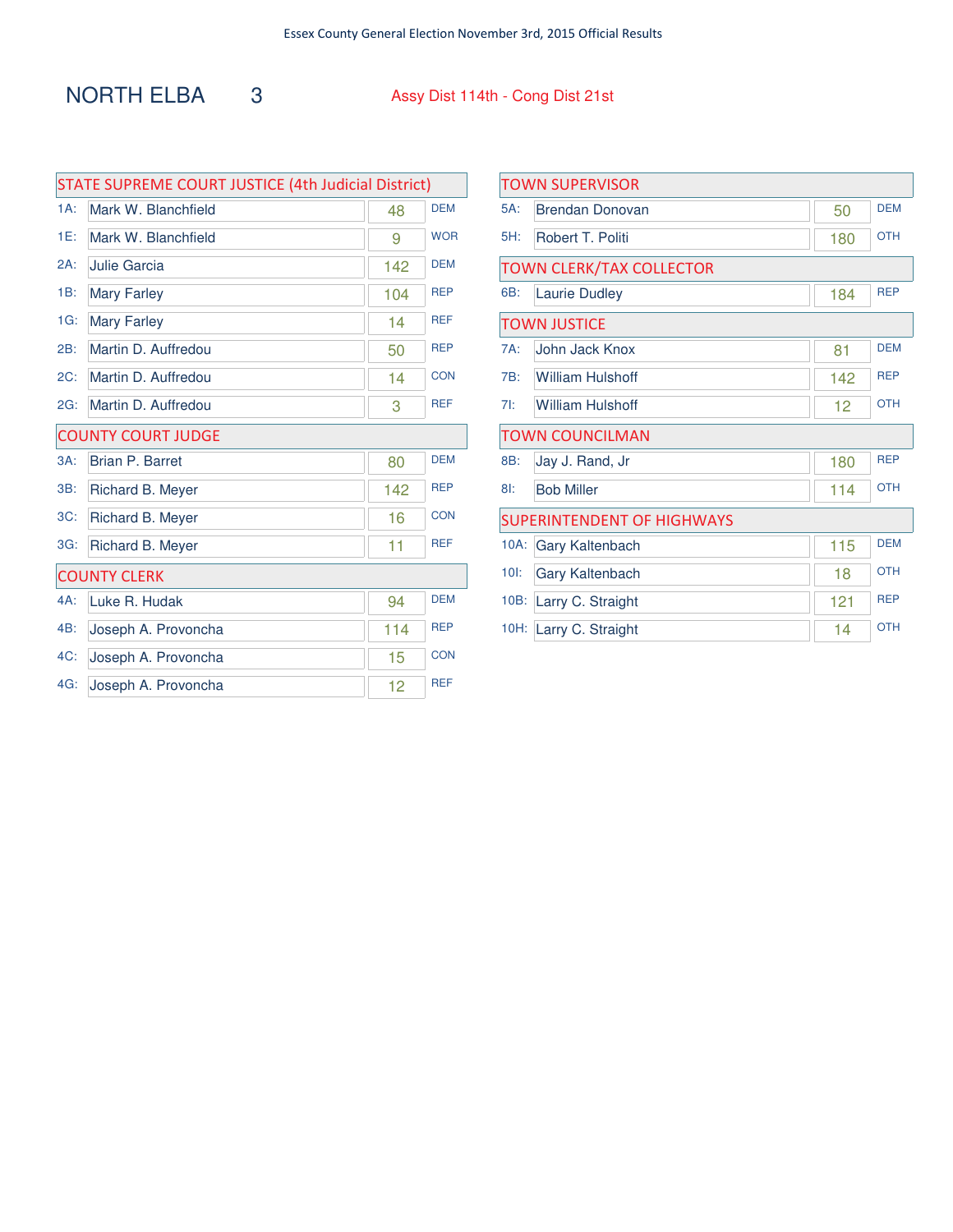### NORTH ELBA 4 Assy Dist 114th - Cong Dist 21st

| <b>STATE SUPREME COURT JUSTICE (4th Judicial District)</b> |                           |     |            |  |
|------------------------------------------------------------|---------------------------|-----|------------|--|
| $1A$ :                                                     | Mark W. Blanchfield       | 58  | <b>DEM</b> |  |
| 1E:                                                        | Mark W. Blanchfield       | 6   | <b>WOR</b> |  |
| $2A$ :                                                     | <b>Julie Garcia</b>       | 128 | <b>DEM</b> |  |
| 1B:                                                        | <b>Mary Farley</b>        | 115 | <b>REP</b> |  |
| $1G$ :                                                     | <b>Mary Farley</b>        | 9   | <b>REF</b> |  |
| 2B:                                                        | Martin D. Auffredou       | 69  | <b>REP</b> |  |
| $2C$ :                                                     | Martin D. Auffredou       | 13  | <b>CON</b> |  |
| $2G$ :                                                     | Martin D. Auffredou       | 5   | <b>REF</b> |  |
|                                                            | <b>COUNTY COURT JUDGE</b> |     |            |  |
| $3A$ :                                                     | Brian P. Barret           | 94  | <b>DEM</b> |  |
| 3B:                                                        | Richard B. Meyer          | 126 | <b>REP</b> |  |
| $3C$ :                                                     | Richard B. Meyer          | 15  | <b>CON</b> |  |
| $3G$ :                                                     | Richard B. Meyer          | 9   | <b>REF</b> |  |
|                                                            | <b>COUNTY CLERK</b>       |     |            |  |
| 4A:                                                        | Luke R. Hudak             | 95  | <b>DEM</b> |  |
| 4B:                                                        | Joseph A. Provoncha       | 106 | <b>REP</b> |  |
| 4C:                                                        | Joseph A. Provoncha       | 12  | <b>CON</b> |  |
| 4G:                                                        | Joseph A. Provoncha       | 7   | <b>REF</b> |  |

| <b>TOWN SUPERVISOR</b> |                                   |     |            |
|------------------------|-----------------------------------|-----|------------|
| $5A$ :                 | <b>Brendan Donovan</b>            | 60  | <b>DEM</b> |
| 5H:                    | Robert T. Politi                  | 169 | <b>OTH</b> |
|                        | <b>TOWN CLERK/TAX COLLECTOR</b>   |     |            |
| 6B:                    | <b>Laurie Dudley</b>              | 193 | <b>REP</b> |
|                        | <b>TOWN JUSTICE</b>               |     |            |
| $7A$ :                 | John Jack Knox                    | 89  | <b>DEM</b> |
| 7B:                    | <b>William Hulshoff</b>           | 129 | <b>REP</b> |
| 7!                     | <b>William Hulshoff</b>           | 13  | <b>OTH</b> |
|                        | <b>TOWN COUNCILMAN</b>            |     |            |
| 8B:                    | Jay J. Rand, Jr                   | 186 | <b>REP</b> |
| $8$ :                  | <b>Bob Miller</b>                 | 116 | <b>OTH</b> |
|                        | <b>SUPERINTENDENT OF HIGHWAYS</b> |     |            |
| 10A:                   | <b>Gary Kaltenbach</b>            | 104 | <b>DEM</b> |
| $10$ :                 | Gary Kaltenbach                   | 12  | <b>OTH</b> |
| 10B:                   | Larry C. Straight                 | 117 | <b>REP</b> |
|                        | 10H: Larry C. Straight            | 9   | <b>OTH</b> |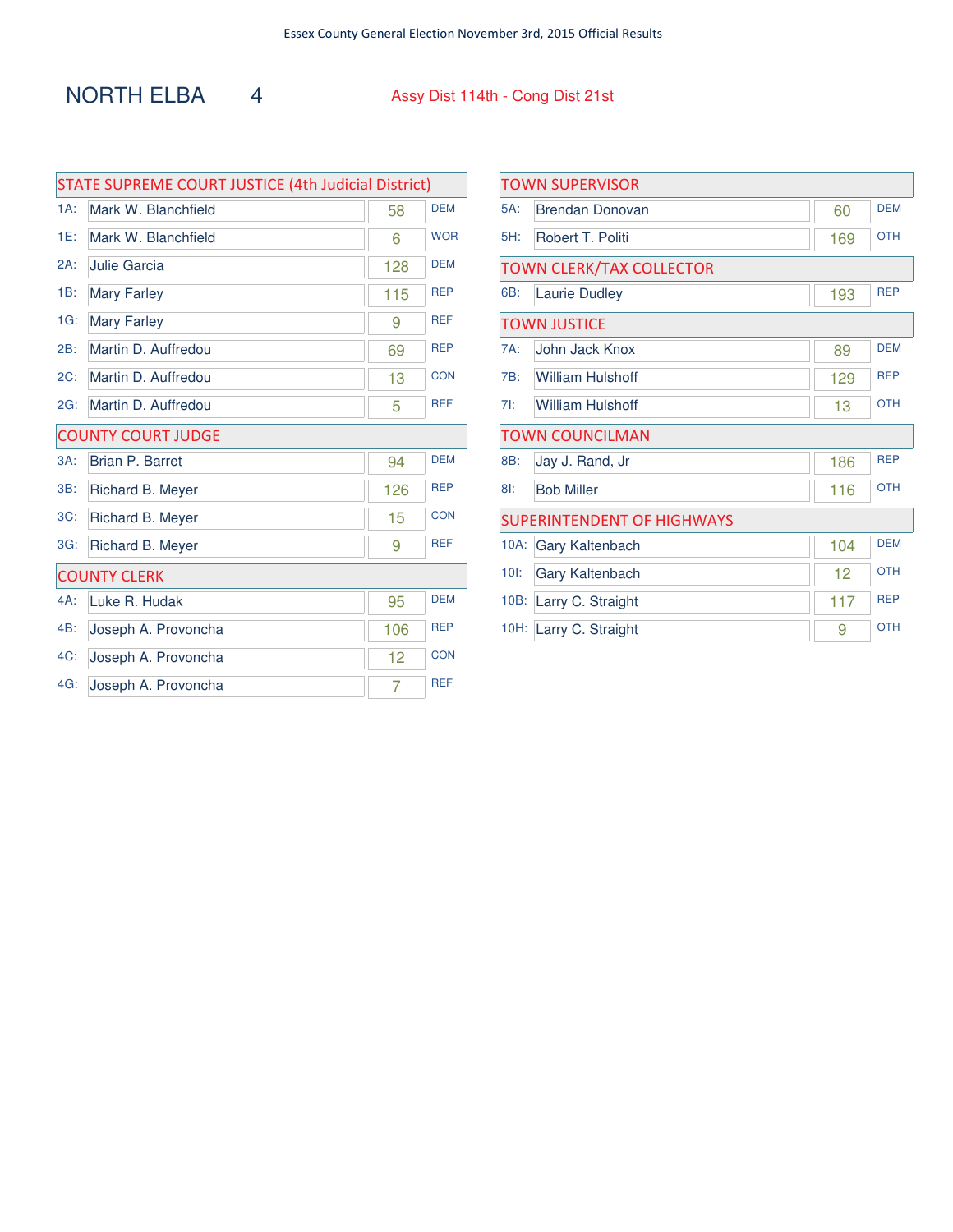### NORTH ELBA 5 Assy Dist 114th - Cong Dist 21st

 $\mathsf{r}$ 

| <b>STATE SUPREME COURT JUSTICE (4th Judicial District)</b> |                           |     |            |  |
|------------------------------------------------------------|---------------------------|-----|------------|--|
| $1A$ :                                                     | Mark W. Blanchfield       | 82  | <b>DEM</b> |  |
| $1E$ :                                                     | Mark W. Blanchfield       | 9   | <b>WOR</b> |  |
| $2A$ :                                                     | Julie Garcia              | 156 | <b>DEM</b> |  |
| 1B:                                                        | <b>Mary Farley</b>        | 115 | <b>REP</b> |  |
| $1G$ :                                                     | <b>Mary Farley</b>        | 15  | <b>REF</b> |  |
| 2B:                                                        | Martin D. Auffredou       | 81  | <b>REP</b> |  |
| $2C$ :                                                     | Martin D. Auffredou       | 17  | <b>CON</b> |  |
| $2G$ :                                                     | Martin D. Auffredou       | 2   | <b>REF</b> |  |
|                                                            | <b>COUNTY COURT JUDGE</b> |     |            |  |
| $3A$ :                                                     | Brian P. Barret           | 121 | <b>DEM</b> |  |
| 3B:                                                        | Richard B. Meyer          | 145 | <b>REP</b> |  |
| $3C$ :                                                     | Richard B. Meyer          | 23  | <b>CON</b> |  |
| $3G$ :                                                     | Richard B. Meyer          | 9   | <b>REF</b> |  |
|                                                            | <b>COUNTY CLERK</b>       |     |            |  |
| 4A:                                                        | Luke R. Hudak             | 118 | <b>DEM</b> |  |
| 4B:                                                        | Joseph A. Provoncha       | 143 | <b>REP</b> |  |
| $4C$ :                                                     | Joseph A. Provoncha       | 17  | <b>CON</b> |  |
| 4G:                                                        | Joseph A. Provoncha       | 6   | <b>REF</b> |  |

| <b>TOWN SUPERVISOR</b> |                                   |     |            |
|------------------------|-----------------------------------|-----|------------|
| 5A:                    | <b>Brendan Donovan</b>            | 69  | <b>DEM</b> |
| 5H:                    | Robert T. Politi                  | 207 | <b>OTH</b> |
|                        | <b>TOWN CLERK/TAX COLLECTOR</b>   |     |            |
| 6B:                    | <b>Laurie Dudley</b>              | 226 | <b>REP</b> |
|                        | <b>TOWN JUSTICE</b>               |     |            |
| $7A$ :                 | John Jack Knox                    | 131 | <b>DEM</b> |
| 7B:                    | <b>William Hulshoff</b>           | 132 | <b>REP</b> |
| 7!                     | <b>William Hulshoff</b>           | 12  | <b>OTH</b> |
|                        | <b>TOWN COUNCILMAN</b>            |     |            |
| 8B:                    | Jay J. Rand, Jr                   | 216 | <b>REP</b> |
| $8$ :                  | <b>Bob Miller</b>                 | 140 | <b>OTH</b> |
|                        | <b>SUPERINTENDENT OF HIGHWAYS</b> |     |            |
| 10A:                   | Gary Kaltenbach                   | 106 | <b>DEM</b> |
| $10$ :                 | Gary Kaltenbach                   | 16  | <b>OTH</b> |
| 10B:                   | Larry C. Straight                 | 163 | <b>REP</b> |
| 10H:                   | Larry C. Straight                 | 11  | <b>OTH</b> |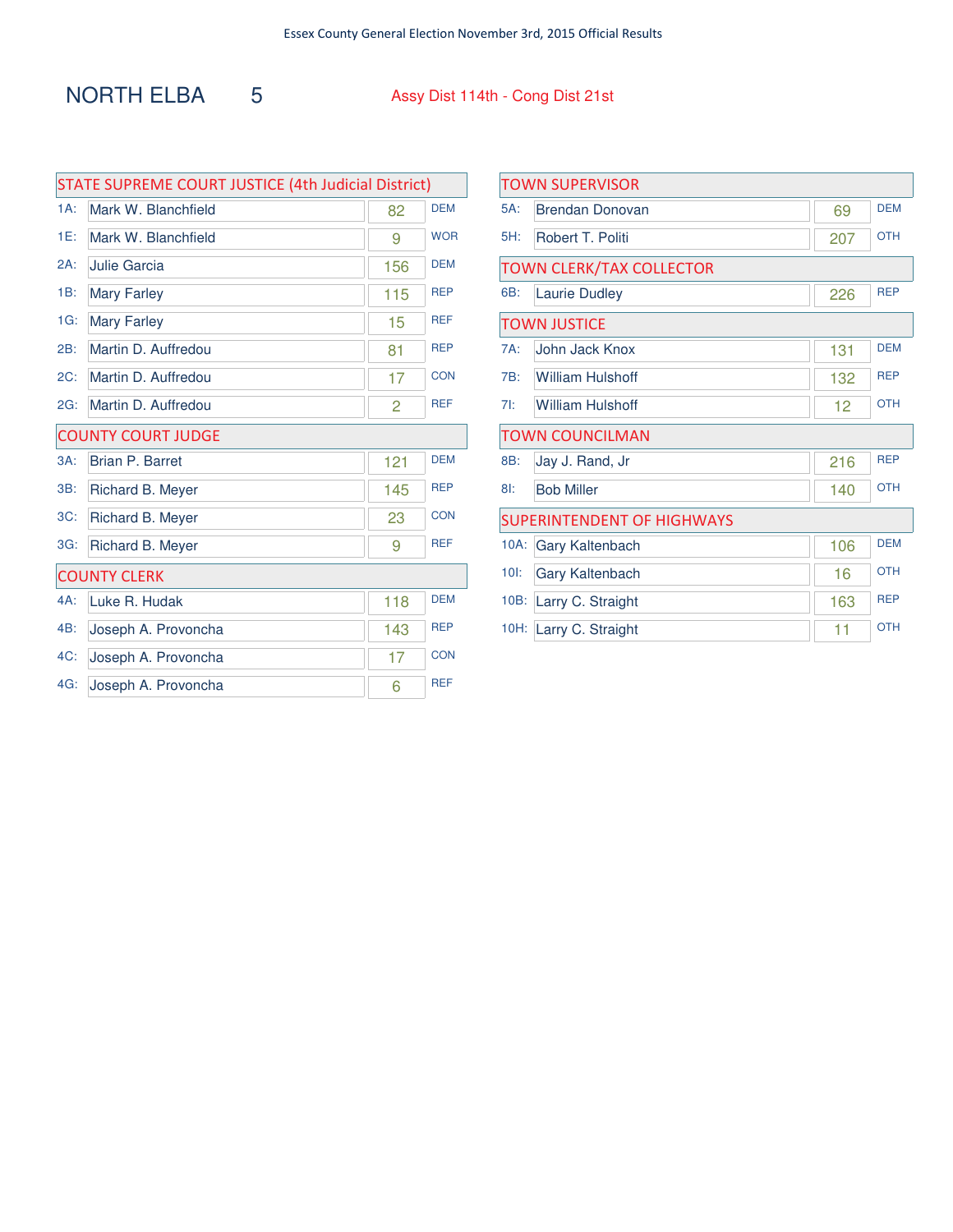### NORTH ELBA 6 Assy Dist 114th - Cong Dist 21st

| STATE SUPREME COURT JUSTICE (4th Judicial District) |                        |     |            |  |
|-----------------------------------------------------|------------------------|-----|------------|--|
| $1A$ :                                              | Mark W. Blanchfield    | 96  | <b>DEM</b> |  |
| $1E$ :                                              | Mark W. Blanchfield    | 13  | <b>WOR</b> |  |
| $2A$ :                                              | <b>Julie Garcia</b>    | 202 | <b>DEM</b> |  |
| 1B:                                                 | <b>Mary Farley</b>     | 125 | <b>REP</b> |  |
| 1G:                                                 | <b>Mary Farley</b>     | 11  | <b>REF</b> |  |
| 2B:                                                 | Martin D. Auffredou    | 73  | <b>REP</b> |  |
| $2C$ :                                              | Martin D. Auffredou    | 9   | <b>CON</b> |  |
| $2G$ :                                              | Martin D. Auffredou    | 5   | <b>REF</b> |  |
| <b>COUNTY COURT JUDGE</b>                           |                        |     |            |  |
| $3A$ :                                              | <b>Brian P. Barret</b> | 148 | <b>DEM</b> |  |
| 3B:                                                 | Richard B. Meyer       | 166 | <b>REP</b> |  |
| $3C$ :                                              | Richard B. Meyer       | 17  | <b>CON</b> |  |
| $3G$ :                                              | Richard B. Meyer       | 10  | <b>REF</b> |  |
|                                                     | <b>COUNTY CLERK</b>    |     |            |  |
| 4A:                                                 | Luke R. Hudak          | 141 | <b>DEM</b> |  |
| 4B:                                                 | Joseph A. Provoncha    | 141 | <b>REP</b> |  |
| 4C:                                                 | Joseph A. Provoncha    | 12  | <b>CON</b> |  |
| 4G:                                                 | Joseph A. Provoncha    | 10  | <b>REF</b> |  |

| <b>TOWN SUPERVISOR</b> |                                   |     |            |  |
|------------------------|-----------------------------------|-----|------------|--|
| $5A$ :                 | Brendan Donovan                   | 99  | <b>DEM</b> |  |
| 5H:                    | Robert T. Politi                  | 217 | <b>OTH</b> |  |
|                        | <b>TOWN CLERK/TAX COLLECTOR</b>   |     |            |  |
| 6B:                    | <b>Laurie Dudley</b>              | 246 | <b>REP</b> |  |
|                        | <b>TOWN JUSTICE</b>               |     |            |  |
| $7A$ :                 | John Jack Knox                    | 138 | <b>DEM</b> |  |
| 7B:                    | <b>William Hulshoff</b>           | 161 | <b>REP</b> |  |
| 7!                     | <b>William Hulshoff</b>           | 13  | <b>OTH</b> |  |
|                        | <b>TOWN COUNCILMAN</b>            |     |            |  |
| 8B:                    | Jay J. Rand, Jr                   | 254 | <b>REP</b> |  |
| $8$ :                  | <b>Bob Miller</b>                 | 143 | <b>OTH</b> |  |
|                        | <b>SUPERINTENDENT OF HIGHWAYS</b> |     |            |  |
| $10A$ :                | <b>Gary Kaltenbach</b>            | 142 | <b>DEM</b> |  |
| $10$ :                 | Gary Kaltenbach                   | 17  | <b>OTH</b> |  |
| 10B:                   | Larry C. Straight                 | 170 | <b>REP</b> |  |
| 10H:                   | Larry C. Straight                 | 18  | <b>OTH</b> |  |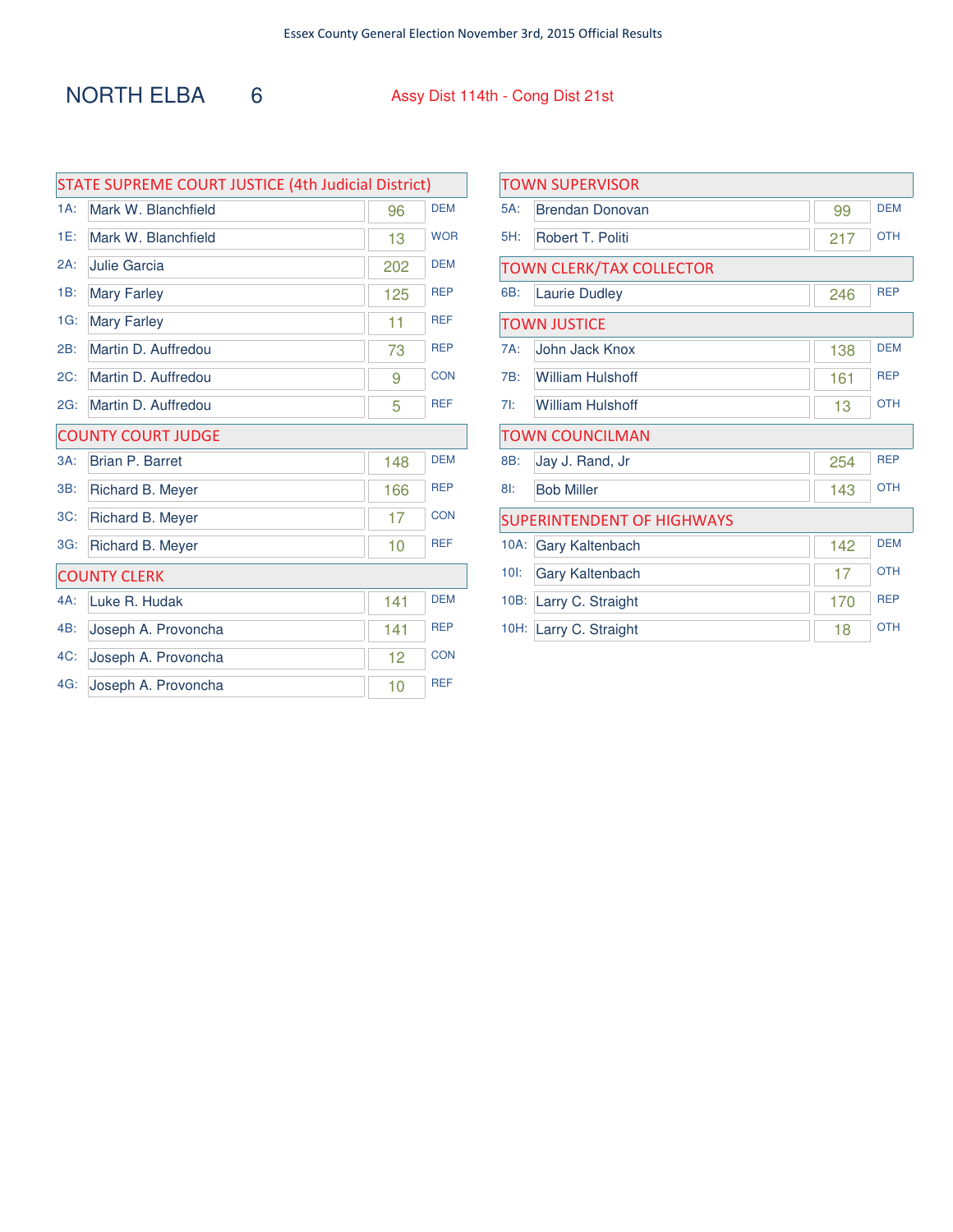### NORTH ELBA 7 Assy Dist 114th - Cong Dist 21st

| <b>DEM</b><br><b>WOR</b><br><b>DEM</b><br><b>REP</b><br><b>REF</b> |  |  |  |  |
|--------------------------------------------------------------------|--|--|--|--|
|                                                                    |  |  |  |  |
|                                                                    |  |  |  |  |
|                                                                    |  |  |  |  |
|                                                                    |  |  |  |  |
|                                                                    |  |  |  |  |
| <b>REP</b>                                                         |  |  |  |  |
| <b>CON</b>                                                         |  |  |  |  |
| <b>REF</b>                                                         |  |  |  |  |
| <b>COUNTY COURT JUDGE</b>                                          |  |  |  |  |
| <b>DEM</b>                                                         |  |  |  |  |
| <b>REP</b>                                                         |  |  |  |  |
| <b>CON</b>                                                         |  |  |  |  |
| <b>REF</b>                                                         |  |  |  |  |
|                                                                    |  |  |  |  |
|                                                                    |  |  |  |  |
| <b>DEM</b>                                                         |  |  |  |  |
| <b>REP</b>                                                         |  |  |  |  |
| <b>CON</b>                                                         |  |  |  |  |
|                                                                    |  |  |  |  |

| <b>TOWN SUPERVISOR</b> |                                   |    |            |  |  |
|------------------------|-----------------------------------|----|------------|--|--|
| $5A$ :                 | Brendan Donovan                   | 58 | <b>DEM</b> |  |  |
| 5H:                    | Robert T. Politi                  | 44 | <b>OTH</b> |  |  |
|                        | <b>TOWN CLERK/TAX COLLECTOR</b>   |    |            |  |  |
| 6B:                    | <b>Laurie Dudley</b>              | 84 | <b>REP</b> |  |  |
|                        | <b>TOWN JUSTICE</b>               |    |            |  |  |
| $7A$ :                 | John Jack Knox                    | 56 | <b>DEM</b> |  |  |
| 7B:                    | <b>William Hulshoff</b>           | 55 | <b>REP</b> |  |  |
| 7!                     | <b>William Hulshoff</b>           | 1  | <b>OTH</b> |  |  |
|                        | <b>TOWN COUNCILMAN</b>            |    |            |  |  |
| 8B:                    | Jay J. Rand, Jr                   | 82 | <b>REP</b> |  |  |
| $8$ :                  | <b>Bob Miller</b>                 | 45 | <b>OTH</b> |  |  |
|                        | <b>SUPERINTENDENT OF HIGHWAYS</b> |    |            |  |  |
| $10A$ :                | <b>Gary Kaltenbach</b>            | 56 | <b>DEM</b> |  |  |
| $10$ :                 | Gary Kaltenbach                   | 3  | <b>OTH</b> |  |  |
| 10B:                   | Larry C. Straight                 | 53 | <b>REP</b> |  |  |
|                        | 10H: Larry C. Straight            | 5  | <b>OTH</b> |  |  |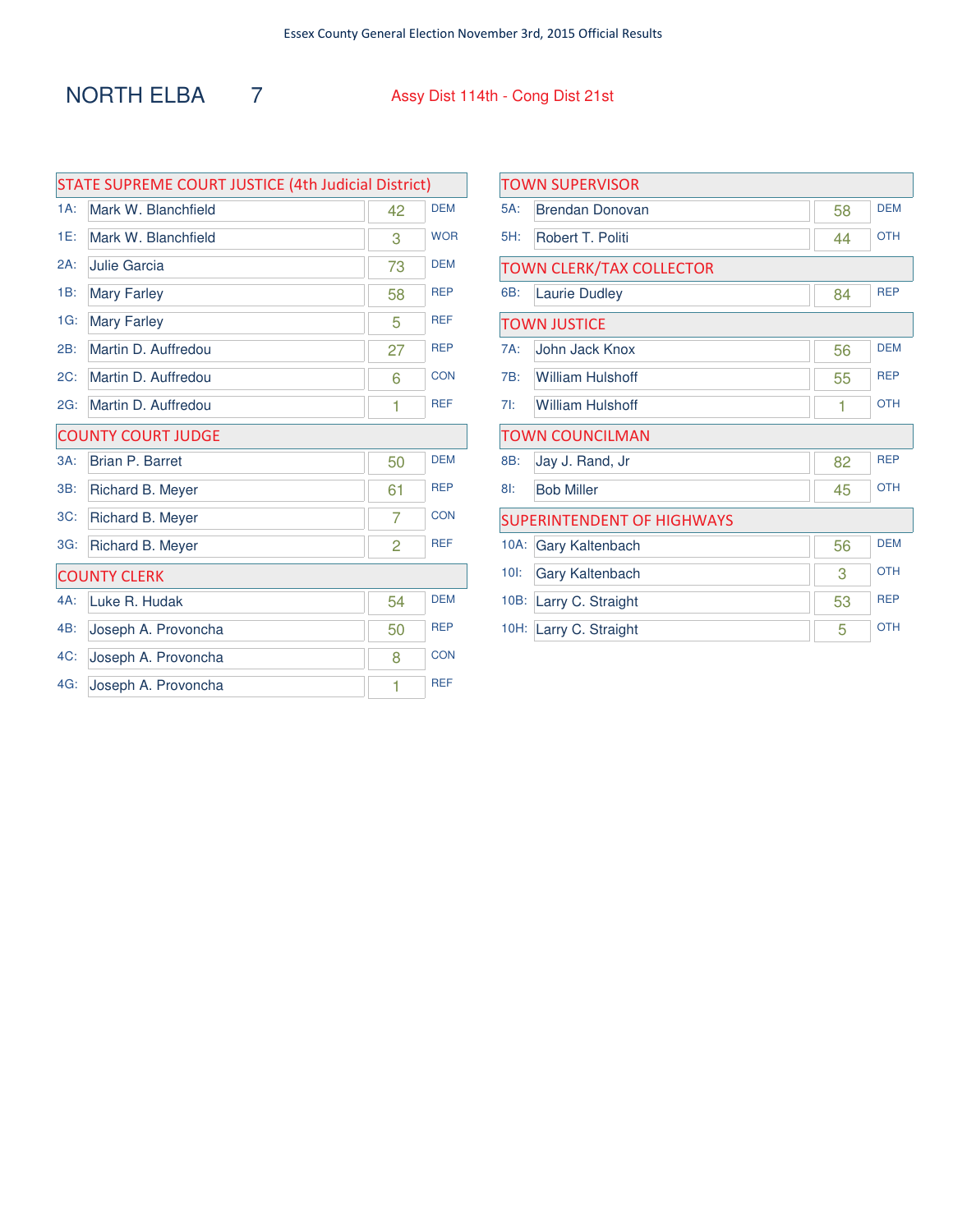### NORTH HUDSON 0 Assy Dist 114th - Cong Dist 21st

| <b>STATE SUPREME COURT JUSTICE (4th Judicial District)</b> |                     |     |            |  |  |
|------------------------------------------------------------|---------------------|-----|------------|--|--|
| $1A$ :                                                     | Mark W. Blanchfield | 20  | <b>DEM</b> |  |  |
| 1E:                                                        | Mark W. Blanchfield | 2   | <b>WOR</b> |  |  |
| $2A$ :                                                     | Julie Garcia        | 82  | <b>DEM</b> |  |  |
| 1B:                                                        | <b>Mary Farley</b>  | 48  | <b>REP</b> |  |  |
| $1G$ :                                                     | <b>Mary Farley</b>  | 1   | <b>REF</b> |  |  |
| 2B:                                                        | Martin D. Auffredou | 46  | <b>REP</b> |  |  |
| 2C:                                                        | Martin D. Auffredou | 4   | <b>CON</b> |  |  |
| $2G$ :                                                     | Martin D. Auffredou | 1   | <b>REF</b> |  |  |
| <b>COUNTY COURT JUDGE</b>                                  |                     |     |            |  |  |
| $3A$ :                                                     | Brian P. Barret     | 36  | <b>DEM</b> |  |  |
| 3B:                                                        | Richard B. Meyer    | 80  | <b>REP</b> |  |  |
| $3C$ :                                                     | Richard B. Meyer    | 7   | <b>CON</b> |  |  |
| $3G$ :                                                     | Richard B. Meyer    | 5   | <b>REF</b> |  |  |
|                                                            | <b>COUNTY CLERK</b> |     |            |  |  |
| 4A:                                                        | Luke R. Hudak       | 13  | <b>DEM</b> |  |  |
| 4B:                                                        | Joseph A. Provoncha | 114 | <b>REP</b> |  |  |
| $4C$ :                                                     | Joseph A. Provoncha | 8   | <b>CON</b> |  |  |
| 4G:                                                        | Joseph A. Provoncha | 10  | <b>REF</b> |  |  |

| <b>TOWN SUPERVISOR</b>            |                             |     |            |  |
|-----------------------------------|-----------------------------|-----|------------|--|
| 5B:                               | Ronald J. Moore             | 88  | <b>REP</b> |  |
| 5H:                               | Ronald J. Moore             | 8   | <b>OTH</b> |  |
|                                   | <b>TOWN CLERK</b>           |     |            |  |
| 6A:                               | <b>Sarah Vinskus</b>        | 79  | <b>DEM</b> |  |
| 6!                                | <b>Sarah Vinskus</b>        | 10  | <b>OTH</b> |  |
|                                   | <b>TOWN COUNCILMAN</b>      |     |            |  |
| $7A$ :                            | Donald A. Langworthy        | 7   | <b>DEM</b> |  |
| 7B:                               | Stephanie Elizabeth DeZalia | 90  | <b>REP</b> |  |
| 7H:                               | Stephanie Elizabeth DeZalia | 17  | <b>OTH</b> |  |
| 8B:                               | Maureen Marsden             | 59  | <b>REP</b> |  |
| 81:                               | Maureen Marsden             | 6   | <b>OTH</b> |  |
| 8H:                               | Brian J. Caza               | 40  | <b>OTH</b> |  |
| 7!                                | Donald F. Dresser           | 47  | <b>OTH</b> |  |
|                                   | <b>ASSESSOR</b>             |     |            |  |
| 9A:                               | John K. Wilson              | 72  | <b>DEM</b> |  |
| 9H:                               | John K. Wilson              | 9   | <b>OTH</b> |  |
| 9B:                               | <b>Michael Marsden</b>      | 81  | <b>REP</b> |  |
| $9$ :                             | <b>Michael Marsden</b>      | 3   | <b>OTH</b> |  |
| <b>SUPERINTENDENT OF HIGHWAYS</b> |                             |     |            |  |
| 11B:                              | Kevin R. Duntley            | 124 | <b>REP</b> |  |
|                                   | <b>TAX COLLECTOR</b>        |     |            |  |
| 12B:                              | Martha M. King              | 104 | <b>REP</b> |  |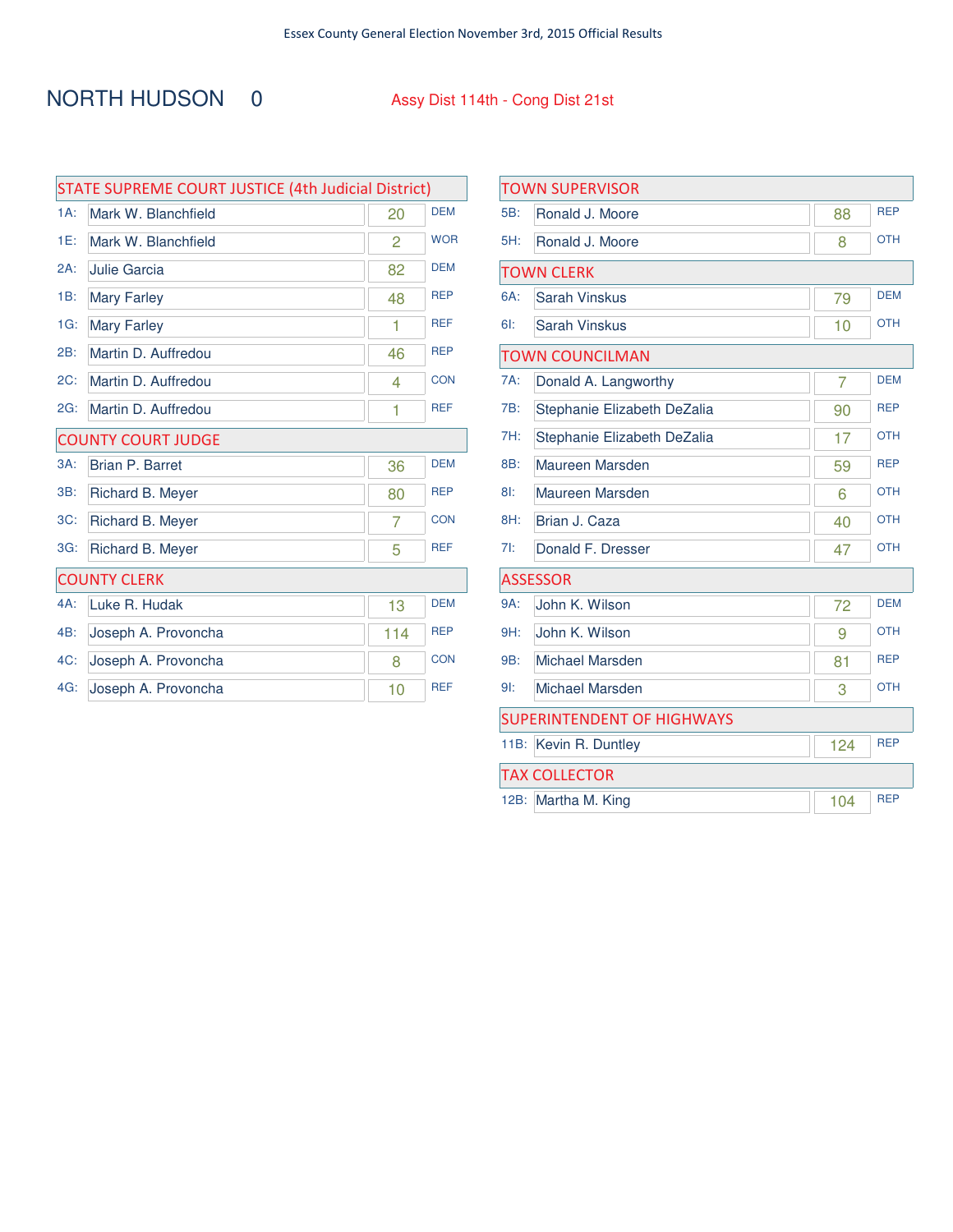### SCHROON Assy Dist 114th - Cong Dist 21st

| STATE SUPREME COURT JUSTICE (4th Judicial District) |                           |     |            |  |
|-----------------------------------------------------|---------------------------|-----|------------|--|
| $1A$ :                                              | Mark W. Blanchfield       | 96  | <b>DEM</b> |  |
| 1E:                                                 | Mark W. Blanchfield       | 3   | <b>WOR</b> |  |
| $2A$ :                                              | <b>Julie Garcia</b>       | 305 | <b>DEM</b> |  |
| 1B:                                                 | <b>Mary Farley</b>        | 252 | <b>REP</b> |  |
| 1G:                                                 | <b>Mary Farley</b>        | 10  | <b>REF</b> |  |
| 2B:                                                 | Martin D. Auffredou       | 209 | <b>REP</b> |  |
| $2C$ :                                              | Martin D. Auffredou       | 35  | <b>CON</b> |  |
| $2G$ :                                              | Martin D. Auffredou       | 9   | <b>REF</b> |  |
|                                                     | <b>COUNTY COURT JUDGE</b> |     |            |  |
| $3A$ :                                              | Brian P. Barret           | 146 | <b>DEM</b> |  |
| 3B:                                                 | Richard B. Meyer          | 306 | <b>REP</b> |  |
| $3C$ :                                              | Richard B. Meyer          | 39  | <b>CON</b> |  |
| $3G$ :                                              | Richard B. Meyer          | 16  | <b>REF</b> |  |
|                                                     | <b>COUNTY CLERK</b>       |     |            |  |
| 4A:                                                 | Luke R. Hudak             | 50  | <b>DEM</b> |  |
| 4B:                                                 | Joseph A. Provoncha       | 415 | <b>REP</b> |  |
| 4C:                                                 | Joseph A. Provoncha       | 58  | <b>CON</b> |  |
| 4G:                                                 | Joseph A. Provoncha       | 24  | <b>REF</b> |  |

| <b>TOWN SUPERVISOR</b> |                                   |     |            |  |  |
|------------------------|-----------------------------------|-----|------------|--|--|
| 5B:                    | Michael R. Marnell                | 426 | <b>REP</b> |  |  |
| 5H:                    | Michael R. Marnell                | 42  | <b>OTH</b> |  |  |
|                        | <b>TOWN CLERK/TAX COLLECTOR</b>   |     |            |  |  |
| 6B:                    | Patricia J. Savarie               | 457 | <b>REP</b> |  |  |
| 6!                     | Patricia J. Savarie               | 42  | <b>OTH</b> |  |  |
|                        | <b>TOWN COUNCILMAN</b>            |     |            |  |  |
| 7B:                    | Donald C. Sage                    | 297 | <b>REP</b> |  |  |
| 7C:                    | Donald C. Sage                    | 35  | <b>CON</b> |  |  |
| 8B:                    | <b>Clara Phibbs</b>               | 340 | <b>REP</b> |  |  |
| $8$ :                  | Clara Phibbs                      | 30  | <b>OTH</b> |  |  |
| 7J:                    | <b>Marcia Hartnett</b>            | 259 | <b>OTH</b> |  |  |
|                        | <b>ASSESSOR</b>                   |     |            |  |  |
| 9!                     | Richard S. Schoenstadt            | 315 | <b>OTH</b> |  |  |
| $10$ :                 | <b>Richard V. Newell</b>          | 302 | <b>OTH</b> |  |  |
|                        | <b>SUPERINTENDENT OF HIGHWAYS</b> |     |            |  |  |
|                        | 11B: Dana W. Shaughnessy          | 464 | <b>REP</b> |  |  |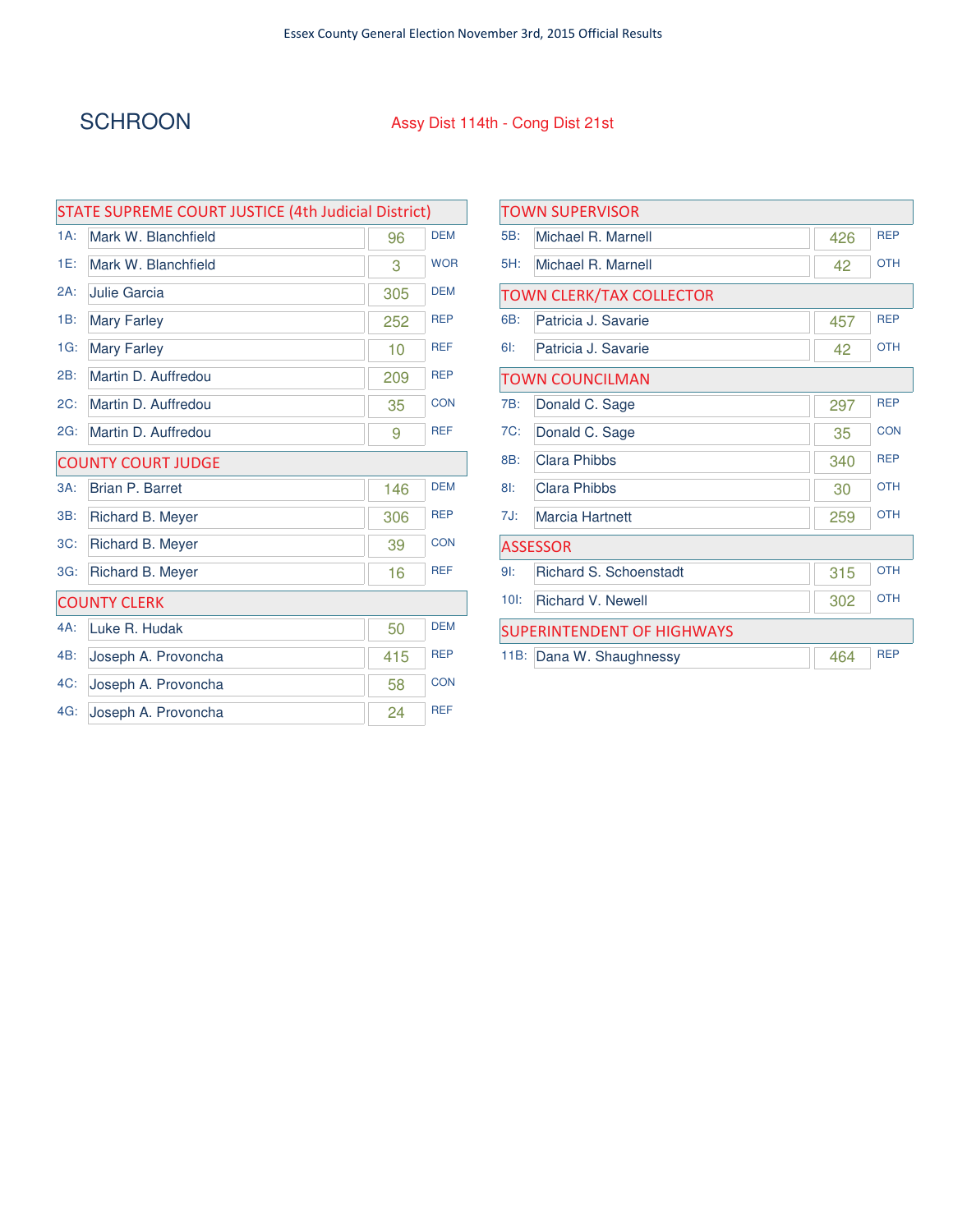| <b>STATE SUPREME COURT JUSTICE (4th Judicial District)</b> |                           |     |            |  |  |
|------------------------------------------------------------|---------------------------|-----|------------|--|--|
| $1A$ :                                                     | Mark W. Blanchfield       | 54  | <b>DEM</b> |  |  |
| 1E:                                                        | Mark W. Blanchfield       | 3   | <b>WOR</b> |  |  |
| $2A$ :                                                     | <b>Julie Garcia</b>       | 163 | <b>DEM</b> |  |  |
| 1B:                                                        | <b>Mary Farley</b>        | 117 | <b>REP</b> |  |  |
| $1G$ :                                                     | <b>Mary Farley</b>        | 3   | <b>REF</b> |  |  |
| 2B:                                                        | Martin D. Auffredou       | 92  | <b>REP</b> |  |  |
| $2C$ :                                                     | Martin D. Auffredou       | 13  | <b>CON</b> |  |  |
| $2G$ :                                                     | Martin D. Auffredou       | 5   | <b>REF</b> |  |  |
|                                                            | <b>COUNTY COURT JUDGE</b> |     |            |  |  |
| $3A$ :                                                     | Brian P. Barret           | 81  | <b>DEM</b> |  |  |
| 3B:                                                        | Richard B. Meyer          | 144 | <b>REP</b> |  |  |
| $3C$ :                                                     | Richard B. Meyer          | 20  | <b>CON</b> |  |  |
| $3G$ :                                                     | Richard B. Meyer          | 5   | <b>REF</b> |  |  |
|                                                            | <b>COUNTY CLERK</b>       |     |            |  |  |
| 4A:                                                        | Luke R. Hudak             | 27  | <b>DEM</b> |  |  |
| 4B:                                                        | Joseph A. Provoncha       | 208 | <b>REP</b> |  |  |
| 4C:                                                        | Joseph A. Provoncha       | 26  | <b>CON</b> |  |  |
| 4G:                                                        | Joseph A. Provoncha       | 9   | <b>REF</b> |  |  |

| <b>TOWN SUPERVISOR</b> |                                   |     |            |  |  |
|------------------------|-----------------------------------|-----|------------|--|--|
| 5B:                    | Michael R. Marnell                | 202 | <b>REP</b> |  |  |
| 5H:                    | Michael R. Marnell                | 23  | <b>OTH</b> |  |  |
|                        | <b>TOWN CLERK/TAX COLLECTOR</b>   |     |            |  |  |
| 6B:                    | Patricia J. Savarie               | 230 | <b>REP</b> |  |  |
| 6!                     | Patricia J. Savarie               | 21  | <b>OTH</b> |  |  |
|                        | <b>TOWN COUNCILMAN</b>            |     |            |  |  |
| 7B:                    | Donald C. Sage                    | 147 | <b>REP</b> |  |  |
| 7C:                    | Donald C. Sage                    | 18  | <b>CON</b> |  |  |
| 8B:                    | Clara Phibbs                      | 168 | <b>REP</b> |  |  |
| $8$ :                  | Clara Phibbs                      | 18  | <b>OTH</b> |  |  |
| 7J:                    | <b>Marcia Hartnett</b>            | 136 | <b>OTH</b> |  |  |
|                        | <b>ASSESSOR</b>                   |     |            |  |  |
| 9!                     | Richard S. Schoenstadt            | 144 | <b>OTH</b> |  |  |
| $10$ :                 | <b>Richard V. Newell</b>          | 137 | <b>OTH</b> |  |  |
|                        | <b>SUPERINTENDENT OF HIGHWAYS</b> |     |            |  |  |
| 11B:                   | Dana W. Shaughnessy               | 223 | <b>REP</b> |  |  |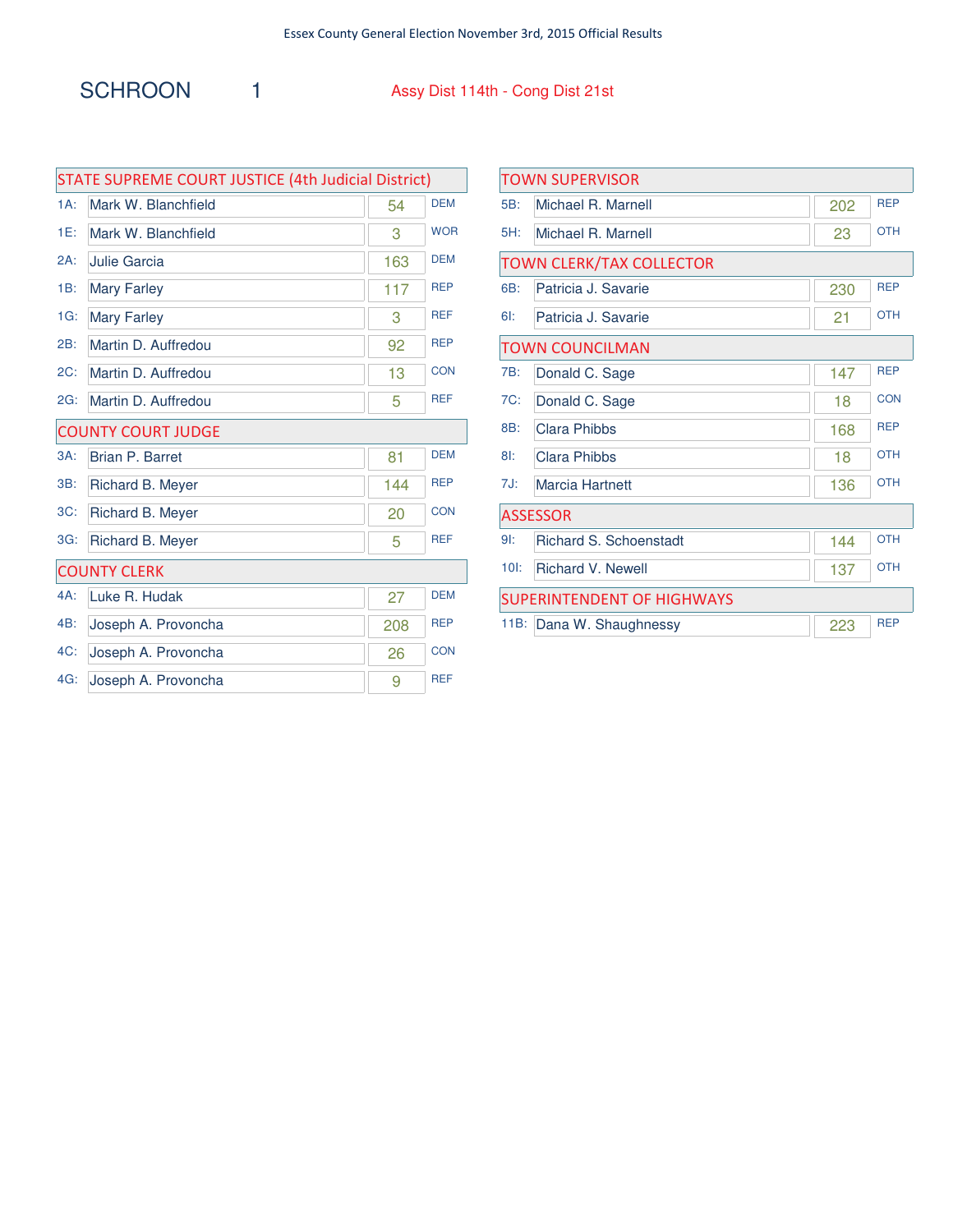SCHROON 2 Assy Dist 114th - Cong Dist 21st

| <b>STATE SUPREME COURT JUSTICE (4th Judicial District)</b> |                           |     |            |  |  |
|------------------------------------------------------------|---------------------------|-----|------------|--|--|
| $1A$ :                                                     | Mark W. Blanchfield       | 42  | <b>DEM</b> |  |  |
| $1E$ :                                                     | Mark W. Blanchfield       | 0   | <b>WOR</b> |  |  |
| $2A$ :                                                     | Julie Garcia              | 142 | <b>DEM</b> |  |  |
| 1B:                                                        | <b>Mary Farley</b>        | 135 | <b>REP</b> |  |  |
| $1G$ :                                                     | <b>Mary Farley</b>        | 7   | <b>REF</b> |  |  |
| 2B:                                                        | Martin D. Auffredou       | 117 | <b>REP</b> |  |  |
| $2C$ :                                                     | Martin D. Auffredou       | 22  | <b>CON</b> |  |  |
| $2G$ :                                                     | Martin D. Auffredou       | 4   | <b>REF</b> |  |  |
|                                                            | <b>COUNTY COURT JUDGE</b> |     |            |  |  |
| $3A$ :                                                     | <b>Brian P. Barret</b>    | 65  | <b>DEM</b> |  |  |
| 3B:                                                        | Richard B. Meyer          | 162 | <b>REP</b> |  |  |
| $3C$ :                                                     | Richard B. Meyer          | 19  | <b>CON</b> |  |  |
| 3G <sub>i</sub>                                            | Richard B. Meyer          | 11  | <b>REF</b> |  |  |
|                                                            | <b>COUNTY CLERK</b>       |     |            |  |  |
| 4A:                                                        | Luke R. Hudak             | 23  | <b>DEM</b> |  |  |
| 4B:                                                        | Joseph A. Provoncha       | 207 | <b>REP</b> |  |  |
| $4C$ :                                                     | Joseph A. Provoncha       | 32  | <b>CON</b> |  |  |
| 4G:                                                        | Joseph A. Provoncha       | 15  | <b>REF</b> |  |  |

| TOWN SUPERVISOR |                                   |     |            |  |  |
|-----------------|-----------------------------------|-----|------------|--|--|
| 5B:             | Michael R. Marnell                | 224 | <b>REP</b> |  |  |
| 5H:             | Michael R. Marnell                | 19  | <b>OTH</b> |  |  |
|                 | <b>TOWN CLERK/TAX COLLECTOR</b>   |     |            |  |  |
| 6B:             | Patricia J. Savarie               | 227 | <b>REP</b> |  |  |
| 6!              | Patricia J. Savarie               | 21  | <b>OTH</b> |  |  |
|                 | <b>TOWN COUNCILMAN</b>            |     |            |  |  |
| 7B:             | Donald C. Sage                    | 150 | <b>REP</b> |  |  |
| 7C:             | Donald C. Sage                    | 17  | <b>CON</b> |  |  |
| 8B:             | <b>Clara Phibbs</b>               | 172 | <b>REP</b> |  |  |
| $8$ :           | Clara Phibbs                      | 12  | <b>OTH</b> |  |  |
| 7J:             | <b>Marcia Hartnett</b>            | 123 | <b>OTH</b> |  |  |
|                 | <b>ASSESSOR</b>                   |     |            |  |  |
| $9$ :           | <b>Richard S. Schoenstadt</b>     | 171 | <b>OTH</b> |  |  |
| $10$ :          | <b>Richard V. Newell</b>          | 165 | <b>OTH</b> |  |  |
|                 | <b>SUPERINTENDENT OF HIGHWAYS</b> |     |            |  |  |
|                 | 11B: Dana W. Shaughnessy          | 241 | <b>REP</b> |  |  |
|                 |                                   |     |            |  |  |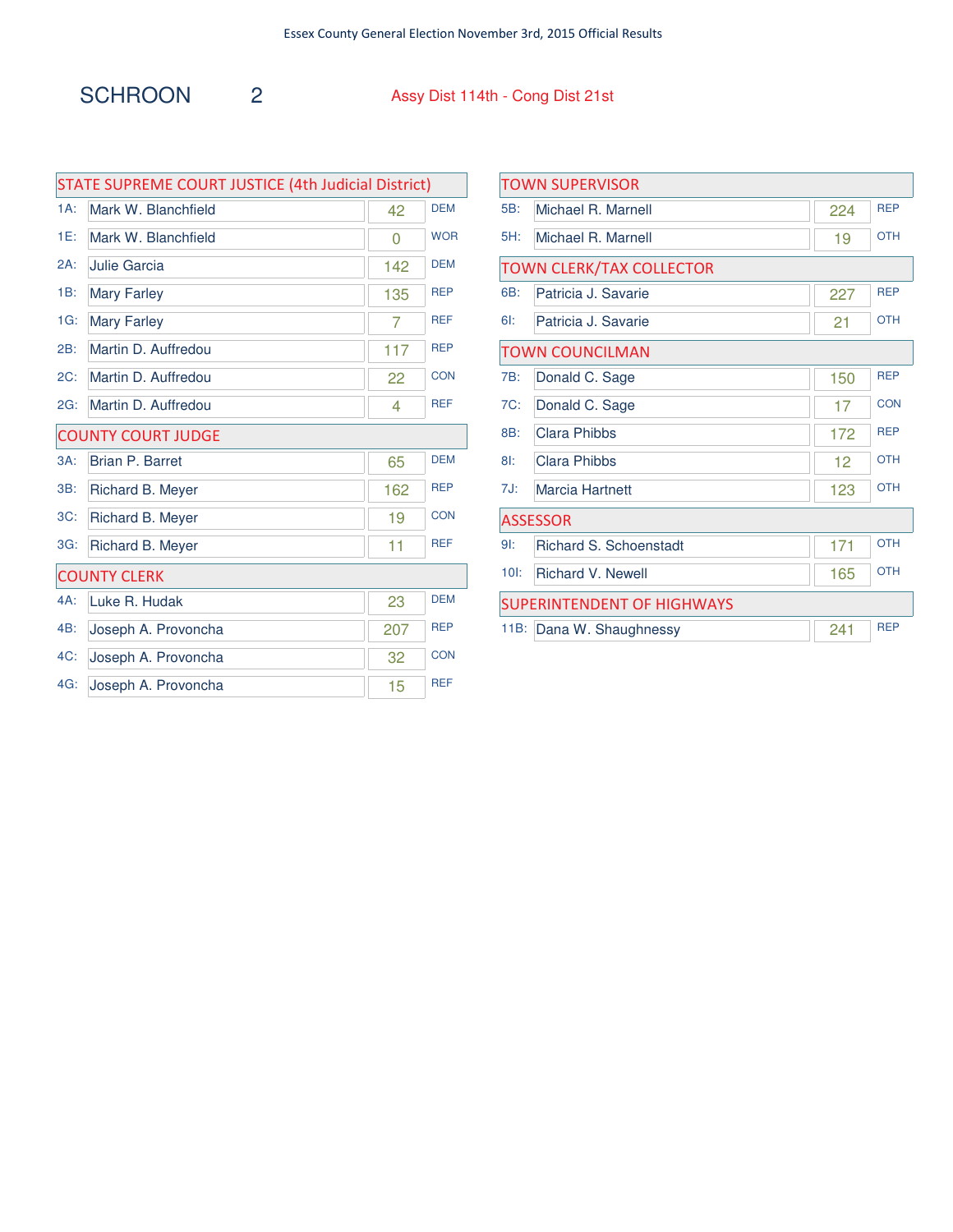ST ARMAND 0 Assy Dist 114th - Cong Dist 21st

| STATE SUPREME COURT JUSTICE (4th Judicial District) |                           |     |            |
|-----------------------------------------------------|---------------------------|-----|------------|
| $1A$ :                                              | Mark W. Blanchfield       | 77  | <b>DEM</b> |
| 1E:                                                 | Mark W. Blanchfield       | 9   | <b>WOR</b> |
| $2A$ :                                              | <b>Julie Garcia</b>       | 156 | <b>DEM</b> |
| 1B:                                                 | <b>Mary Farley</b>        | 119 | <b>REP</b> |
| 1G:                                                 | <b>Mary Farley</b>        | 10  | <b>REF</b> |
| 2B:                                                 | Martin D. Auffredou       | 77  | <b>REP</b> |
| $2C$ :                                              | Martin D. Auffredou       | 12  | <b>CON</b> |
| $2G$ :                                              | Martin D. Auffredou       | 2   | <b>REF</b> |
|                                                     | <b>COUNTY COURT JUDGE</b> |     |            |
| $3A$ :                                              | Brian P. Barret           | 104 | <b>DEM</b> |
| 3B:                                                 | Richard B. Meyer          | 147 | <b>REP</b> |
| $3C$ :                                              | Richard B. Meyer          | 23  | <b>CON</b> |
| $3G$ :                                              | Richard B. Meyer          | 10  | <b>REF</b> |
|                                                     | <b>COUNTY CLERK</b>       |     |            |
| 4A:                                                 | Luke R. Hudak             | 92  | <b>DEM</b> |
| 4B:                                                 | Joseph A. Provoncha       | 135 | <b>REP</b> |
| 4C:                                                 | Joseph A. Provoncha       | 21  | <b>CON</b> |
| 4G:                                                 | Joseph A. Provoncha       | 2   | <b>REF</b> |

| <b>TOWN COUNCILMAN</b> |                  |     |            |
|------------------------|------------------|-----|------------|
|                        | 5A: Donald Amell |     | <b>DEM</b> |
| 5B:                    | Karen M. Dekkers | 114 | <b>REP</b> |
| 6B:                    | Dean P. Montroy  | 186 | <b>RFP</b> |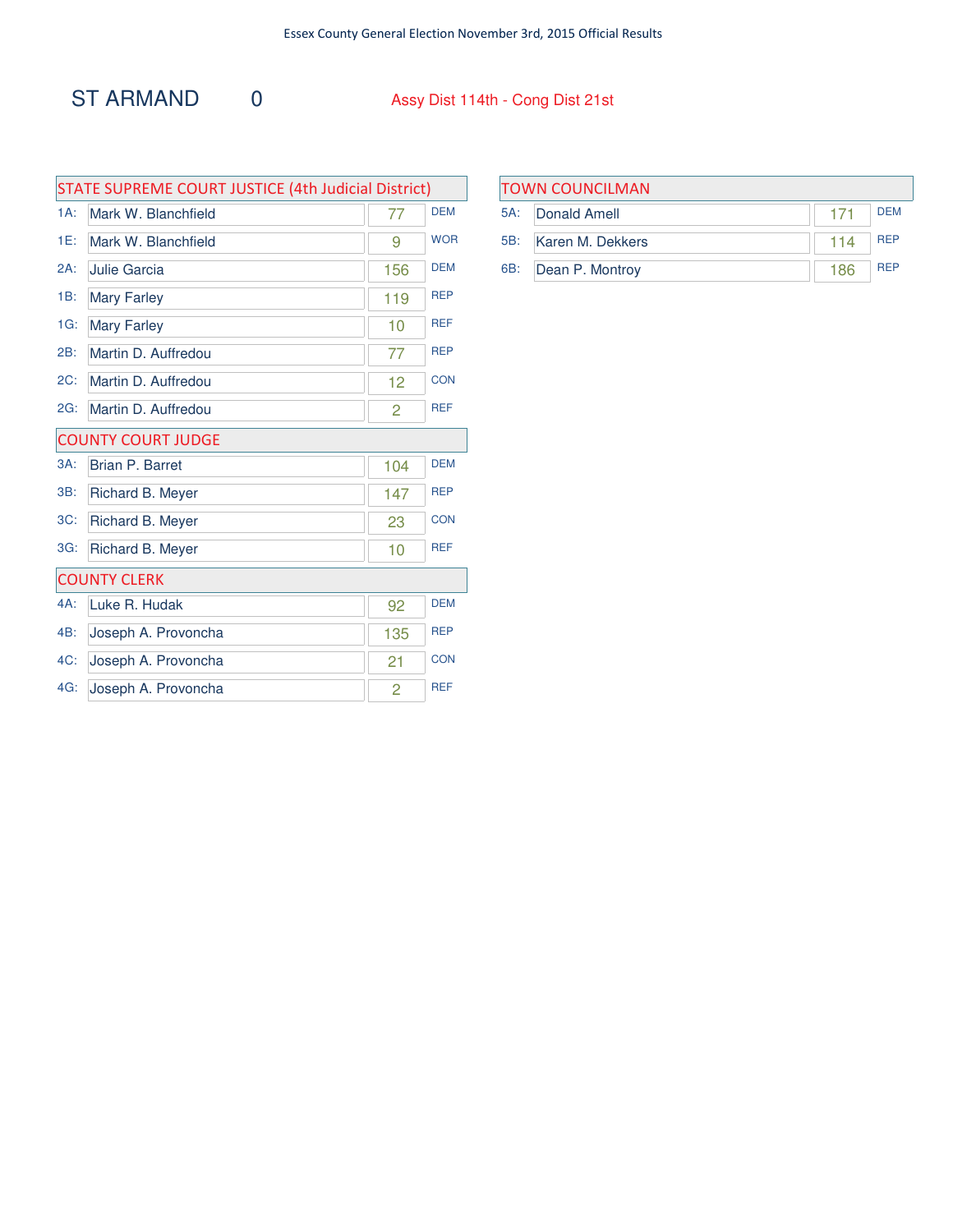#### TICONDEROGA Assy Dist 114th - Cong Dist 21st

| STATE SUPREME COURT JUSTICE (4th Judicial District) |                        |     |            |  |
|-----------------------------------------------------|------------------------|-----|------------|--|
| $1A$ :                                              | Mark W. Blanchfield    | 293 | <b>DEM</b> |  |
| 1E:                                                 | Mark W. Blanchfield    | 33  | <b>WOR</b> |  |
| $2A$ :                                              | <b>Julie Garcia</b>    | 829 | <b>DEM</b> |  |
| 1B:                                                 | <b>Mary Farley</b>     | 481 | <b>REP</b> |  |
| 1G:                                                 | <b>Mary Farley</b>     | 34  | <b>REF</b> |  |
| 2B:                                                 | Martin D. Auffredou    | 386 | <b>REP</b> |  |
| $2C$ :                                              | Martin D. Auffredou    | 31  | <b>CON</b> |  |
| $2G$ :                                              | Martin D. Auffredou    | 22  | <b>REF</b> |  |
| <b>COUNTY COURT JUDGE</b>                           |                        |     |            |  |
| $3A$ :                                              | <b>Brian P. Barret</b> | 541 | <b>DEM</b> |  |
| 3B:                                                 | Richard B. Meyer       | 591 | <b>REP</b> |  |
| $3C$ :                                              | Richard B. Meyer       | 57  | <b>CON</b> |  |
| $3G$ :                                              | Richard B. Meyer       | 21  | <b>REF</b> |  |
|                                                     | <b>COUNTY CLERK</b>    |     |            |  |
| 4A:                                                 | Luke R. Hudak          | 260 | <b>DEM</b> |  |
| 4B:                                                 | Joseph A. Provoncha    | 823 | <b>REP</b> |  |
| 4C:                                                 | Joseph A. Provoncha    | 78  | <b>CON</b> |  |
| 4G:                                                 | Joseph A. Provoncha    | 37  | <b>REF</b> |  |

| TOWN SUPERVISOR *** |                                   |      |            |
|---------------------|-----------------------------------|------|------------|
| 5B:                 | Richard W. Grinnell, Jr           | 375  | <b>REP</b> |
|                     | <b>TOWN CLERK/TAX COLLECTOR</b>   |      |            |
| 6B:                 | Tonya M. Thompson                 | 1124 | <b>REP</b> |
|                     | <b>TOWN JUSTICE</b>               |      |            |
| 7B:                 | James F. O'Bryan                  | 1094 | <b>REP</b> |
|                     | <b>TOWN COUNCILMAN</b>            |      |            |
| 8B:                 | Wayne E. Taylor, Sr               | 903  | <b>REP</b> |
| 8!                  | Wayne E. Taylor, Sr               | 45   | <b>OTH</b> |
| 9B:                 | Dorcey Crammond                   | 938  | <b>REP</b> |
|                     | <b>SUPERINTENDENT OF HIGHWAYS</b> |      |            |
| $10A$ :             | Dennis S. Hunsdon                 | 317  | <b>DEM</b> |
| $10J$ :             | Dennis S. Hunsdon                 | 39   | <b>OTH</b> |
| $10B$ :             | David A. Iuliano                  | 278  | <b>REP</b> |
|                     | 10GI: Paul J. Sharkey             | 76   | <b>OTH</b> |
|                     | 10H: Pamela M. Savage             | 83   | <b>OTH</b> |
| $10$ :              | Sal Barnao                        | 496  | <b>OTH</b> |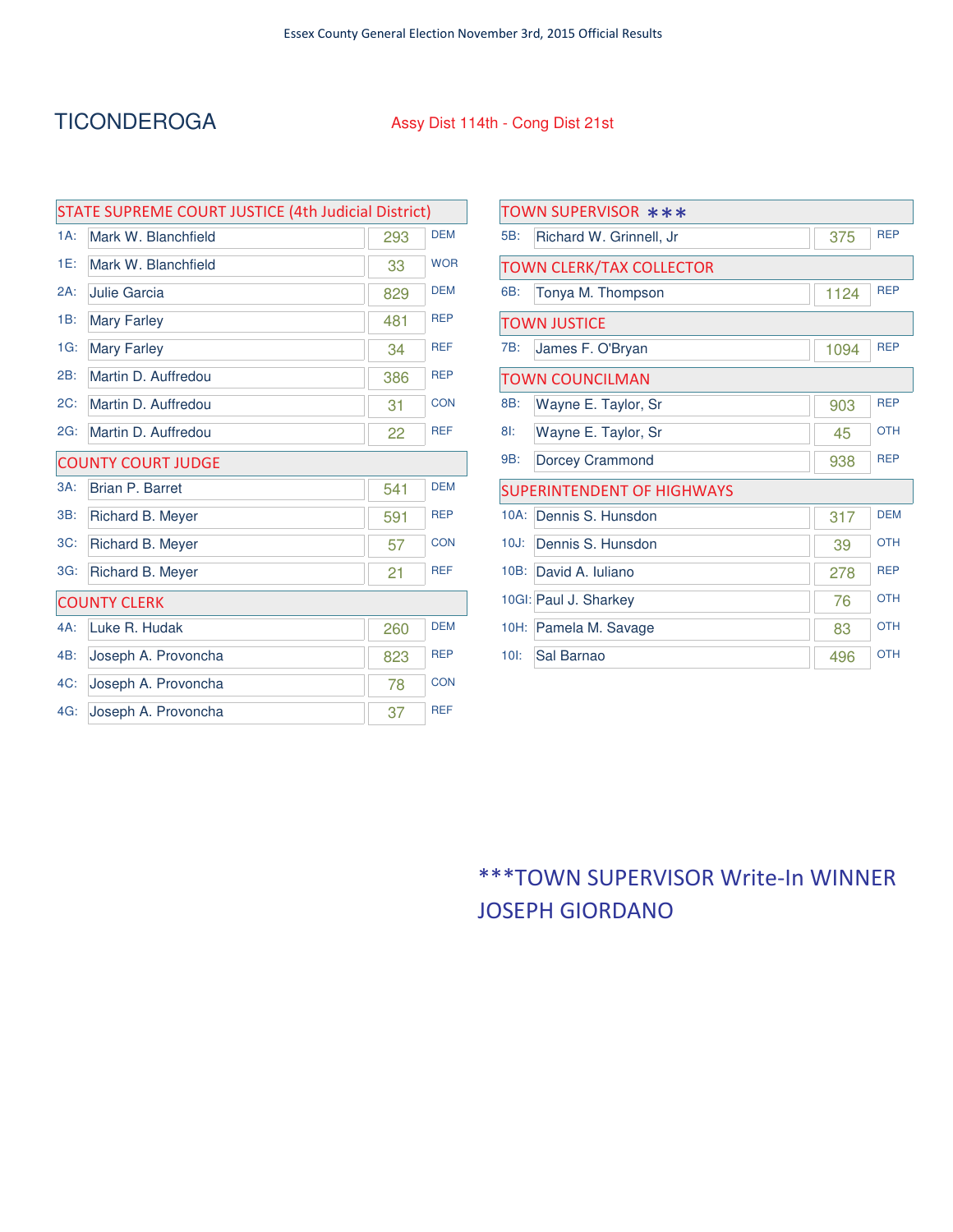### TICONDEROGA 1 Assy Dist 114th - Cong Dist 21st

| STATE SUPREME COURT JUSTICE (4th Judicial District) |                           |     |            |
|-----------------------------------------------------|---------------------------|-----|------------|
| $1A$ :                                              | Mark W. Blanchfield       | 54  | <b>DEM</b> |
| 1E:                                                 | Mark W. Blanchfield       | 8   | <b>WOR</b> |
| $2A$ :                                              | <b>Julie Garcia</b>       | 129 | <b>DEM</b> |
| 1B:                                                 | <b>Mary Farley</b>        | 83  | <b>REP</b> |
| $1G$ :                                              | <b>Mary Farley</b>        | 6   | <b>REF</b> |
| 2B:                                                 | Martin D. Auffredou       | 77  | <b>REP</b> |
| $2C$ :                                              | Martin D. Auffredou       | 8   | <b>CON</b> |
| $2G$ :                                              | Martin D. Auffredou       | 5   | <b>REF</b> |
|                                                     | <b>COUNTY COURT JUDGE</b> |     |            |
| $3A$ :                                              | <b>Brian P. Barret</b>    | 92  | <b>DEM</b> |
| 3B:                                                 | Richard B. Meyer          | 102 | <b>REP</b> |
| $3C$ :                                              | Richard B. Meyer          | 9   | <b>CON</b> |
| $3G$ :                                              | Richard B. Meyer          | 5   | <b>REF</b> |
|                                                     | <b>COUNTY CLERK</b>       |     |            |
| 4A:                                                 | Luke R. Hudak             | 48  | <b>DEM</b> |
| 4B:                                                 | Joseph A. Provoncha       | 140 | <b>REP</b> |
| 4C:                                                 | Joseph A. Provoncha       | 11  | <b>CON</b> |
| 4G:                                                 | Joseph A. Provoncha       | 5   | <b>REF</b> |

| TOWN SUPERVISOR *** |                                   |     |            |
|---------------------|-----------------------------------|-----|------------|
| 5B:                 | Richard W. Grinnell, Jr           | 56  | <b>REP</b> |
|                     | <b>TOWN CLERK/TAX COLLECTOR</b>   |     |            |
| 6B:                 | Tonya M. Thompson                 | 190 | <b>REP</b> |
|                     | <b>TOWN JUSTICE</b>               |     |            |
| 7B:                 | James F. O'Bryan                  | 185 | <b>REP</b> |
|                     | <b>TOWN COUNCILMAN</b>            |     |            |
| 8B:                 | Wayne E. Taylor, Sr               | 152 | <b>RFP</b> |
| $81$ :              | Wayne E. Taylor, Sr               | 9   | <b>OTH</b> |
| 9B:                 | Dorcey Crammond                   | 158 | <b>REP</b> |
|                     | <b>SUPERINTENDENT OF HIGHWAYS</b> |     |            |
| $10A$ :             | Dennis S. Hunsdon                 | 59  | <b>DEM</b> |
| 10J:                | Dennis S. Hunsdon                 | 7   | <b>OTH</b> |
| $10B$ :             | David A. Iuliano                  | 39  | <b>REP</b> |
|                     | 10GI: Paul J. Sharkey             | 20  | <b>OTH</b> |
|                     | 10H: Pamela M. Savage             | 17  | <b>OTH</b> |
| 101:                | Sal Barnao                        | 78  | <b>OTH</b> |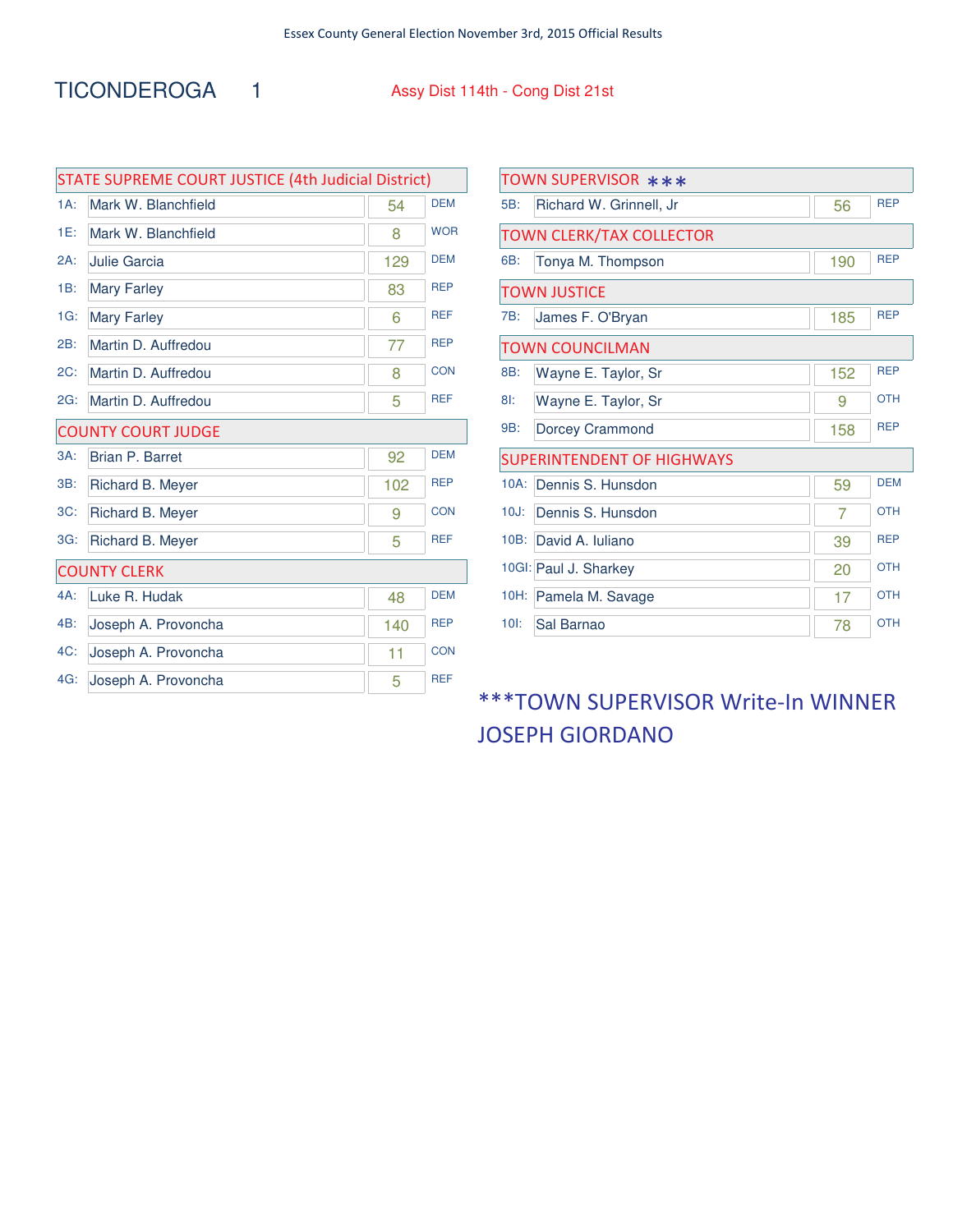#### TICONDEROGA 2 Assy Dist 114th - Cong Dist 21st

| STATE SUPREME COURT JUSTICE (4th Judicial District) |                           |     |            |
|-----------------------------------------------------|---------------------------|-----|------------|
| $1A$ :                                              | Mark W. Blanchfield       | 63  | <b>DEM</b> |
| 1E:                                                 | Mark W. Blanchfield       | 4   | <b>WOR</b> |
| $2A$ :                                              | Julie Garcia              | 175 | <b>DEM</b> |
| 1B:                                                 | <b>Mary Farley</b>        | 123 | <b>REP</b> |
| $1G$ :                                              | <b>Mary Farley</b>        | 8   | <b>REF</b> |
| 2B:                                                 | Martin D. Auffredou       | 75  | <b>REP</b> |
| $2C$ :                                              | Martin D. Auffredou       | 7   | <b>CON</b> |
| $2G$ :                                              | Martin D. Auffredou       | 5   | <b>REF</b> |
|                                                     | <b>COUNTY COURT JUDGE</b> |     |            |
| $3A$ :                                              | <b>Brian P. Barret</b>    | 114 | <b>DEM</b> |
| 3B:                                                 | Richard B. Meyer          | 134 | <b>REP</b> |
| $3C$ :                                              | Richard B. Meyer          | 16  | <b>CON</b> |
| $3G$ :                                              | Richard B. Meyer          | 2   | <b>REF</b> |
|                                                     | <b>COUNTY CLERK</b>       |     |            |
| 4A:                                                 | Luke R. Hudak             | 48  | <b>DEM</b> |
| 4B:                                                 | Joseph A. Provoncha       | 196 | <b>REP</b> |
| 4C:                                                 | Joseph A. Provoncha       | 16  | <b>CON</b> |
| 4G:                                                 | Joseph A. Provoncha       | 3   | <b>REF</b> |
|                                                     |                           |     |            |

| TOWN SUPERVISOR *** |                                   |     |            |
|---------------------|-----------------------------------|-----|------------|
| 5B:                 | Richard W. Grinnell, Jr           | 95  | <b>REP</b> |
|                     | <b>TOWN CLERK/TAX COLLECTOR</b>   |     |            |
| 6B:                 | Tonya M. Thompson                 | 249 | <b>REP</b> |
|                     | <b>TOWN JUSTICE</b>               |     |            |
| 7B:                 | James F. O'Bryan                  | 248 | <b>REP</b> |
|                     | <b>TOWN COUNCILMAN</b>            |     |            |
| 8B:                 | Wayne E. Taylor, Sr               | 214 | <b>REP</b> |
| $8$ :               | Wayne E. Taylor, Sr               | 6   | <b>OTH</b> |
| 9B:                 | Dorcey Crammond                   | 208 | <b>REP</b> |
|                     | <b>SUPERINTENDENT OF HIGHWAYS</b> |     |            |
| $10A$ :             | Dennis S. Hunsdon                 | 63  | <b>DEM</b> |
| 10J:                | Dennis S. Hunsdon                 | 10  | <b>OTH</b> |
| $10B$ :             | David A. Iuliano                  | 61  | <b>REP</b> |
|                     | 10GI: Paul J. Sharkey             | 14  | <b>OTH</b> |
|                     | 10H: Pamela M. Savage             | 14  | <b>OTH</b> |
| $10$ :              | Sal Barnao                        | 120 | <b>OTH</b> |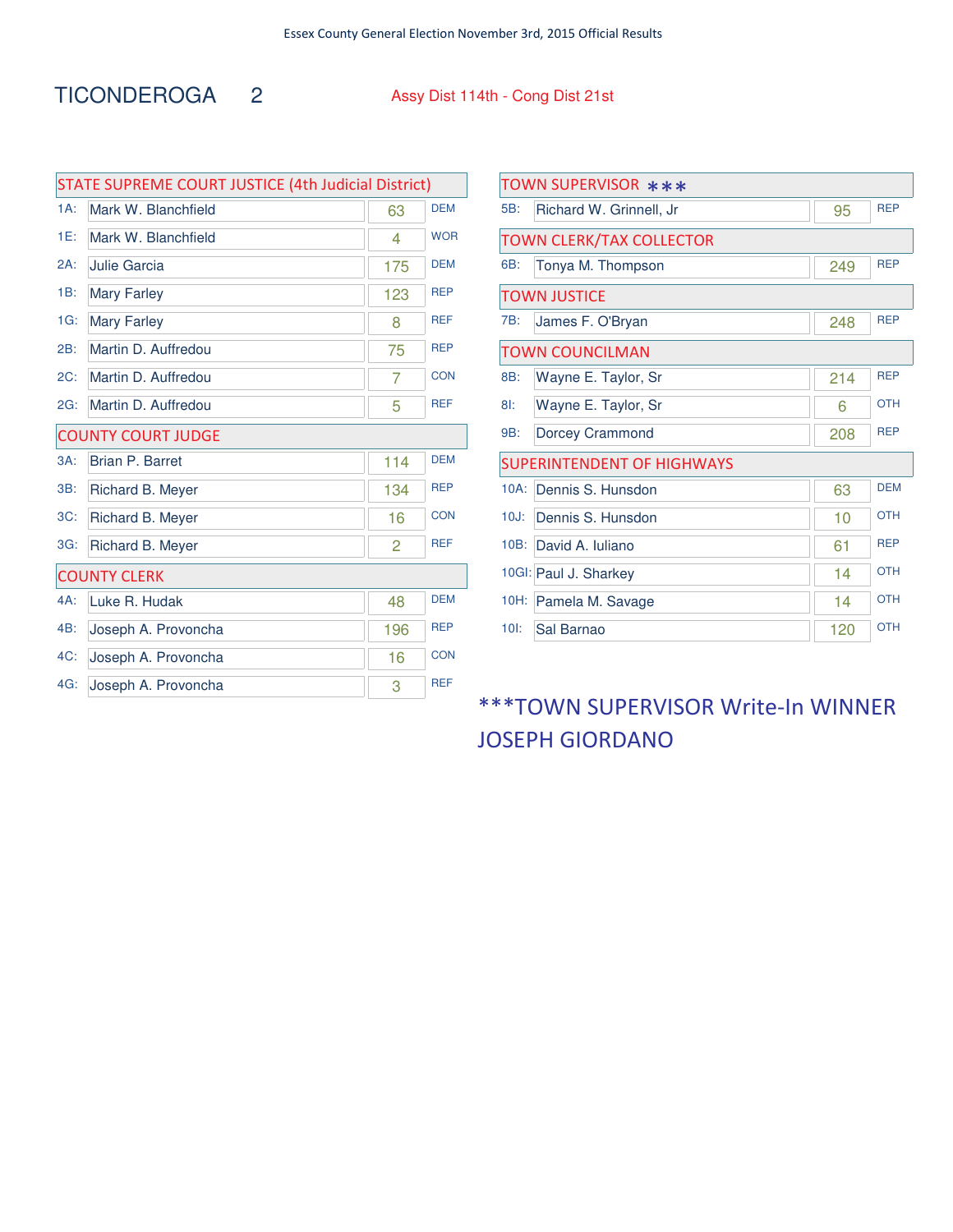#### TICONDEROGA 3 Assy Dist 114th - Cong Dist 21st

|                     | STATE SUPREME COURT JUSTICE (4th Judicial District) |            |  |  |
|---------------------|-----------------------------------------------------|------------|--|--|
| Mark W. Blanchfield | 48                                                  | <b>DEM</b> |  |  |
| Mark W. Blanchfield | $\overline{2}$                                      | <b>WOR</b> |  |  |
| Julie Garcia        | 105                                                 | <b>DEM</b> |  |  |
| <b>Mary Farley</b>  | 75                                                  | <b>REP</b> |  |  |
| <b>Mary Farley</b>  | $\overline{0}$                                      | <b>REF</b> |  |  |
| Martin D. Auffredou | 68                                                  | <b>REP</b> |  |  |
| Martin D. Auffredou | 4                                                   | <b>CON</b> |  |  |
| Martin D. Auffredou | 1                                                   | <b>REF</b> |  |  |
|                     |                                                     |            |  |  |
| Brian P. Barret     | 71                                                  | <b>DEM</b> |  |  |
| Richard B. Meyer    | 86                                                  | <b>REP</b> |  |  |
| Richard B. Meyer    | 7                                                   | <b>CON</b> |  |  |
| Richard B. Meyer    | 0                                                   | <b>REF</b> |  |  |
|                     |                                                     |            |  |  |
|                     | 40                                                  | <b>DEM</b> |  |  |
| Luke R. Hudak       |                                                     |            |  |  |
| Joseph A. Provoncha | 110                                                 | <b>REP</b> |  |  |
| Joseph A. Provoncha | 9                                                   | <b>CON</b> |  |  |
|                     | <b>COUNTY COURT JUDGE</b><br><b>COUNTY CLERK</b>    |            |  |  |

| TOWN SUPERVISOR *** |                                   |     |            |  |
|---------------------|-----------------------------------|-----|------------|--|
| 5B:                 | Richard W. Grinnell, Jr.          | 51  | <b>REP</b> |  |
|                     | <b>TOWN CLERK/TAX COLLECTOR</b>   |     |            |  |
| 6B:                 | Tonya M. Thompson                 | 151 | <b>REP</b> |  |
|                     | <b>TOWN JUSTICE</b>               |     |            |  |
| 7B:                 | James F. O'Bryan                  | 146 | <b>REP</b> |  |
|                     | <b>TOWN COUNCILMAN</b>            |     |            |  |
| 8B:                 | Wayne E. Taylor, Sr               | 123 | <b>REP</b> |  |
| $8$ :               | Wayne E. Taylor, Sr               | 5   | <b>OTH</b> |  |
| 9B:                 | Dorcey Crammond                   | 129 | <b>REP</b> |  |
|                     | <b>SUPERINTENDENT OF HIGHWAYS</b> |     |            |  |
| $10A$ :             | Dennis S. Hunsdon                 | 48  | <b>DEM</b> |  |
| 10J:                | Dennis S. Hunsdon                 | 5   | <b>OTH</b> |  |
| $10B$ :             | David A. Iuliano                  | 47  | <b>REP</b> |  |
|                     | 10GI: Paul J. Sharkey             | 8   | <b>OTH</b> |  |
|                     | 10H: Pamela M. Savage             | 7   | <b>OTH</b> |  |
| $10$ :              | Sal Barnao                        | 58  | <b>OTH</b> |  |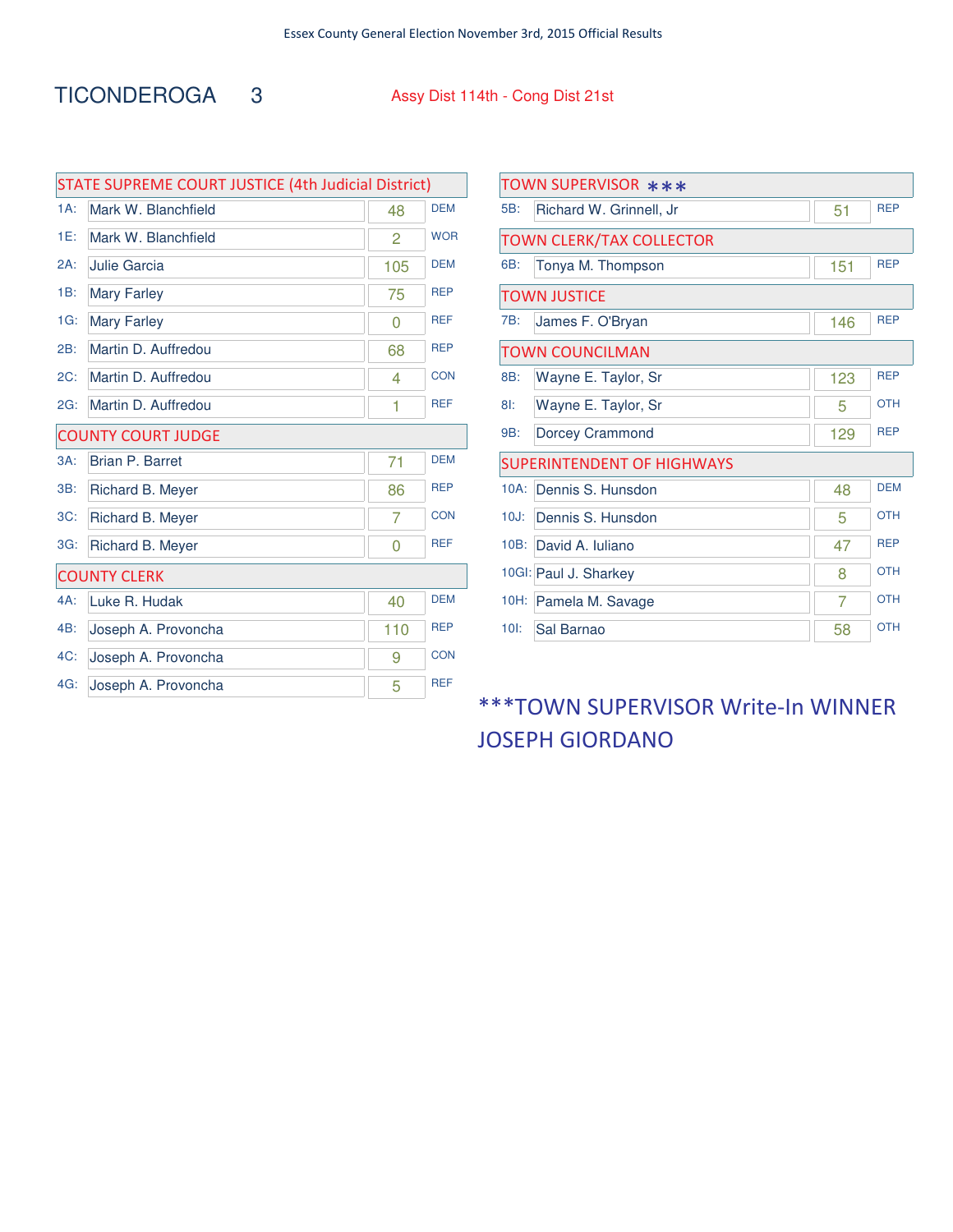#### TICONDEROGA 4 Assy Dist 114th - Cong Dist 21st

| <b>STATE SUPREME COURT JUSTICE (4th Judicial District)</b> |                     |     |            |
|------------------------------------------------------------|---------------------|-----|------------|
| $1A$ :                                                     | Mark W. Blanchfield | 44  | <b>DEM</b> |
| 1E:                                                        | Mark W. Blanchfield | 8   | <b>WOR</b> |
| $2A$ :                                                     | Julie Garcia        | 159 | <b>DEM</b> |
| 1B:                                                        | <b>Mary Farley</b>  | 72  | <b>REP</b> |
| $1G$ :                                                     | <b>Mary Farley</b>  | 5   | <b>REF</b> |
| 2B:                                                        | Martin D. Auffredou | 56  | <b>REP</b> |
| $2C$ :                                                     | Martin D. Auffredou | 5   | <b>CON</b> |
| $2G$ :                                                     | Martin D. Auffredou | 4   | <b>REF</b> |
| <b>COUNTY COURT JUDGE</b>                                  |                     |     |            |
| $3A$ :                                                     | Brian P. Barret     | 97  | <b>DEM</b> |
| 3B:                                                        | Richard B. Meyer    | 109 | <b>REP</b> |
| $3C$ :                                                     | Richard B. Meyer    | 14  | <b>CON</b> |
| $3G$ :                                                     | Richard B. Meyer    | 3   | <b>REF</b> |
|                                                            | <b>COUNTY CLERK</b> |     |            |
| 4A:                                                        | Luke R. Hudak       | 44  | <b>DEM</b> |
| 4B:                                                        | Joseph A. Provoncha | 149 | <b>REP</b> |
| $4C$ :                                                     | Joseph A. Provoncha | 21  | <b>CON</b> |
| 4G:                                                        | Joseph A. Provoncha | 8   | <b>REF</b> |

| TOWN SUPERVISOR *** |                                   |     |            |  |
|---------------------|-----------------------------------|-----|------------|--|
| 5B:                 | Richard W. Grinnell, Jr           | 72  | <b>REP</b> |  |
|                     | <b>TOWN CLERK/TAX COLLECTOR</b>   |     |            |  |
| 6B:                 | Tonya M. Thompson                 | 213 | <b>REP</b> |  |
|                     | <b>TOWN JUSTICE</b>               |     |            |  |
| 7B:                 | James F. O'Bryan                  | 203 | <b>REP</b> |  |
|                     | <b>TOWN COUNCILMAN</b>            |     |            |  |
| 8B:                 | Wayne E. Taylor, Sr               | 157 | <b>REP</b> |  |
| $8$ :               | Wayne E. Taylor, Sr               | 10  | <b>OTH</b> |  |
| 9B:                 | Dorcey Crammond                   | 171 | <b>REP</b> |  |
|                     | <b>SUPERINTENDENT OF HIGHWAYS</b> |     |            |  |
| $10A$ :             | Dennis S. Hunsdon                 | 62  | <b>DFM</b> |  |
| 10J:                | Dennis S. Hunsdon                 | 9   | <b>OTH</b> |  |
| $10B$ :             | David A. Iuliano                  | 38  | <b>REP</b> |  |
|                     | 10GI: Paul J. Sharkey             | 16  | <b>OTH</b> |  |
|                     | 10H: Pamela M. Savage             | 12  | <b>OTH</b> |  |
| 101:                | Sal Barnao                        | 100 | <b>OTH</b> |  |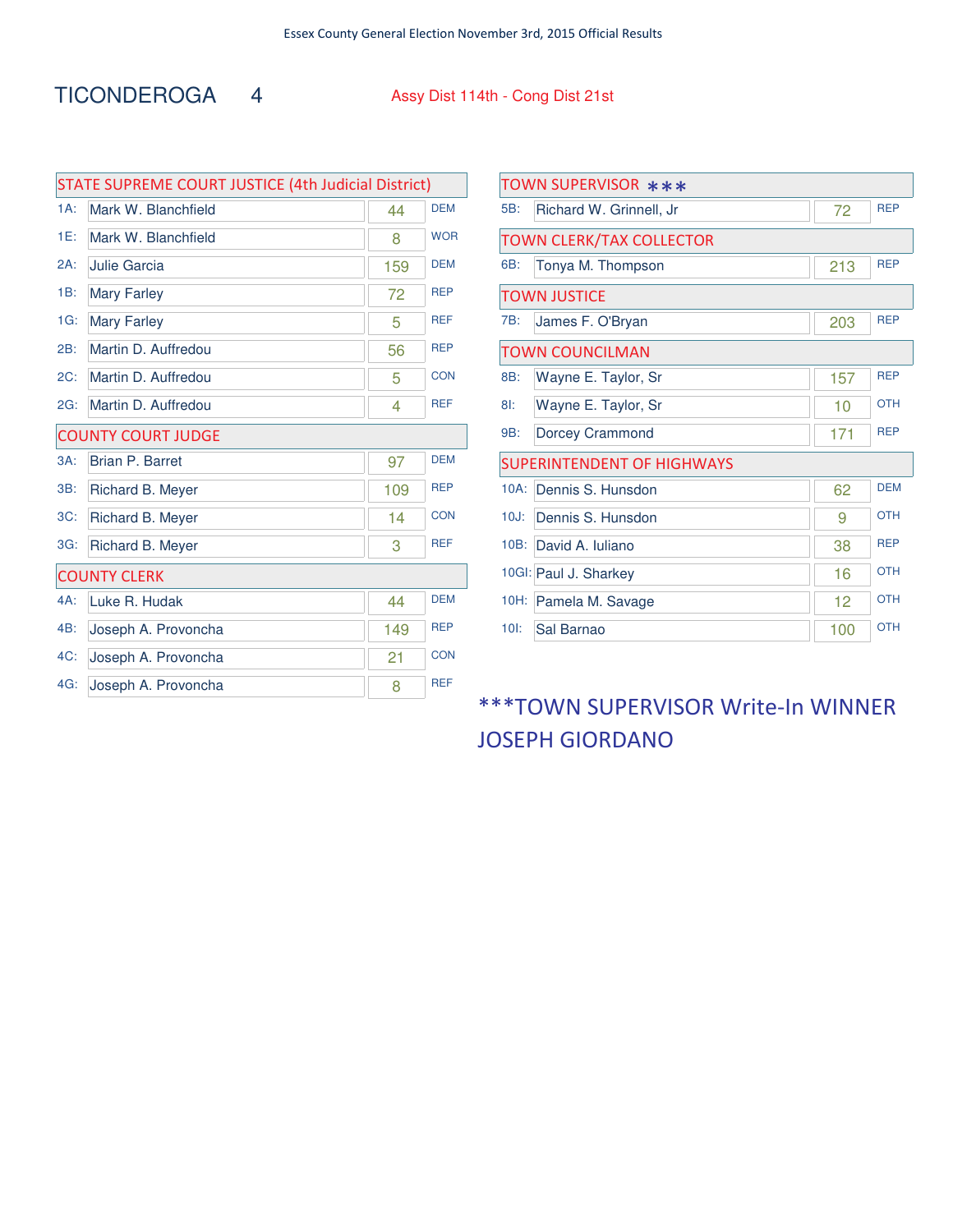#### TICONDEROGA 5 Assy Dist 114th - Cong Dist 21st

 $\Gamma$ 

| <b>STATE SUPREME COURT JUSTICE (4th Judicial District)</b> |                        |     |            |  |
|------------------------------------------------------------|------------------------|-----|------------|--|
| $1A$ :                                                     | Mark W. Blanchfield    | 50  | <b>DEM</b> |  |
| 1E:                                                        | Mark W. Blanchfield    | 6   | <b>WOR</b> |  |
| $2A$ :                                                     | Julie Garcia           | 129 | <b>DEM</b> |  |
| 1B:                                                        | <b>Mary Farley</b>     | 65  | <b>REP</b> |  |
| $1G$ :                                                     | <b>Mary Farley</b>     | 8   | <b>REF</b> |  |
| 2B:                                                        | Martin D. Auffredou    | 52  | <b>REP</b> |  |
| $2C$ :                                                     | Martin D. Auffredou    | 4   | <b>CON</b> |  |
| 2G:                                                        | Martin D. Auffredou    | 5   | <b>REF</b> |  |
| <b>COUNTY COURT JUDGE</b>                                  |                        |     |            |  |
| $3A$ :                                                     | <b>Brian P. Barret</b> | 96  | <b>DEM</b> |  |
| 3B:                                                        | Richard B. Meyer       | 72  | <b>REP</b> |  |
| $3C$ :                                                     | Richard B. Meyer       | 6   | <b>CON</b> |  |
| 3G <sub>i</sub>                                            | Richard B. Meyer       | 3   | <b>REF</b> |  |
|                                                            | <b>COUNTY CLERK</b>    |     |            |  |
| 4A:                                                        | Luke R. Hudak          | 46  | <b>DEM</b> |  |
| 4B:                                                        | Joseph A. Provoncha    | 108 | <b>REP</b> |  |
| 4C:                                                        | Joseph A. Provoncha    | 10  | <b>CON</b> |  |
| 4G:                                                        | Joseph A. Provoncha    | 8   | <b>REF</b> |  |

| TOWN SUPERVISOR *** |                                   |     |            |  |
|---------------------|-----------------------------------|-----|------------|--|
| 5B:                 | Richard W. Grinnell, Jr           | 40  | <b>REP</b> |  |
|                     | <b>TOWN CLERK/TAX COLLECTOR</b>   |     |            |  |
| 6B:                 | Tonya M. Thompson                 | 161 | <b>REP</b> |  |
|                     | <b>TOWN JUSTICE</b>               |     |            |  |
| 7B:                 | James F. O'Bryan                  | 152 | <b>REP</b> |  |
|                     | <b>TOWN COUNCILMAN</b>            |     |            |  |
| 8B:                 | Wayne E. Taylor, Sr               | 123 | <b>REP</b> |  |
| 81:                 | Wayne E. Taylor, Sr               | 9   | <b>OTH</b> |  |
| 9B:                 | Dorcey Crammond                   | 133 | <b>REP</b> |  |
|                     | <b>SUPERINTENDENT OF HIGHWAYS</b> |     |            |  |
| $10A$ :             | Dennis S. Hunsdon                 | 38  | <b>DEM</b> |  |
| 10J:                | Dennis S. Hunsdon                 | 5   | <b>OTH</b> |  |
| $10B$ :             | David A. Iuliano                  | 41  | <b>REP</b> |  |
|                     | 10GI: Paul J. Sharkey             | 10  | <b>OTH</b> |  |
|                     | 10H: Pamela M. Savage             | 12  | <b>OTH</b> |  |
| 101:                | Sal Barnao                        | 79  | <b>OTH</b> |  |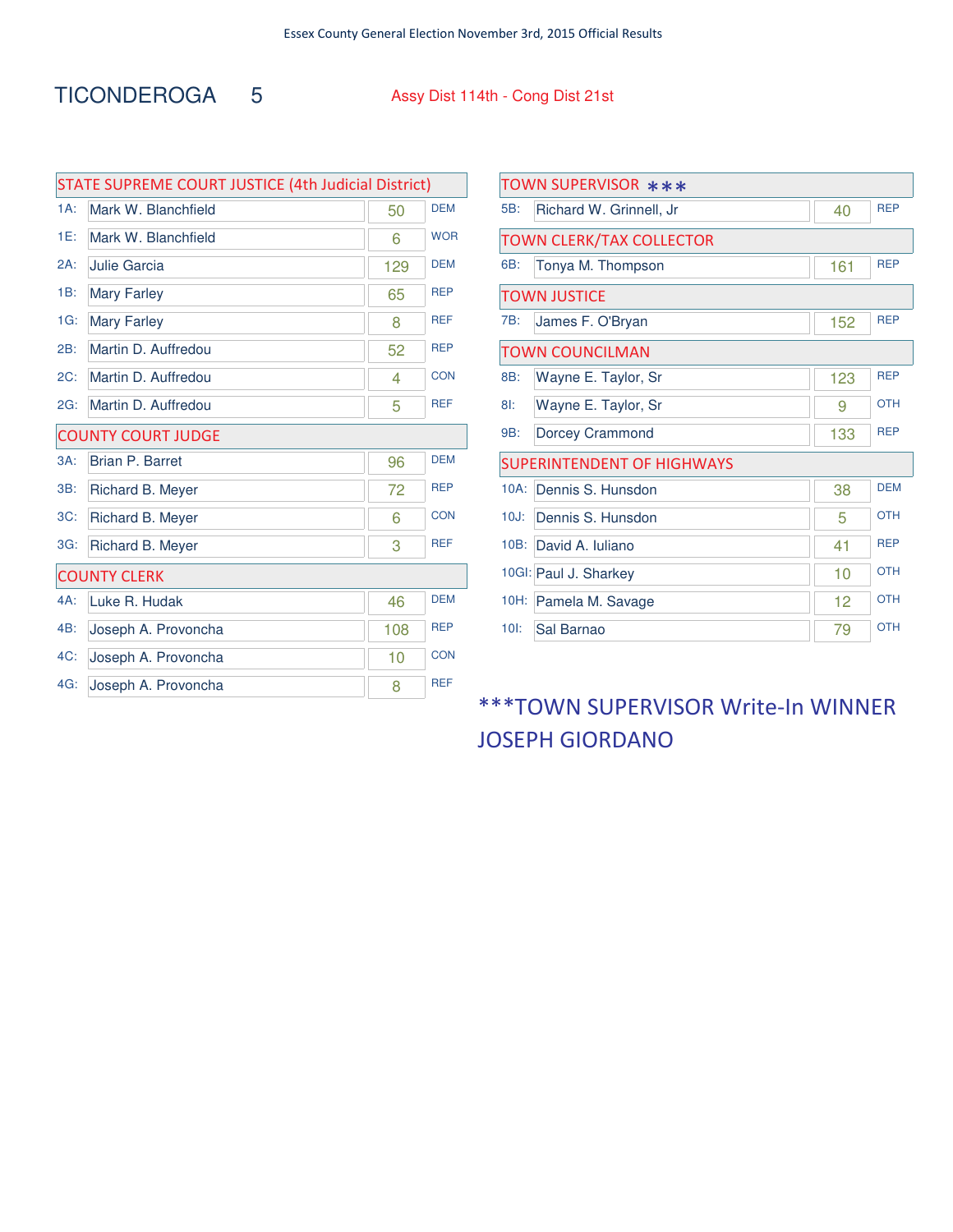#### TICONDEROGA 6 Assy Dist 114th - Cong Dist 21st

| STATE SUPREME COURT JUSTICE (4th Judicial District) |                           |                |            |  |
|-----------------------------------------------------|---------------------------|----------------|------------|--|
| $1A$ :                                              | Mark W. Blanchfield       | 34             | <b>DEM</b> |  |
| 1E:                                                 | Mark W. Blanchfield       | 5              | <b>WOR</b> |  |
| $2A$ :                                              | Julie Garcia              | 132            | <b>DEM</b> |  |
| 1B:                                                 | <b>Mary Farley</b>        | 63             | <b>REP</b> |  |
| $1G$ :                                              | <b>Mary Farley</b>        | 7              | <b>REF</b> |  |
| 2B:                                                 | Martin D. Auffredou       | 58             | <b>REP</b> |  |
| $2C$ :                                              | Martin D. Auffredou       | 3              | <b>CON</b> |  |
| $2G$ :                                              | Martin D. Auffredou       | $\overline{2}$ | <b>REF</b> |  |
|                                                     | <b>COUNTY COURT JUDGE</b> |                |            |  |
| $3A$ :                                              | Brian P. Barret           | 71             | <b>DEM</b> |  |
| 3B:                                                 | Richard B. Meyer          | 88             | <b>REP</b> |  |
| $3C$ :                                              | Richard B. Meyer          | 5              | <b>CON</b> |  |
| $3G$ :                                              | Richard B. Meyer          | 8              | <b>REF</b> |  |
|                                                     | <b>COUNTY CLERK</b>       |                |            |  |
| 4A:                                                 | Luke R. Hudak             | 34             | <b>DEM</b> |  |
| 4B:                                                 | Joseph A. Provoncha       | 120            | <b>REP</b> |  |
| 4C:                                                 | Joseph A. Provoncha       | 11             | <b>CON</b> |  |
| 4G:                                                 | Joseph A. Provoncha       | 8              | <b>REF</b> |  |
|                                                     |                           |                |            |  |

| TOWN SUPERVISOR *** |                                   |     |            |
|---------------------|-----------------------------------|-----|------------|
| 5B:                 | Richard W. Grinnell, Jr           | 61  | <b>REP</b> |
|                     | <b>TOWN CLERK/TAX COLLECTOR</b>   |     |            |
| 6B:                 | Tonya M. Thompson                 | 160 | <b>REP</b> |
|                     | <b>TOWN JUSTICE</b>               |     |            |
| 7B:                 | James F. O'Bryan                  | 160 | <b>REP</b> |
|                     | <b>TOWN COUNCILMAN</b>            |     |            |
| 8B:                 | Wayne E. Taylor, Sr               | 134 | <b>REP</b> |
| $8$ :               | Wayne E. Taylor, Sr               | 6   | <b>OTH</b> |
| 9B:                 | Dorcey Crammond                   | 139 | <b>REP</b> |
|                     | <b>SUPERINTENDENT OF HIGHWAYS</b> |     |            |
| $10A$ :             | Dennis S. Hunsdon                 | 47  | <b>DEM</b> |
| 10J:                | Dennis S. Hunsdon                 | 3   | <b>OTH</b> |
| $10B$ :             | David A. Iuliano                  | 52  | <b>REP</b> |
|                     | 10GI: Paul J. Sharkey             | 8   | <b>OTH</b> |
|                     | 10H: Pamela M. Savage             | 21  | <b>OTH</b> |
| $101$ :             | Sal Barnao                        | 61  | <b>OTH</b> |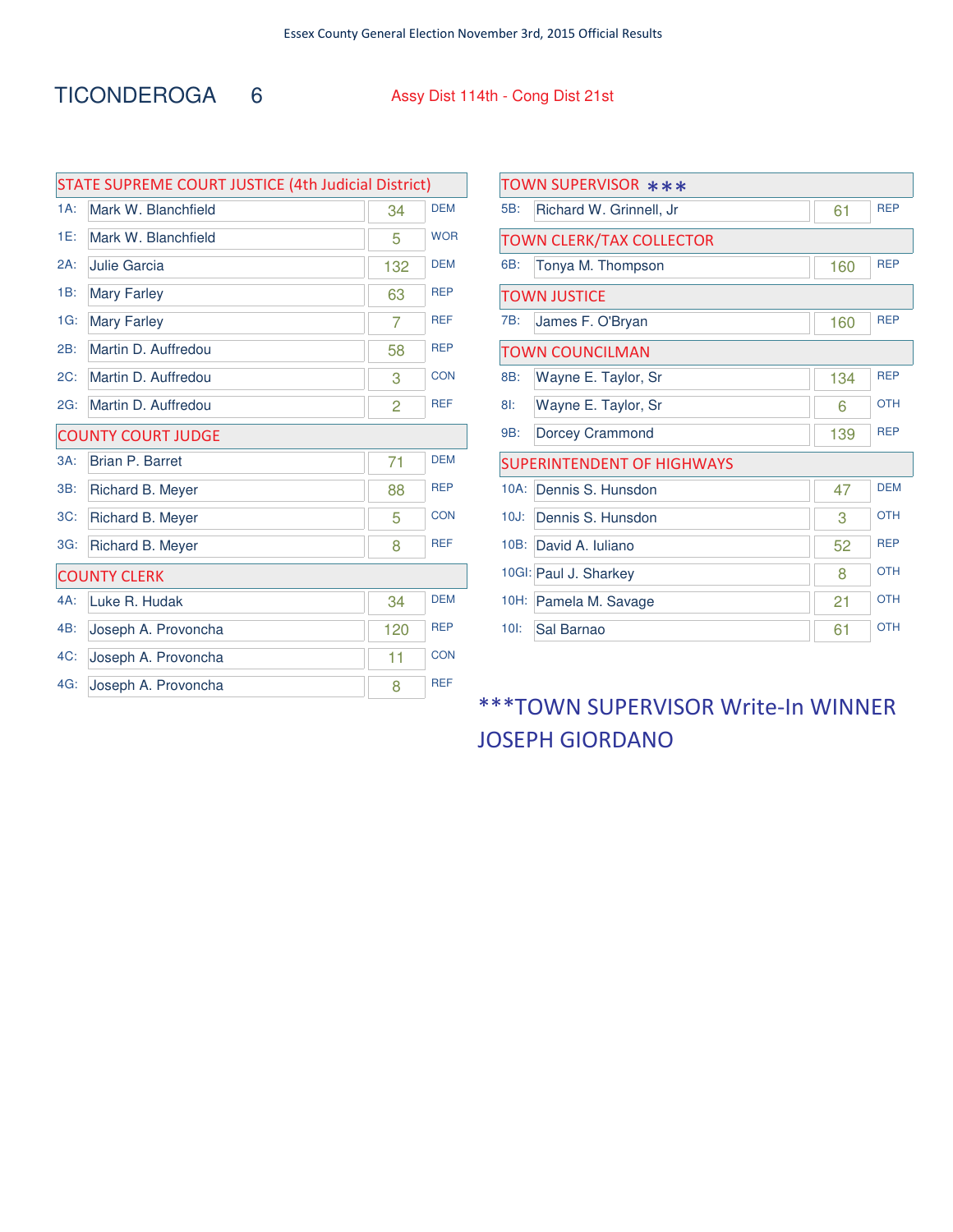#### WESTPORT Assy Dist 114th - Cong Dist 21st

#### PROPOSAL NUMBER ONE

STATE SUPREME COURT JUSTICE (4th Judicial District) **YES** 328 **NO** 142

| $1A$ : | Mark W. Blanchfield       | 119 | <b>DEM</b> |
|--------|---------------------------|-----|------------|
| 1E:    | Mark W. Blanchfield       | 15  | <b>WOR</b> |
| $2A$ : | <b>Julie Garcia</b>       | 398 | <b>DEM</b> |
| 1B:    | <b>Mary Farley</b>        | 169 | <b>REP</b> |
| $1G$ : | <b>Mary Farley</b>        | 19  | <b>REF</b> |
| 2B:    | Martin D. Auffredou       | 97  | <b>REP</b> |
| $2C$ : | Martin D. Auffredou       | 14  | <b>CON</b> |
| $2G$ : | Martin D. Auffredou       | 3   | <b>REF</b> |
|        | <b>COUNTY COURT JUDGE</b> |     |            |
| $3A$ : | <b>Brian P. Barret</b>    | 183 | <b>DEM</b> |
| 3B:    | Richard B. Meyer          | 262 | <b>REP</b> |
| $3C$ : | Richard B. Meyer          | 18  | <b>CON</b> |
| $3G$ : | Richard B. Meyer          | 17  | <b>REF</b> |
|        | <b>COUNTY CLERK</b>       |     |            |
| 4A:    | Luke R. Hudak             | 151 | <b>DEM</b> |
| 4B:    | Joseph A. Provoncha       | 290 | <b>REP</b> |
| 4C:    | Joseph A. Provoncha       | 15  | <b>CON</b> |
| 4G:    | Joseph A. Provoncha       | 18  | <b>REF</b> |
|        |                           |     |            |

|         | <b>TOWN SUPERVISOR</b>          |     |            |
|---------|---------------------------------|-----|------------|
| 5B:     | Michael Ike Tyler               | 369 | <b>REP</b> |
| 5H:     | Michael Ike Tyler               | 32  | <b>OTH</b> |
|         | <b>TOWN CLERK/TAX COLLECTOR</b> |     |            |
| 6B:     | Julie Schreiber                 | 397 | <b>REP</b> |
| 6H:     | Julie Schreiber                 | 32  | <b>OTH</b> |
|         | <b>TOWN JUSTICE</b>             |     |            |
| 7B:     | William J. LaHendro             | 367 | <b>REP</b> |
| 7J:     | William J. LaHendro             | 22  | <b>OTH</b> |
| 8B:     | Richard A. Nicholas, Jr         | 218 | <b>REP</b> |
| 8H:     | Richard A. Nicholas, Jr         | 15  | <b>OTH</b> |
|         | <b>TOWN COUNCILMAN</b>          |     |            |
| 9A:     | Nancy M. Page                   | 269 | <b>DEM</b> |
| 9G:     | Nancy M. Page                   | 27  | <b>OTH</b> |
| 9B:     | <b>Barry Morrison</b>           | 273 | <b>REP</b> |
| $9!$ :  | Barry W. Morrison               | 16  | <b>OTH</b> |
| $10B$ : | <b>Timothy Sherman</b>          | 278 | <b>REP</b> |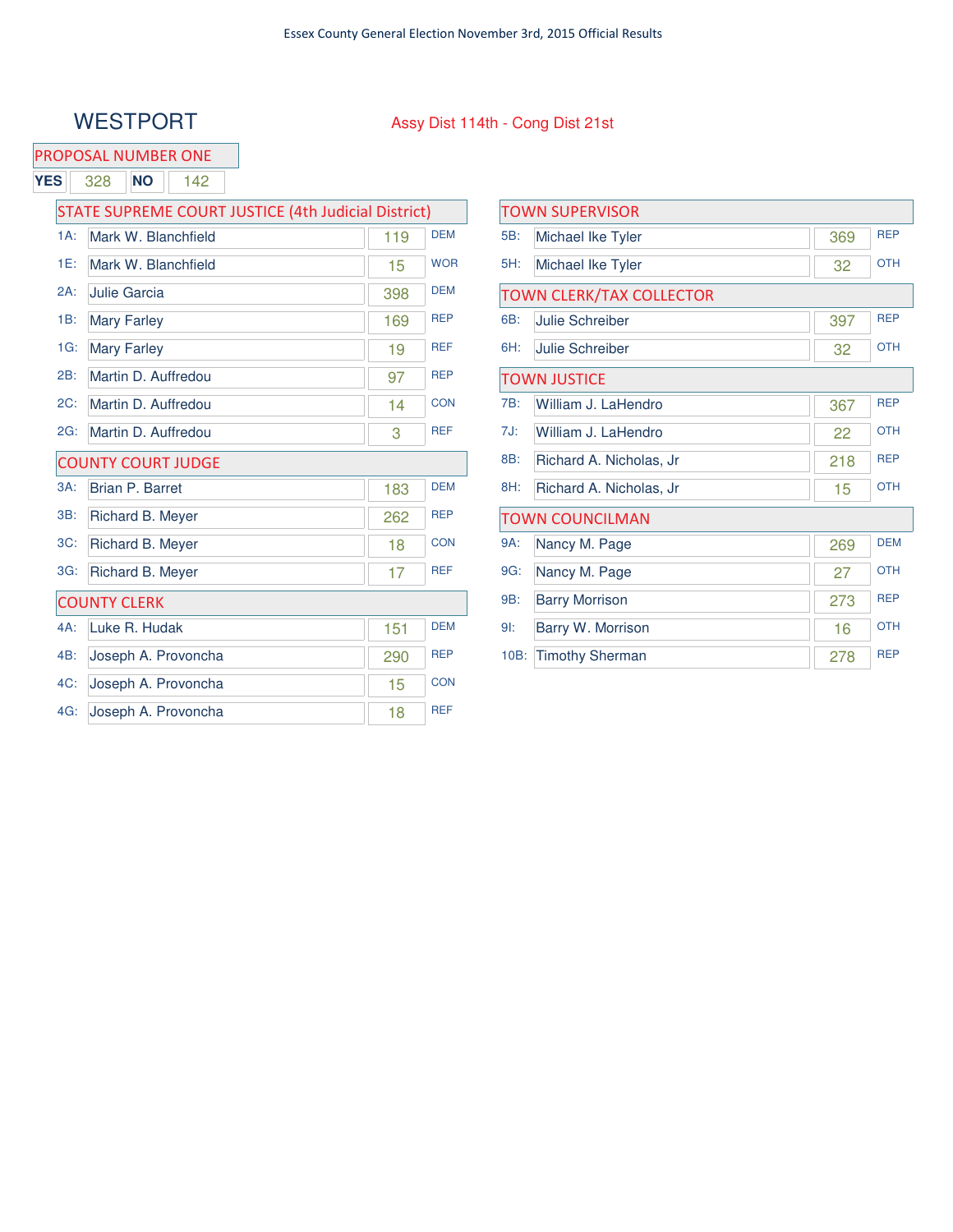#### PROPOSAL NUMBER ONE

**YES** 104 **NO** 23

#### STATE SUPREME COURT JUSTICE (4th Judicial District)

| $1A$ : | Mark W. Blanchfield       | 45  | <b>DEM</b> |
|--------|---------------------------|-----|------------|
| $1E$ : | Mark W. Blanchfield       | 2   | <b>WOR</b> |
| $2A$ : | Julie Garcia              | 121 | <b>DEM</b> |
| 1B:    | <b>Mary Farley</b>        | 45  | <b>REP</b> |
| $1G$ : | <b>Mary Farley</b>        | 6   | <b>REF</b> |
| 2B:    | Martin D. Auffredou       | 21  | <b>REP</b> |
| $2C$ : | Martin D. Auffredou       | 1   | <b>CON</b> |
| $2G$ : | Martin D. Auffredou       | 0   | <b>REF</b> |
|        | <b>COUNTY COURT JUDGE</b> |     |            |
| $3A$ : | Brian P. Barret           | 55  | <b>DEM</b> |
| 3B:    | Richard B. Meyer          | 73  | <b>REP</b> |
| $3C$ : | Richard B. Meyer          | 2   | <b>CON</b> |
| $3G$ : | Richard B. Meyer          | 5   | <b>REF</b> |
|        | <b>COUNTY CLERK</b>       |     |            |
| 4A:    | Luke R. Hudak             | 38  | <b>DEM</b> |
| 4B:    | Joseph A. Provoncha       | 84  | <b>REP</b> |
| 4C:    | Joseph A. Provoncha       | 3   | <b>CON</b> |
| 4G:    | Joseph A. Provoncha       | 6   | <b>REF</b> |

| <b>TOWN SUPERVISOR</b> |                                 |     |            |
|------------------------|---------------------------------|-----|------------|
| 5B:                    | Michael Ike Tyler               | 99  | <b>REP</b> |
| 5H:                    | Michael Ike Tyler               | 9   | <b>OTH</b> |
|                        | <b>TOWN CLERK/TAX COLLECTOR</b> |     |            |
| 6B:                    | Julie Schreiber                 | 103 | <b>REP</b> |
| 6H:                    | Julie Schreiber                 | 10  | <b>OTH</b> |
|                        | <b>TOWN JUSTICE</b>             |     |            |
| 7B:                    | William J. LaHendro             | 93  | <b>REP</b> |
| 7J:                    | William J. LaHendro             | 2   | <b>OTH</b> |
| 8B:                    | Richard A. Nicholas, Jr         | 58  | <b>REP</b> |
| 8H:                    | Richard A. Nicholas, Jr         | 5   | <b>OTH</b> |
|                        | <b>TOWN COUNCILMAN</b>          |     |            |
| 9A:                    | Nancy M. Page                   | 83  | <b>DEM</b> |
| 9G:                    | Nancy M. Page                   | 8   | <b>OTH</b> |
| 9B:                    | <b>Barry Morrison</b>           | 65  | <b>REP</b> |
| $9$ :                  | Barry W. Morrison               | 4   | <b>OTH</b> |
| $10B$ :                | <b>Timothy Sherman</b>          | 70  | <b>REP</b> |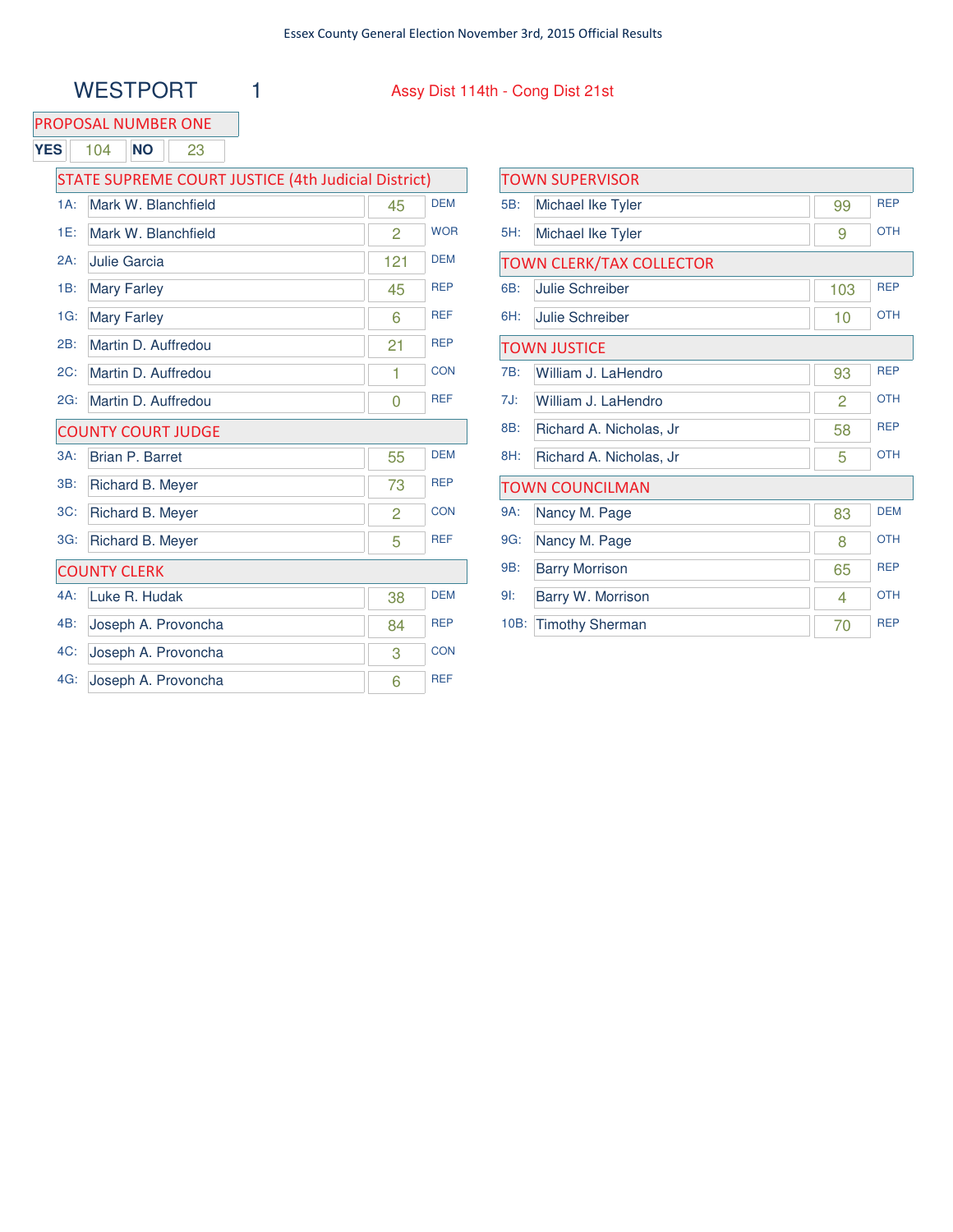#### WESTPORT 2 Assy Dist 114th - Cong Dist 21st

#### PROPOSAL NUMBER ONE

**YES** 224 **NO** 119

#### STATE SUPREME COURT JUSTICE (4th Judicial District)

| $1A$ : | Mark W. Blanchfield       | 74  | <b>DEM</b> |
|--------|---------------------------|-----|------------|
| 1E:    | Mark W. Blanchfield       | 13  | <b>WOR</b> |
| $2A$ : | Julie Garcia              | 277 | <b>DEM</b> |
| 1B:    | <b>Mary Farley</b>        | 124 | <b>REP</b> |
| $1G$ : | <b>Mary Farley</b>        | 13  | <b>REF</b> |
| 2B:    | Martin D. Auffredou       | 76  | <b>REP</b> |
| $2C$ : | Martin D. Auffredou       | 13  | <b>CON</b> |
| $2G$ : | Martin D. Auffredou       | 3   | <b>REF</b> |
|        | <b>COUNTY COURT JUDGE</b> |     |            |
| $3A$ : | Brian P. Barret           | 128 | <b>DEM</b> |
| 3B:    | Richard B. Meyer          | 189 | <b>REP</b> |
| $3C$ : | Richard B. Meyer          | 16  | <b>CON</b> |
| $3G$ : | Richard B. Meyer          | 12  | <b>REF</b> |
|        | <b>COUNTY CLERK</b>       |     |            |
| 4A:    | Luke R. Hudak             | 113 | <b>DEM</b> |
| 4B:    | Joseph A. Provoncha       | 206 | <b>REP</b> |
| 4C:    | Joseph A. Provoncha       | 12  | <b>CON</b> |
| 4G:    | Joseph A. Provoncha       | 12  | <b>REF</b> |

| <b>TOWN SUPERVISOR</b> |                                 |     |            |
|------------------------|---------------------------------|-----|------------|
| 5B:                    | Michael Ike Tyler               | 270 | <b>REP</b> |
| 5H:                    | Michael Ike Tyler               | 23  | <b>OTH</b> |
|                        | <b>TOWN CLERK/TAX COLLECTOR</b> |     |            |
| 6B:                    | <b>Julie Schreiber</b>          | 294 | <b>REP</b> |
| 6H:                    | Julie Schreiber                 | 22  | <b>OTH</b> |
|                        | <b>TOWN JUSTICE</b>             |     |            |
| 7B:                    | William J. LaHendro             | 274 | <b>REP</b> |
| 7J:                    | William J. LaHendro             | 20  | <b>OTH</b> |
| 8B:                    | Richard A. Nicholas, Jr         | 160 | <b>REP</b> |
| 8H:                    | Richard A. Nicholas, Jr         | 10  | <b>OTH</b> |
|                        | <b>TOWN COUNCILMAN</b>          |     |            |
| 9A:                    | Nancy M. Page                   | 186 | <b>DEM</b> |
| 9G:                    | Nancy M. Page                   | 19  | <b>OTH</b> |
| 9B:                    | <b>Barry Morrison</b>           | 208 | <b>REP</b> |
| $9$ :                  | Barry W. Morrison               | 12  | <b>OTH</b> |
| $10B$ :                | <b>Timothy Sherman</b>          | 208 | <b>REP</b> |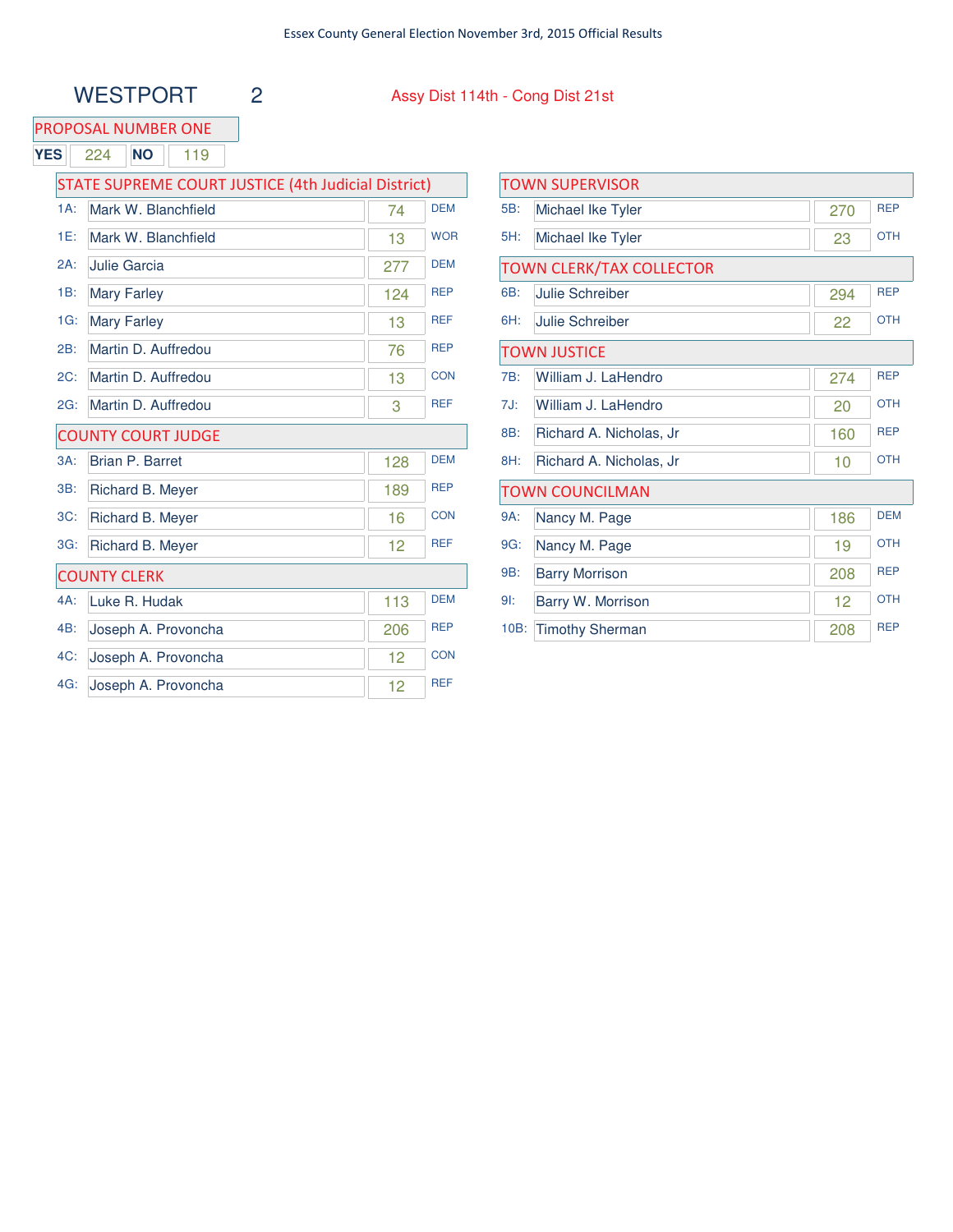### WILLSBORO Assy Dist 114th - Cong Dist 21st

#### PROPOSAL NUMBER ONE

**YES** 343 **NO** 131

|        | <b>STATE SUPREME COURT JUSTICE (4th Judicial District)</b> |     |            |  |
|--------|------------------------------------------------------------|-----|------------|--|
| $1A$ : | Mark W. Blanchfield                                        | 142 | <b>DEM</b> |  |
| 1E:    | Mark W. Blanchfield                                        | 10  | <b>WOR</b> |  |
| $2A$ : | <b>Julie Garcia</b>                                        | 349 | <b>DEM</b> |  |
| 1B:    | <b>Mary Farley</b>                                         | 199 | <b>REP</b> |  |
| $1G$ : | <b>Mary Farley</b>                                         | 14  | <b>REF</b> |  |
| 2B:    | Martin D. Auffredou                                        | 121 | <b>REP</b> |  |
| $2C$ : | Martin D. Auffredou                                        | 26  | <b>CON</b> |  |
| $2G$ : | Martin D. Auffredou                                        | 4   | <b>REF</b> |  |
|        | <b>COUNTY COURT JUDGE</b>                                  |     |            |  |
| $3A$ : | Brian P. Barret                                            | 184 | <b>DEM</b> |  |
| 3B:    | Richard B. Meyer                                           | 268 | <b>REP</b> |  |
| $3C$ : | Richard B. Meyer                                           | 36  | <b>CON</b> |  |
| $3G$ : | Richard B. Meyer                                           | 21  | <b>REF</b> |  |
|        | <b>COUNTY CLERK</b>                                        |     |            |  |
| 4A:    | Luke R. Hudak                                              | 137 | <b>DEM</b> |  |
| 4B:    | Joseph A. Provoncha                                        | 297 | <b>REP</b> |  |
| $4C$ : | Joseph A. Provoncha                                        | 38  | <b>CON</b> |  |
| 4G:    | Joseph A. Provoncha                                        | 13  | <b>REF</b> |  |

| <b>TOWN SUPERVISOR</b> |                                   |     |            |  |
|------------------------|-----------------------------------|-----|------------|--|
| 5B:                    | Shaun Gillilland                  | 347 | <b>REP</b> |  |
| 5!                     | <b>Shaun Gillilland</b>           | 36  | <b>OTH</b> |  |
|                        | <b>TOWN CLERK/TAX COLLECTOR</b>   |     |            |  |
| 6B:                    | Bridget A. Brown                  | 402 | <b>REP</b> |  |
| 6!                     | Bridget A. Brown                  | 33  | <b>OTH</b> |  |
|                        | <b>TOWN COUNCILMAN</b>            |     |            |  |
| 7A:                    | Steven K. Benway                  | 266 | <b>DEM</b> |  |
| 7!                     | Steven K. Benway                  | 28  | <b>OTH</b> |  |
| 8A:                    | John H. Drinkwine                 | 281 | <b>DEM</b> |  |
| 7B:                    | Dean R. Caveney                   | 143 | <b>REP</b> |  |
| 7H:                    | Dean R. Caveney                   | 11  | <b>OTH</b> |  |
| 8B:                    | Lane J. Sayward                   | 293 | <b>REP</b> |  |
| 8!                     | Lane J. Sayward                   | 23  | <b>OTH</b> |  |
|                        | <b>SUPERINTENDENT OF HIGHWAYS</b> |     |            |  |
| 9B:                    | Travis J. Crowningshield          | 417 | <b>REP</b> |  |
| $9$ :                  | Travis J. Crowningshield          | 49  | <b>OTH</b> |  |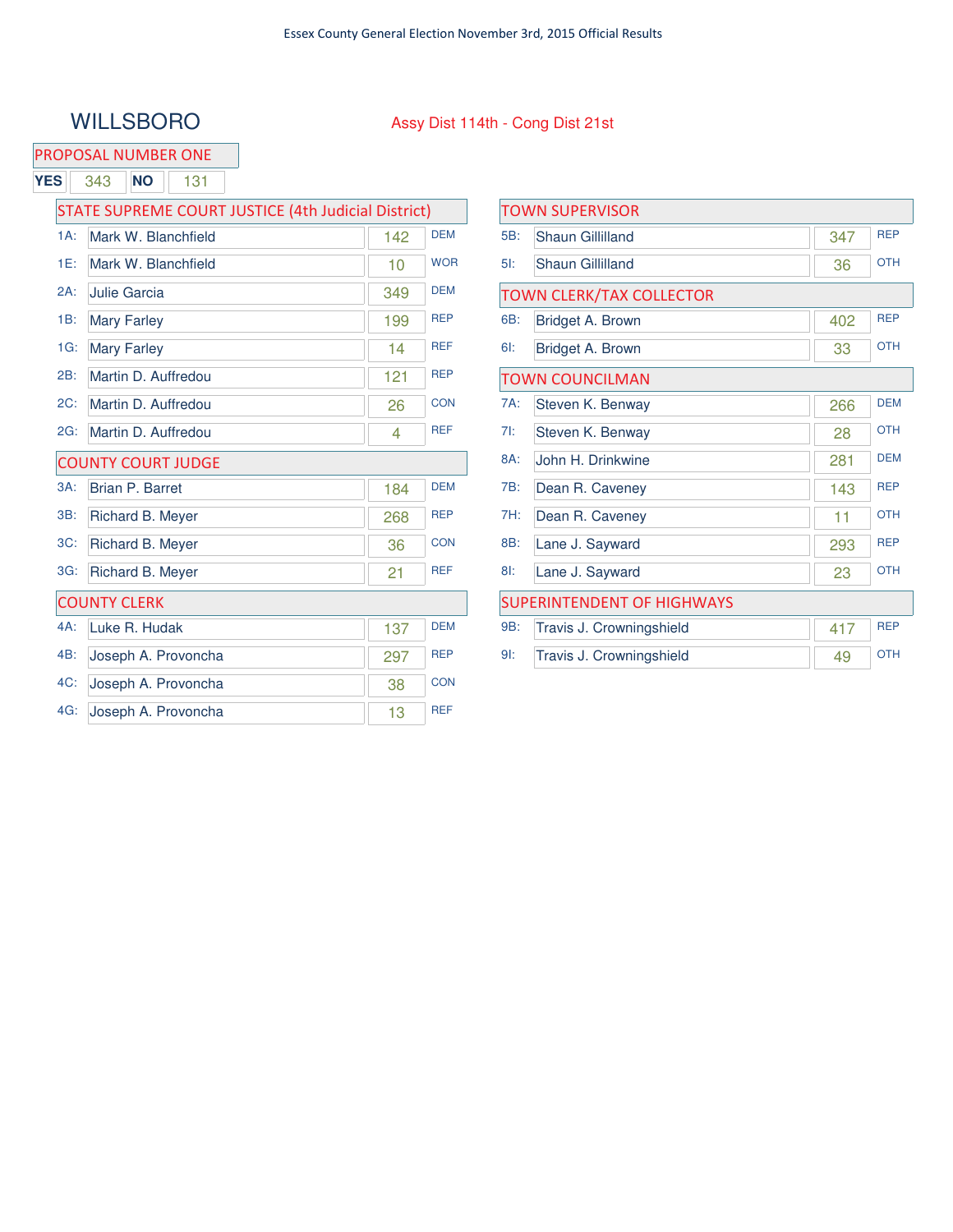### WILLSBORO 1 Assy Dist 114th - Cong Dist 21st

#### PROPOSAL NUMBER ONE

**YES** 201 **NO** 71

#### STATE SUPREME COURT JUSTICE (4th Judicial District)

| $1A$ :          | Mark W. Blanchfield       | 86  | <b>DEM</b> |
|-----------------|---------------------------|-----|------------|
| 1E:             | Mark W. Blanchfield       | 5   | <b>WOR</b> |
| $2A$ :          | <b>Julie Garcia</b>       | 205 | <b>DEM</b> |
| 1B:             | <b>Mary Farley</b>        | 119 | <b>REP</b> |
| $1G$ :          | <b>Mary Farley</b>        | 9   | <b>REF</b> |
| 2B:             | Martin D. Auffredou       | 75  | <b>REP</b> |
| $2C$ :          | Martin D. Auffredou       | 16  | <b>CON</b> |
| $2G$ :          | Martin D. Auffredou       | 3   | <b>REF</b> |
|                 | <b>COUNTY COURT JUDGE</b> |     |            |
| $3A$ :          | <b>Brian P. Barret</b>    | 111 | <b>DEM</b> |
| 3B:             | Richard B. Meyer          | 152 | <b>REP</b> |
| $3C$ :          | Richard B. Meyer          | 22  | <b>CON</b> |
| 3G <sub>2</sub> | Richard B. Meyer          | 11  | <b>REF</b> |
|                 | <b>COUNTY CLERK</b>       |     |            |
| 4A:             | Luke R. Hudak             | 89  | <b>DEM</b> |
| 4B:             | Joseph A. Provoncha       | 166 | <b>REP</b> |
| 4C:             | Joseph A. Provoncha       | 24  | <b>CON</b> |
| 4G:             | Joseph A. Provoncha       | 8   | <b>REF</b> |
|                 |                           |     |            |

| <b>TOWN SUPERVISOR</b> |                                   |     |            |  |  |
|------------------------|-----------------------------------|-----|------------|--|--|
| 5B:                    | Shaun Gillilland                  | 209 | <b>REP</b> |  |  |
| $51$ :                 | <b>Shaun Gillilland</b>           | 21  | <b>OTH</b> |  |  |
|                        | <b>TOWN CLERK/TAX COLLECTOR</b>   |     |            |  |  |
| 6B:                    | Bridget A. Brown                  | 236 | <b>REP</b> |  |  |
| 6!                     | Bridget A. Brown                  | 19  | <b>OTH</b> |  |  |
|                        | <b>TOWN COUNCILMAN</b>            |     |            |  |  |
| $7A$ :                 | Steven K. Benway                  | 151 | <b>DEM</b> |  |  |
| 7!                     | Steven K. Benway                  | 19  | <b>OTH</b> |  |  |
| 8A:                    | John H. Drinkwine                 | 146 | <b>DEM</b> |  |  |
| 7B:                    | Dean R. Caveney                   | 100 | <b>REP</b> |  |  |
| 7H:                    | Dean R. Caveney                   | 8   | <b>OTH</b> |  |  |
| 8B:                    | Lane J. Sayward                   | 169 | <b>REP</b> |  |  |
| $8$ :                  | Lane J. Sayward                   | 14  | <b>OTH</b> |  |  |
|                        | <b>SUPERINTENDENT OF HIGHWAYS</b> |     |            |  |  |
| 9B:                    | Travis J. Crowningshield          | 241 | <b>REP</b> |  |  |
| $9!$ :                 | Travis J. Crowningshield          | 31  | <b>OTH</b> |  |  |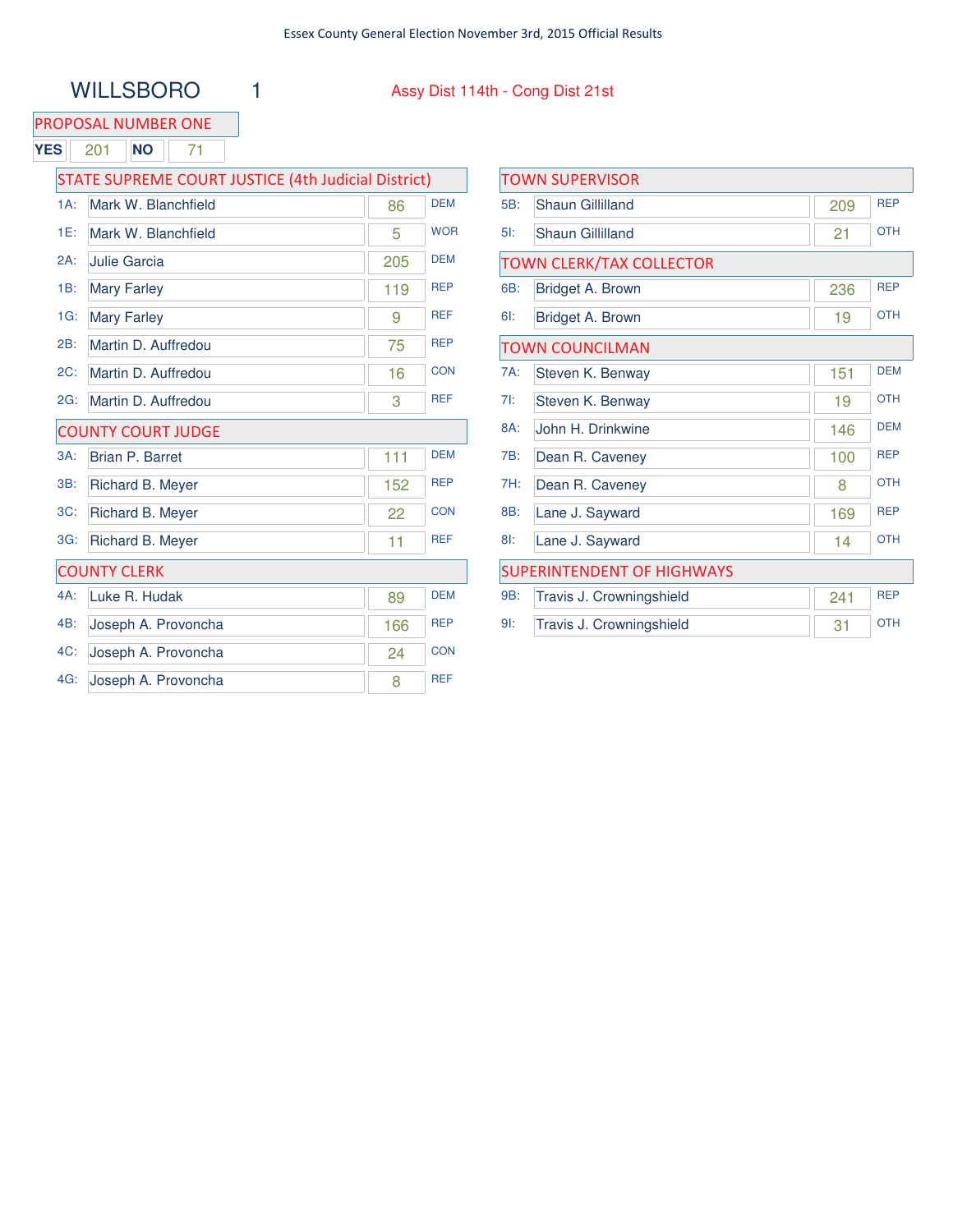#### PROPOSAL NUMBER ONE

**YES** 142 **NO** 60

| STATE SUPREME COURT JUSTICE (4th Judicial District) |  |
|-----------------------------------------------------|--|
|-----------------------------------------------------|--|

| $1A$ : | Mark W. Blanchfield       | 56  | <b>DEM</b> |
|--------|---------------------------|-----|------------|
| 1E:    | Mark W. Blanchfield       | 5   | <b>WOR</b> |
| $2A$ : | Julie Garcia              | 144 | <b>DEM</b> |
| 1B:    | <b>Mary Farley</b>        | 80  | <b>REP</b> |
| 1G:    | <b>Mary Farley</b>        | 5   | <b>REF</b> |
| 2B:    | Martin D. Auffredou       | 46  | <b>REP</b> |
| $2C$ : | Martin D. Auffredou       | 10  | <b>CON</b> |
| $2G$ : | Martin D. Auffredou       | 1   | <b>REF</b> |
|        | <b>COUNTY COURT JUDGE</b> |     |            |
| $3A$ : | Brian P. Barret           | 73  | <b>DEM</b> |
| 3B:    | Richard B. Meyer          | 116 | <b>REP</b> |
| $3C$ : | Richard B. Meyer          | 14  | <b>CON</b> |
| $3G$ : | Richard B. Meyer          | 10  | <b>REF</b> |
|        | <b>COUNTY CLERK</b>       |     |            |
| 4A:    | Luke R. Hudak             | 48  | <b>DEM</b> |
| 4B:    | Joseph A. Provoncha       | 131 | <b>REP</b> |
| 4C:    | Joseph A. Provoncha       | 14  | <b>CON</b> |
| 4G:    | Joseph A. Provoncha       | 5   | <b>REF</b> |

| TOWN SUPERVISOR                   |                          |     |            |  |
|-----------------------------------|--------------------------|-----|------------|--|
| 5B:                               | Shaun Gillilland         | 138 | <b>REP</b> |  |
| $5$ :                             | Shaun Gillilland         | 15  | <b>OTH</b> |  |
|                                   | TOWN CLERK/TAX COLLECTOR |     |            |  |
| 6B:                               | Bridget A. Brown         | 166 | <b>REP</b> |  |
| 6!                                | Bridget A. Brown         | 14  | <b>OTH</b> |  |
|                                   | <b>TOWN COUNCILMAN</b>   |     |            |  |
| 7A:                               | Steven K. Benway         | 115 | <b>DEM</b> |  |
| 7!                                | Steven K. Benway         | 9   | <b>OTH</b> |  |
| 8A:                               | John H. Drinkwine        | 135 | <b>DEM</b> |  |
| 7B:                               | Dean R. Caveney          | 43  | <b>REP</b> |  |
| 7H:                               | Dean R. Caveney          | 3   | <b>OTH</b> |  |
| 8B:                               | Lane J. Sayward          | 124 | <b>REP</b> |  |
| $8$ :                             | Lane J. Sayward          | 9   | <b>OTH</b> |  |
| <b>SUPERINTENDENT OF HIGHWAYS</b> |                          |     |            |  |
| 9B:                               | Travis J. Crowningshield | 176 | <b>REP</b> |  |
| $9!$ :                            | Travis J. Crowningshield | 18  | <b>OTH</b> |  |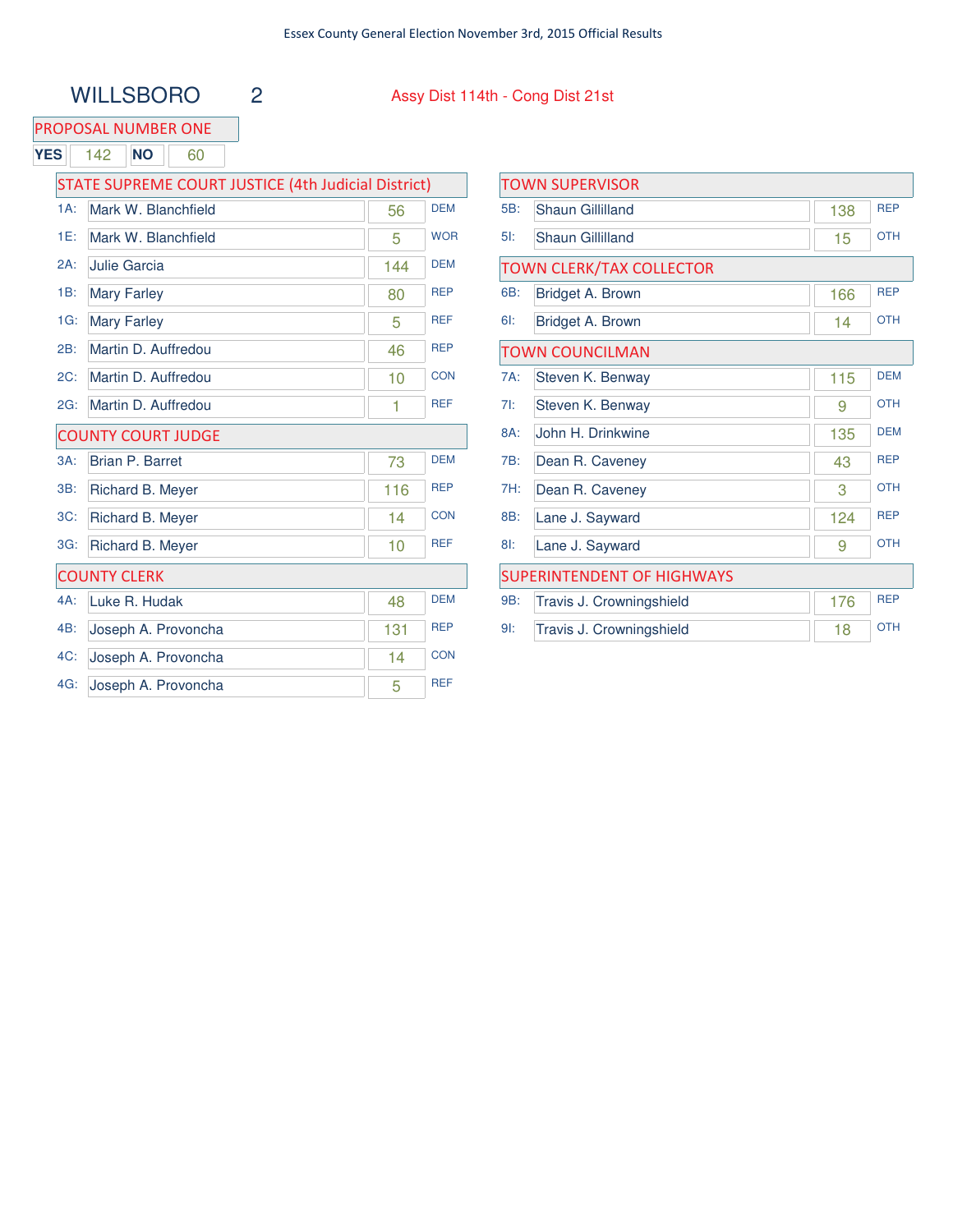### WILMINGTON 0 Assy Dist 114th - Cong Dist 21st

| STATE SUPREME COURT JUSTICE (4th Judicial District) |                        |     |            |  |
|-----------------------------------------------------|------------------------|-----|------------|--|
| $1A$ :                                              | Mark W. Blanchfield    | 72  | <b>DEM</b> |  |
| 1E:                                                 | Mark W. Blanchfield    | 6   | <b>WOR</b> |  |
| $2A$ :                                              | <b>Julie Garcia</b>    | 132 | <b>DEM</b> |  |
| 1B:                                                 | <b>Mary Farley</b>     | 69  | <b>REP</b> |  |
| 1G:                                                 | <b>Mary Farley</b>     | 3   | <b>REF</b> |  |
| 2B:                                                 | Martin D. Auffredou    | 55  | <b>REP</b> |  |
| $2C$ :                                              | Martin D. Auffredou    | 11  | <b>CON</b> |  |
| $2G$ :                                              | Martin D. Auffredou    | 0   | <b>REF</b> |  |
| <b>COUNTY COURT JUDGE</b>                           |                        |     |            |  |
| $3A$ :                                              | <b>Brian P. Barret</b> | 83  | <b>DEM</b> |  |
| 3B:                                                 | Richard B. Meyer       | 90  | <b>REP</b> |  |
| $3C$ :                                              | Richard B. Meyer       | 14  | <b>CON</b> |  |
| $3G$ :                                              | Richard B. Meyer       | 8   | <b>REF</b> |  |
|                                                     | <b>COUNTY CLERK</b>    |     |            |  |
| 4A:                                                 | Luke R. Hudak          | 67  | <b>DEM</b> |  |
| 4B:                                                 | Joseph A. Provoncha    | 95  | <b>REP</b> |  |
| $4C$ :                                              | Joseph A. Provoncha    | 20  | <b>CON</b> |  |
| 4G:                                                 | Joseph A. Provoncha    | 7   | <b>REF</b> |  |

| <b>TOWN SUPERVISOR</b> |                        |     |            |  |
|------------------------|------------------------|-----|------------|--|
| $51$ :                 | <b>Randy Preston</b>   | 138 | <b>OTH</b> |  |
|                        | <b>TOWN COUNCILMAN</b> |     |            |  |
| 6B:                    | Stephen J. Corvelli    | 153 | <b>REP</b> |  |
| 7B:                    | Darin A. Forbes        | 132 | <b>REP</b> |  |
| <b>ASSESSOR</b>        |                        |     |            |  |
| 8B:                    | <b>Alphonso Smith</b>  | 158 | <b>REP</b> |  |
| $81$ :                 | Dana Peck              | 149 | OTH        |  |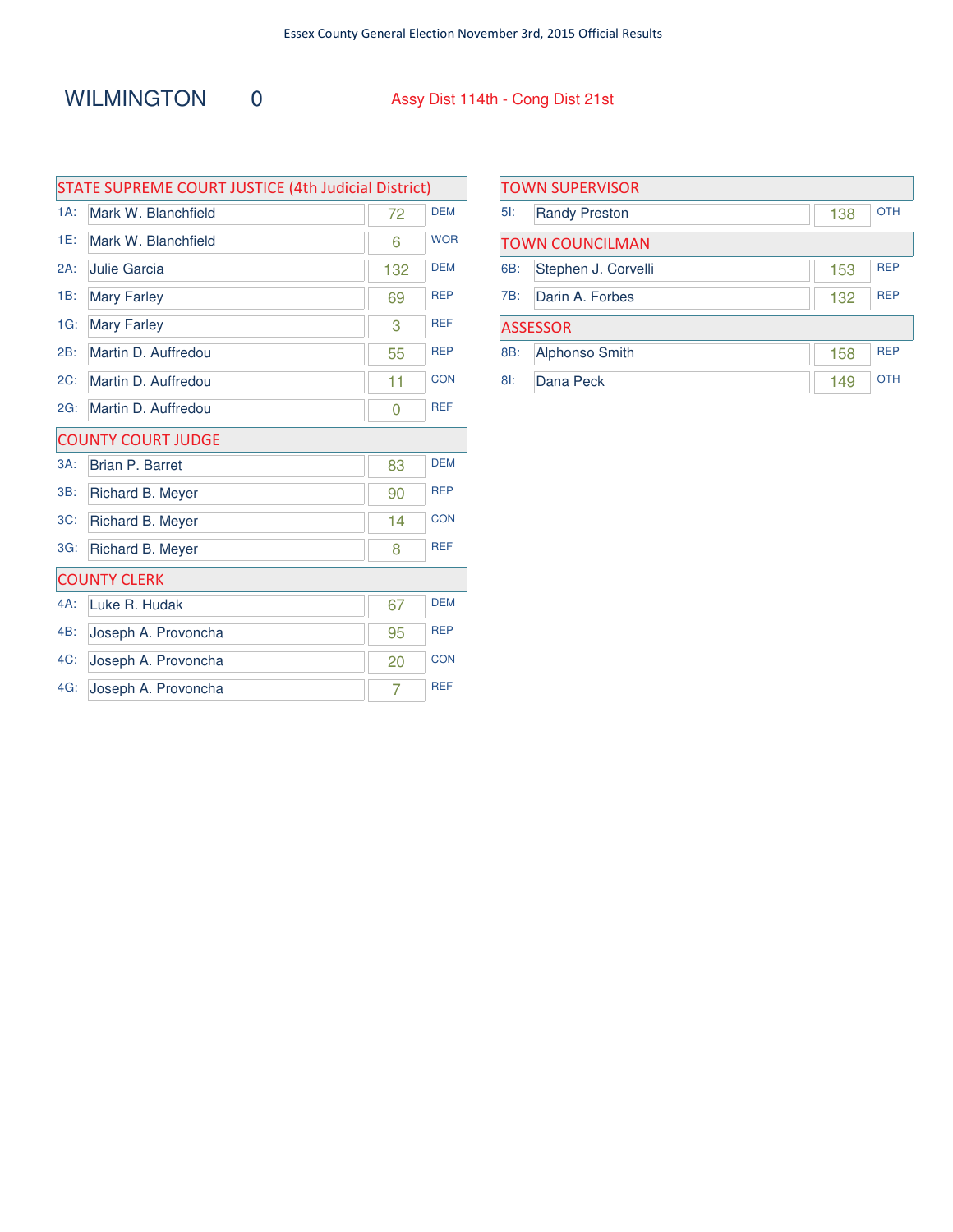#### Write-ins

#### Town Write-Ins

| <b>CROWN POINT</b>   | <b>GARY MCLAUGHLIN</b>  | <b>TOWN COUNCILMAN</b>                            | 1              |               |
|----------------------|-------------------------|---------------------------------------------------|----------------|---------------|
| <b>CROWN POINT</b>   | <b>MICHAEL SWEENEY</b>  | <b>SUPERVISOR</b>                                 | $\mathbf{1}$   |               |
| <b>CROWN POINT</b>   | <b>MINNIE MOUSE</b>     | <b>TOWN CLERK/TAX COLLECTOR</b>                   | $\mathbf{1}$   |               |
| <b>CROWN POINT</b>   | <b>SONNY ALLEN</b>      | <b>TOWN COUNCILMAN</b>                            | $\mathbf{1}$   |               |
| <b>ELIZABETHTOWN</b> | <b>MARGARET BARTLEY</b> | <b>SUPERVISOR</b>                                 | 14             |               |
| <b>ELIZABETHTOWN</b> | <b>JOE MARTIN</b>       | <b>SUPERVISOR</b>                                 | $\mathbf{1}$   |               |
| <b>ELIZABETHTOWN</b> | <b>EVELYN HATCH</b>     | <b>TOWN COUNCILMAN</b>                            | $\mathbf{1}$   |               |
| <b>ESSEX</b>         | <b>JAMES DAWSON</b>     | STATE SUPREME COURT JUSTICE 4th JUDICIAL DISTRICT | $\mathbf{1}$   |               |
| <b>ESSEX</b>         | <b>REGINALD BEDELL</b>  | STATE SUPREME COURT JUSTICE 4th JUDICIAL DISTRICT | $\mathbf{1}$   |               |
| <b>ESSEX</b>         | <b>GEORGE PATAKI</b>    | <b>SUPERVISOR</b>                                 | $\mathbf{1}$   |               |
| <b>ESSEX</b>         | <b>AUDREY HOSKINS</b>   | <b>TOWN CLERK/TAX COLLECTOR</b>                   | 18             |               |
| <b>ESSEX</b>         | <b>TOM DUCA</b>         | <b>TOWN CLERK/TAX COLLECTOR</b>                   | $\mathbf{1}$   |               |
| <b>ESSEX</b>         | <b>SANDY LEWIS</b>      | <b>TOWN CLERK/TAX COLLECTOR</b>                   | $\mathbf{1}$   |               |
| <b>ESSEX</b>         | <b>TODD GOFF</b>        | <b>TOWN CLERK/TAX COLLECTOR</b>                   | $\mathbf{1}$   |               |
| <b>ESSEX</b>         | <b>GEORGE DAVIS</b>     | <b>TOWN JUSTICE</b>                               | $\mathbf{1}$   |               |
| <b>ESSEX</b>         | <b>SANDY LEWIS</b>      | <b>TOWN JUSTICE</b>                               | $\mathbf{1}$   |               |
| <b>ESSEX</b>         | <b>BOB HARSH</b>        | <b>TOWN JUSTICE</b>                               | $\mathbf{1}$   |               |
| <b>ESSEX</b>         | <b>GRETEL SCHUELLER</b> | <b>TOWN COUNCILMAN</b>                            | 123            | <b>WINNER</b> |
| <b>ESSEX</b>         | <b>TOM DUCA</b>         | <b>ASSESSOR</b>                                   | $\mathbf{1}$   |               |
| <b>ESSEX</b>         | <b>TOM DUCA</b>         | <b>SUPERINTENDENT OF HIGHWAYS</b>                 | $\mathbf{1}$   |               |
| <b>ESSEX</b>         | <b>ROBERT PERRY</b>     | SUPERINTENDENT OF HIGHWAYS                        | $\overline{2}$ |               |
| <b>ESSEX</b>         | <b>JOHN DAVIS</b>       | <b>SUPERINTENDENT OF HIGHWAYS</b>                 | $\mathbf{1}$   |               |
| <b>ESSEX</b>         | <b>SANDY LEWIS</b>      | SUPERINTENDENT OF HIGHWAYS                        | $\mathbf{1}$   |               |
| <b>ESSEX</b>         | <b>GRETEL SCHUELLER</b> | STATE SUPREME COURT JUSTICE 4th JUDICIAL DISTRICT | $\mathbf{1}$   |               |
| <b>ESSEX</b>         | <b>NATHAN HENDERSON</b> | SUPERINTENDENT OF HIGHWAYS                        | $\mathbf{1}$   |               |
| <b>ESSEX</b>         | <b>JAMES GRAVES</b>     | <b>TOWN JUSTICE</b>                               | $\mathbf{1}$   |               |
| <b>ESSEX</b>         | <b>ANNA ISSEROW</b>     | TOWN CLERK/TAX COLLECTOR                          | $\mathbf{1}$   |               |
| <b>JAY</b>           | <b>MATTHEW STANLEY</b>  | <b>SUPERVISOR</b>                                 | $\overline{2}$ |               |
| <b>JAY</b>           | <b>THOMAS MCDONALD</b>  | <b>SUPERVISOR</b>                                 | $\overline{2}$ |               |
| <b>JAY</b>           | <b>JAMES AKEY</b>       | <b>TOWN JUSTICE</b>                               | $\mathbf{1}$   |               |
| <b>KEENE</b>         | <b>JIM HERMAN</b>       | <b>SUPERVISOR</b>                                 | 1              |               |
| <b>KEENE</b>         | <b>RONALD HALL</b>      | <b>SUPERVISOR</b>                                 | 1              |               |
| <b>KEENE</b>         | <b>NICKY FRECHETTE</b>  | <b>TOWN COUNCILMAN</b>                            | 1              |               |
| <b>KEENE</b>         | <b>BILL TANSEY</b>      | <b>SUPERVISOR</b>                                 | 1              |               |
| <b>KEENE</b>         | <b>BILL TANSEY</b>      | <b>TOWN COUNCILMAN</b>                            | 1              |               |
| <b>LEWIS</b>         | JUDY JUDY               | <b>COUNTY COURT JUDGE</b>                         | $\overline{2}$ |               |
| <b>LEWIS</b>         | <b>BLADES</b>           | <b>SUPERVISOR</b>                                 | $\mathbf{1}$   |               |
| <b>LEWIS</b>         | H. BOB                  | <b>SUPERVISOR</b>                                 | $\overline{1}$ |               |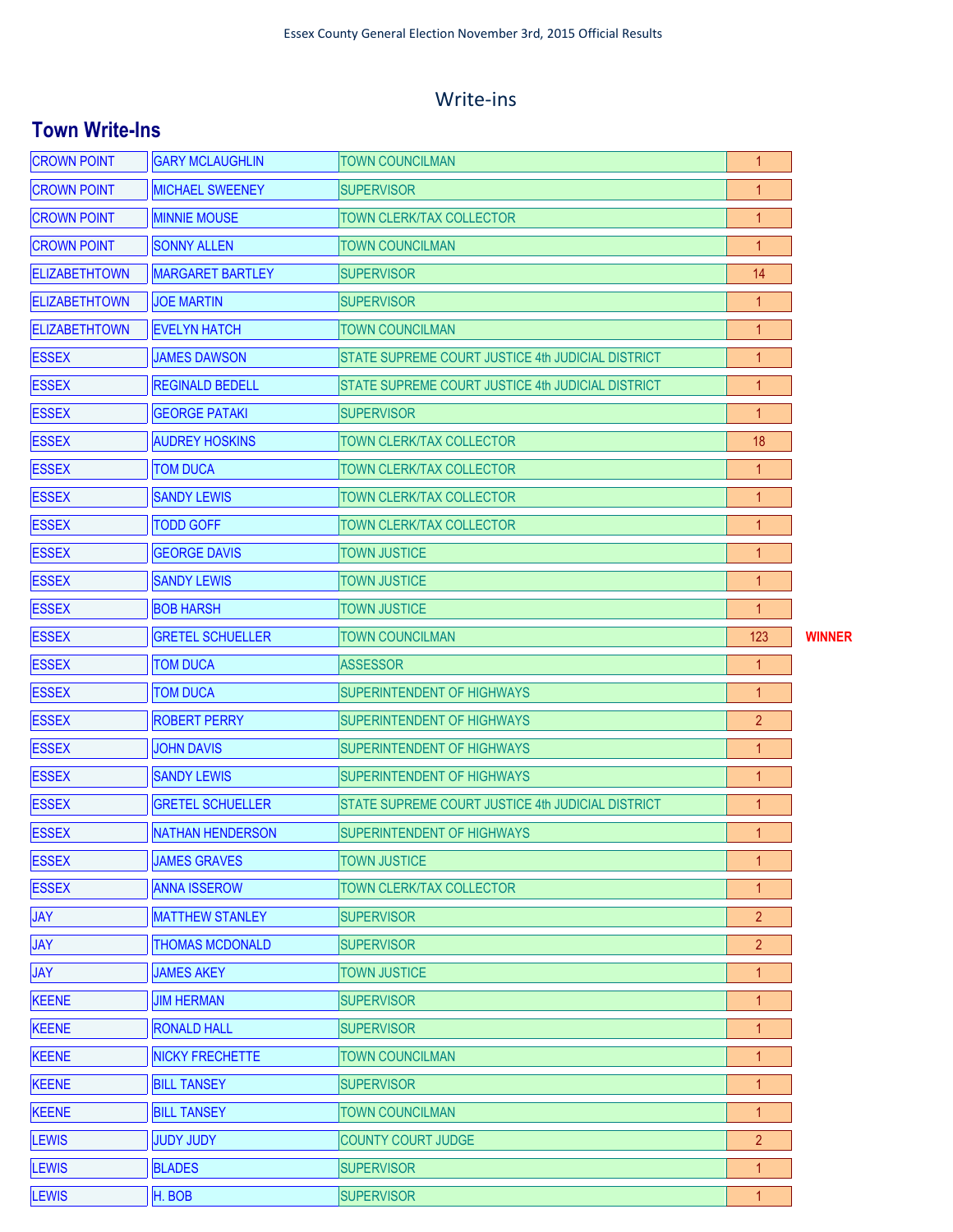| <b>LEWIS</b>      | <b>JEFF PIERCE</b>           | <b>SUPERVISOR</b>                                 | 1              |
|-------------------|------------------------------|---------------------------------------------------|----------------|
| <b>LEWIS</b>      | <b>ANTHONY GLEBUS</b>        | <b>ISUPERVISOR</b>                                | $\overline{2}$ |
| <b>LEWIS</b>      | <b>MICKEY MOUSE</b>          | <b>SUPERINTENDENT OF HIGHWAYS</b>                 | 1              |
| <b>LEWIS</b>      | <b>HERB CLARK</b>            | <b>SUPERINTENDENT OF HIGHWAYS</b>                 | 1              |
| <b>MINERVA</b>    | <b>ROB LEE</b>               | <b>TOWN COUNCILMAN</b>                            | 1              |
| <b>MORIAH</b>     | <b>KEVIN COCHRAN</b>         | <b>ISUPERVISOR</b>                                | $\mathbf{1}$   |
| <b>MORIAH</b>     | <b>TIM GARRISON</b>          | <b>SUPERVISOR</b>                                 | $\overline{2}$ |
| <b>MORIAH</b>     | <b>ALFRED E. NEWMAN</b>      | <b>ISUPERVISOR</b>                                | $\overline{1}$ |
| <b>MORIAH</b>     | <b>RICK JAMES</b>            | <b>TOWN CLERK/TAX COLLECTOR</b>                   | 1              |
| <b>MORIAH</b>     | <b>DEREK SPRAGUE</b>         | <b>ASSESSOR</b>                                   | $\overline{1}$ |
| <b>MORIAH</b>     | <b>FRED LAING</b>            | SUPERINTENDENT OF HIGHWAYS                        | $\overline{2}$ |
| <b>MORIAH</b>     | <b>DAN LAING</b>             | SUPERINTENDENT OF HIGHWAYS                        | $\overline{1}$ |
| <b>MORIAH</b>     | <b>THOMAS P. YAKALIS SR.</b> | <b>SUPERINTENDENT OF HIGHWAYS</b>                 | 1              |
| <b>MORIAH</b>     | <b>ROBERT THIERRY</b>        | <b>ISUPERVISOR</b>                                | $\overline{1}$ |
| <b>NEWCOMB</b>    | <b>NORM MASSRY</b>           | STATE SUPREME COURT JUSTICE 4th JUDICIAL DISTRICT | $\overline{1}$ |
| <b>NEWCOMB</b>    | <b>MARY BUSH</b>             | <b>TOWN COUNCILMAN</b>                            | 89             |
| <b>NEWCOMB</b>    | <b>MIKE TRACY</b>            | <b>TOWN COUNCILMAN</b>                            | 3              |
| <b>NEWCOMB</b>    | <b>MIKE GARRAND</b>          | <b>SUPERINTENDENT OF HIGHWAYS</b>                 | $\overline{1}$ |
| <b>NEWCOMB</b>    | <b>TONY BUSH</b>             | <b>SUPERINTENDENT OF HIGHWAYS</b>                 | 1              |
| <b>NORTH ELBA</b> | <b>EVAN KNOX</b>             | <b>TOWN CLERK/TAX COLLECTOR</b>                   | $\overline{1}$ |
| <b>NORTH ELBA</b> | <b>NICK MORAN</b>            | <b>TOWN CLERK/TAX COLLECTOR</b>                   | 1              |
| <b>NORTH ELBA</b> | <b>GIDEON HAWLEY</b>         | <b>TOWN COUNCILMAN</b>                            | $\overline{1}$ |
| <b>NORTH ELBA</b> | <b>MEGAN BOUGHTON</b>        | <b>TOWN COUNCILMAN</b>                            | 1              |
| <b>NORTH ELBA</b> | <b>BOB JAQUIS</b>            | <b>TOWN CLERK/TAX COLLECTOR</b>                   | 1              |
| <b>NORTH ELBA</b> | <b>PATRICK GALLAGHER</b>     | <b>TOWN CLERK/TAX COLLECTOR</b>                   | 1              |
| <b>NORTH ELBA</b> | <b>EMMETT HOOPS</b>          | <b>TOWN COUNCILMAN</b>                            | 1              |
| <b>NORTH ELBA</b> | <b>TRAVIS ISHAM</b>          | <b>TOWN COUNCILMAN</b>                            | 1              |
| <b>NORTH ELBA</b> | <b>JENNIFER MIHILL</b>       | <b>TOWN CLERK/TAX COLLECTOR</b>                   | 1              |
| <b>NORTH ELBA</b> | <b>TRAVIS ISHAM</b>          | <b>TOWN JUSTICE</b>                               | 1              |
| <b>NORTH ELBA</b> | <b>GREG DENNIN</b>           | <b>TOWN JUSTICE</b>                               | 1              |
| <b>NORTH ELBA</b> | <b>TRAVIS ISHAM</b>          | <b>TOWN COUNCILMAN</b>                            | 4              |
| <b>NORTH ELBA</b> | <b>LYNN WILSON</b>           | <b>TOWN COUNCILMAN</b>                            | 1              |
| <b>NORTH ELBA</b> | <b>RYAN TRUMBALL</b>         | <b>SUPERINTENDENT OF HIGHWAYS</b>                 | 1              |
| <b>NORTH ELBA</b> | <b>DAVID JONER</b>           | <b>SUPERINTENDENT OF HIGHWAYS</b>                 | 1              |
| <b>NORTH ELBA</b> | <b>TRAVIS ISHAM</b>          | <b>TOWN COUNCILMAN</b>                            | $6^{\circ}$    |
| <b>NORTH ELBA</b> | <b>MIKE BUTLER</b>           | <b>SUPERINTENDENT OF HIGHWAYS</b>                 | 1              |
| <b>NORTH ELBA</b> | <b>JIM MORGANSON</b>         | <b>TOWN COUNCILMAN</b>                            | $\overline{2}$ |
| <b>NORTH ELBA</b> | <b>T. ISHAM</b>              | <b>TOWN COUNCILMAN</b>                            | 1              |
| <b>NORTH ELBA</b> | <b>CHRIS KENNEDY</b>         | <b>SUPERINTENDENT OF HIGHWAYS</b>                 | 1              |
| <b>NORTH ELBA</b> | <b>KENT PRATT</b>            | <b>SUPERINTENDENT OF HIGHWAYS</b>                 | $\mathbf{1}$   |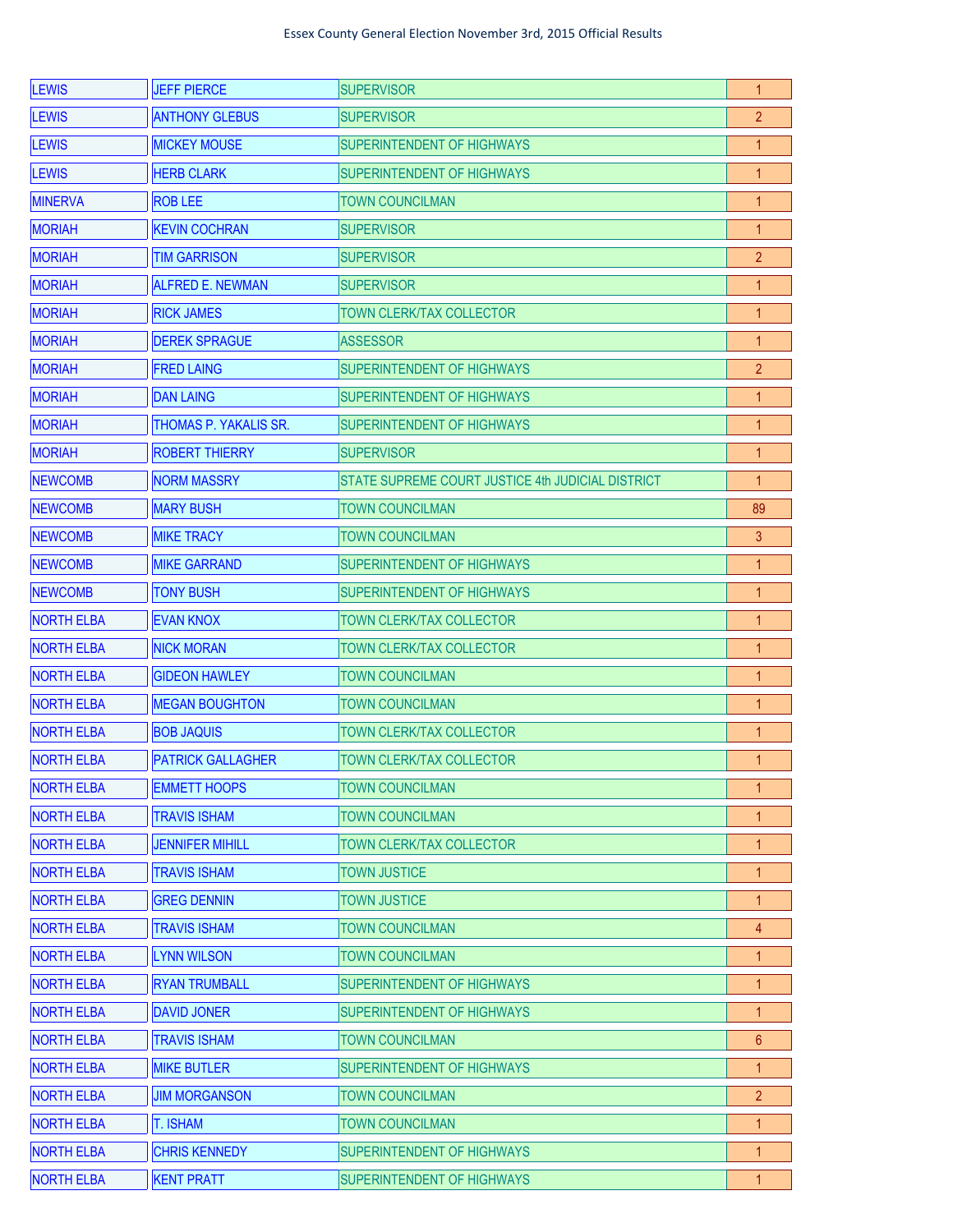| <b>NORTH HUDSON</b> | <b>GLEN FIORE</b>         | STATE SUPREME COURT JUSTICE 4th JUDICIAL DISTRICT        | $\mathbf{1}$   |               |
|---------------------|---------------------------|----------------------------------------------------------|----------------|---------------|
| <b>NORTH HUDSON</b> | <b>BRUCE CAZA</b>         | STATE SUPREME COURT JUSTICE 4th JUDICIAL DISTRICT        | $\mathbf{1}$   |               |
| <b>NORTH HUDSON</b> | <b>BRUCE CAZA</b>         | <b>SUPERVISOR</b>                                        | 40             |               |
| <b>NORTH HUDSON</b> | <b>TOM KING</b>           | <b>SUPERVISOR</b>                                        | $\mathbf{1}$   |               |
| <b>NORTH HUDSON</b> | <b>DON DRESSER</b>        | <b>TOWN CLERK</b>                                        | $\overline{1}$ |               |
| <b>NORTH HUDSON</b> | <b>JOHN KING</b>          | <b>SUPERINTENDENT OF HIGHWAYS</b>                        | 1              |               |
| <b>NORTH HUDSON</b> | <b>KEN FOSTER</b>         | <b>TAX COLLECTOR</b>                                     | $\overline{1}$ |               |
| <b>SCHROON</b>      | <b>ROB HAFF</b>           | <b>SUPERVISOR</b>                                        | 1              |               |
| <b>SCHROON</b>      | <b>RON MESSING</b>        | <b>ASSESSOR</b>                                          | $\overline{2}$ |               |
| <b>SCHROON</b>      | <b>DALE PECOR</b>         | <b>SUPERINTENDENT OF HIGHWAYS</b>                        | $\mathbf{1}$   |               |
| <b>SCHROON</b>      | <b>ALBERT MAY</b>         | <b>SUPERVISOR</b>                                        | 3              |               |
| <b>SCHROON</b>      | <b>RONALD MESSING</b>     | <b>TOWN CLERK/TAX COLLECTOR</b>                          | 1              |               |
| <b>ST ARMAND</b>    | <b>SANDY HAYES</b>        | <b>TOWN COUNCILMAN</b>                                   | $\mathbf{1}$   |               |
| <b>ST ARMAND</b>    | <b>VICTOR BURMAN</b>      | <b>TOWN COUNCILMAN</b>                                   | 1              |               |
| <b>TICONDEROGA</b>  | <b>JENSEN ACKLES</b>      | <b>SUPERVISOR</b>                                        | $\mathbf{1}$   |               |
| <b>TICONDEROGA</b>  | <b>JOSEPH GIORDANO</b>    | <b>SUPERVISOR</b>                                        | 792            | <b>WINNER</b> |
| <b>TICONDEROGA</b>  | <b>JOE GIORDANO</b>       | <b>TOWN CLERK/TAX COLLECTOR</b>                          | $\overline{1}$ |               |
| <b>TICONDEROGA</b>  | <b>BEH HALL</b>           | <b>TOWN JUSTICE</b>                                      | $\mathbf{1}$   |               |
| <b>TICONDEROGA</b>  | <b>PAUL SHARKEY</b>       | <b>TOWN JUSTICE</b>                                      | $\mathbf{1}$   |               |
| <b>TICONDEROGA</b>  | <b>PATRICK HENDRIX</b>    | <b>TOWN COUNCILMAN</b>                                   | 1              |               |
| <b>TICONDEROGA</b>  | <b>ANTHONY MAZZOTTE</b>   | <b>TOWN COUNCILMAN</b>                                   | $\mathbf{1}$   |               |
| <b>TICONDEROGA</b>  | <b>MARK TUCKER</b>        | <b>TOWN COUNCILMAN</b>                                   | $\mathbf{1}$   |               |
| <b>TICONDEROGA</b>  | <b>GIORDANO</b>           | <b>STATE SUPREME COURT JUSTICE 4th JUDICIAL DISTRICT</b> | $\overline{2}$ |               |
| <b>TICONDEROGA</b>  | <b>DAN GIORDINA</b>       | <b>SUPERVISOR</b>                                        | 1              |               |
| <b>TICONDEROGA</b>  | <b>SUE ALLEN</b>          | <b>TOWN CLERK/TAX COLLECTOR</b>                          | $\overline{2}$ |               |
| <b>TICONDEROGA</b>  | <b>JOE GIORDANO</b>       | <b>TOWN JUSTICE</b>                                      | $\mathbf{1}$   |               |
| <b>TICONDEROGA</b>  | <b>PAT CARNEY</b>         | <b>TOWN JUSTICE</b>                                      | 1              |               |
| <b>TICONDEROGA</b>  | <b>GIODONO</b>            | <b>SUPERINTENDENT OF HIGHWAYS</b>                        | $\mathbf{1}$   |               |
| <b>TICONDEROGA</b>  | <b>JOE CYPHERS</b>        | <b>SUPERVISOR</b>                                        | 1              |               |
| <b>TICONDEROGA</b>  | <b>JOE DIORDONO</b>       | <b>TOWN COUNCILMAN</b>                                   | $\mathbf{1}$   |               |
| <b>TICONDEROGA</b>  | <b>DEB MALANEY</b>        | <b>SUPERVISOR</b>                                        | 1              |               |
| <b>TICONDEROGA</b>  | <b>TOM COWAN</b>          | <b>TOWN JUSTICE</b>                                      | 1              |               |
| <b>TICONDEROGA</b>  | <b>BENJ HALL</b>          | <b>TOWN COUNCILMAN</b>                                   | 1              |               |
| <b>TICONDEROGA</b>  | <b>JOE GIONDINO</b>       | <b>SUPERINTENDENT OF HIGHWAYS</b>                        | $\mathbf{1}$   |               |
| <b>TICONDEROGA</b>  | <b>JOSEPH M. GIORDANO</b> | <b>COUNTY CLERK</b>                                      | 1              |               |
| <b>TICONDEROGA</b>  | <b>DAN DANO</b>           | <b>SUPERVISOR</b>                                        | 1              |               |
| <b>TICONDEROGA</b>  | <b>BRIAN BARRETT</b>      | <b>SUPERVISOR</b>                                        | 1              |               |
| <b>TICONDEROGA</b>  | <b>MICHAEL WATTS</b>      | <b>TOWN COUNCILMAN</b>                                   | 1              |               |
| <b>TICONDEROGA</b>  | <b>JOE GIORDONO</b>       | <b>STATE SUPREME COURT JUSTICE 4th JUDICIAL DISTRICT</b> | 1              |               |
| <b>TICONDEROGA</b>  | <b>DENNIS HUNSDON</b>     | <b>SUPERVISOR</b>                                        | 1              |               |